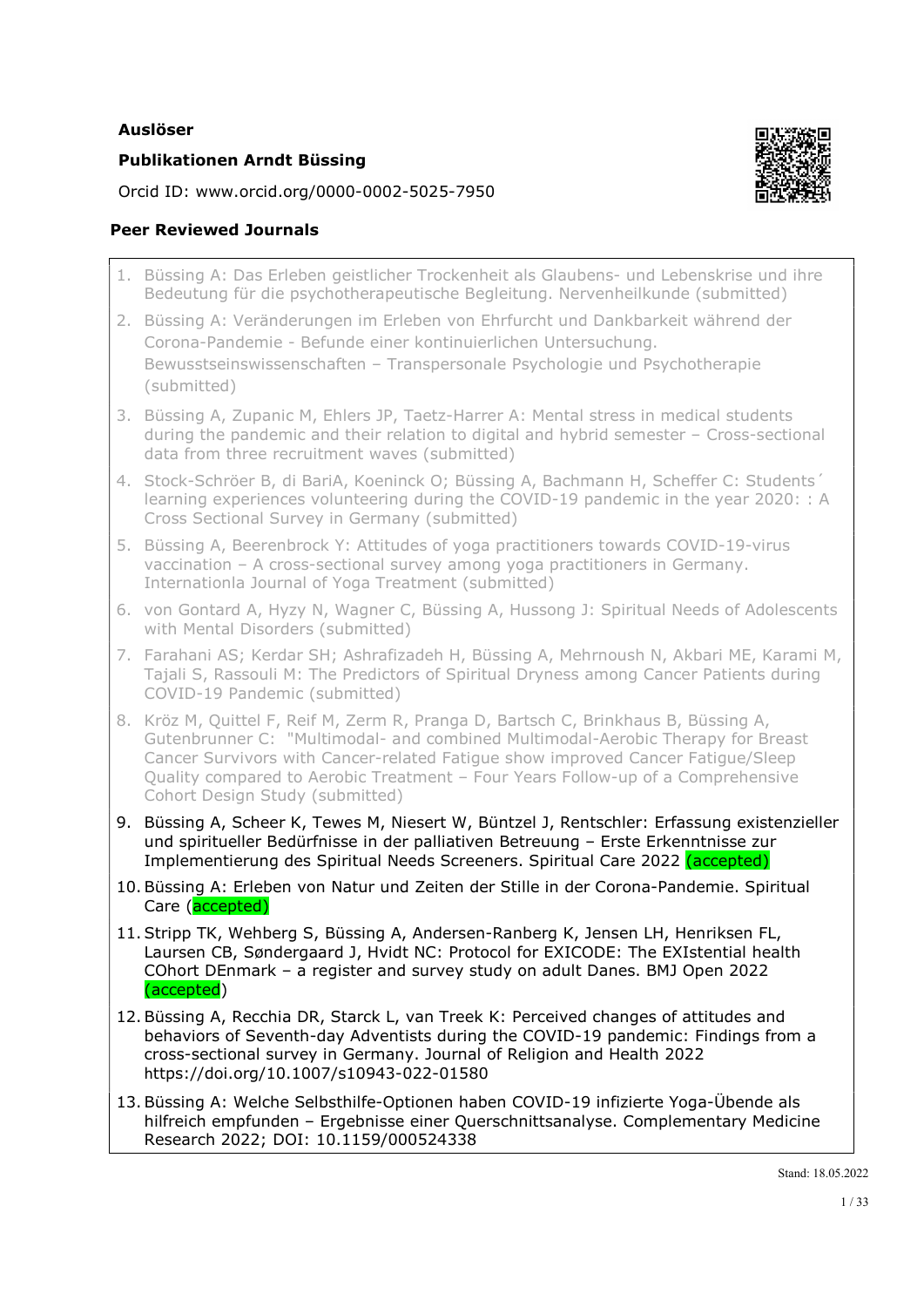- 14. Muhammad Sohail, M, Frick E, Büssing A: Spiritual care competences among health care professionals in Pakistan: Findings from a cross-sectional survey. Religions 2022; 13, 370. https://doi.org/10.3390/rel13040370
- 15. Perazzo MF, Ortiz FR, Perez-Diaz PA, Tsakos, G, Zini A, Büssing A, Vered Y, Martins-Junior PA, Granville-Garcia AF, Paiva SM: Brazilian version of Positive Oral Health and Well-Being: cross-cultural adaptation and psychometric analysis. Brazilian Oral Research 2022; 36:e05. https://doi.org/10.1590/1807-3107bor-2022.vol36.0051
- 16. Gwiasda M, Schwarz S, Büssing A, Jenetzky E, Krafft H, Kerdar SH Rathjens L, Boehm K, Martin D: Changing knowledge and attitudes about childhood fever: testing a video instruction before its application in a health app. GMS Journal for Medical Education 2022, Vol. 39(2), ISSN 2366-5017
- 17. Maier K, Konaszewski K, Skalski SB, Büssing A, Surzykiewicz J: Spiritual needs, religious coping and mental wellbeing: a cross-sectional study among migrants and refugees in Germany. International Journal of Environmental Research and Public Health 2022, 19, 3415. https://doi.org/10.3390/ijerph19063415
- 18. Stripp TK, Büssing A, Wehberg S, Andersen HS, Kørup AK, Pedersen HS, Sondergaard J, Hvidt NC: Measuring Spiritual Needs in a secular society: Validation and clinimetric properties of the Danish 20-item Spiritual Needs Questionnaire. Journal of Religion and Health 2022; https://doi.org/10.1007/s10943-022-01533-5
- 19. Raak CK, Scharbrodt W, Berger B, Büssing A, Schönenberg-Tu A, Martin DD, Robens S, Ostermann T. Hypericum perforatum to Improve Postoperative Pain Outcome After Monosegmental Spinal Sequestrectomy (HYPOS): Results of a Randomized, Double-Blind, Placebo-Controlled Trial. J Integr Complement Med. 2022; doi: 10.1089/jicm.2021.0389.
- 20. Baumann K, Büssing A: Verlust und Trauer unter den Bedingungen der Corona-Pandemie – Was empfinden trauernden Angehörige/Zugehörige in Bezug auf ihren Bedarf an seelsorgliche bzw. psychologischen Unterstützung? Spiritual care 2022; 11(1): 2–9
- 21. Gerundt M, Beerenbrock Y, Büssing A: Not getting struck in dryness Strategies to cope with phases of spiritual dryness among religious brothers and sisters in Germany. Findings from qualitative interviews. Pastoral Psychology 2022. https://doi.org/10.1007/s11089-021-00993-y
- 22. Skalski S, Konaszewski K, Büssing B, Surzykiewicz J: Resilience and Mental Well-Being During the COVID-19 Pandemic: Serial Mediation by Persistent Thinking and Anxiety About Coronavirus. Frontiers of Psychiatry 2022; 12:810274. doi: 10.3389/fpsyt.2021.810274
- 23. Büssing A, Baumann K, Surzykiewicz J: Loss of faith and decrease of trust in Higher Source during the corona pandemic. Journal of Religion and Health 2022; 61(1), 741- 766; https://doi.org/10.1007/s10943-021-01493-2
- 24. Büssing A, Lindeberg A, Stock-Schröer B, Martin D, Scheffer C, Bachmann HS: Motivations and experiences of volunteering medical students in the COVID-19 pandemic – Results of a survey in Germany. Frontiers of Psychiatry 2022; https://doi.org/10.3389/fpsyt.2021.768341
- 25.Krafft H, Boehm K, Schwarz S, Eichinger M, Büssing A, Martin D: Media Awareness and Screen Time Reduction in Children, Youth or Families: A Systematic Literature Review (2021) Child Psychiatry & Human Development, doi: 10.1007/s10578-021-01281-9. Online ahead of print.
- 26. Pasalar M, Bagheri Z, Hojati-Moghadam A, Büssing A, Mahdi Parvizi M: Psychometric Properties of a Persian Version of the SpREUK-P Questionnaire: An Instrument for Measuring the Importance and Frequency of Spiritual/Religious Practices in Iranian Patients with Chronic Gastrointestinal Diseases. Journal of Religion and Health 2021; doi: 10.1007/s10943-021-01427-y. Online ahead of print.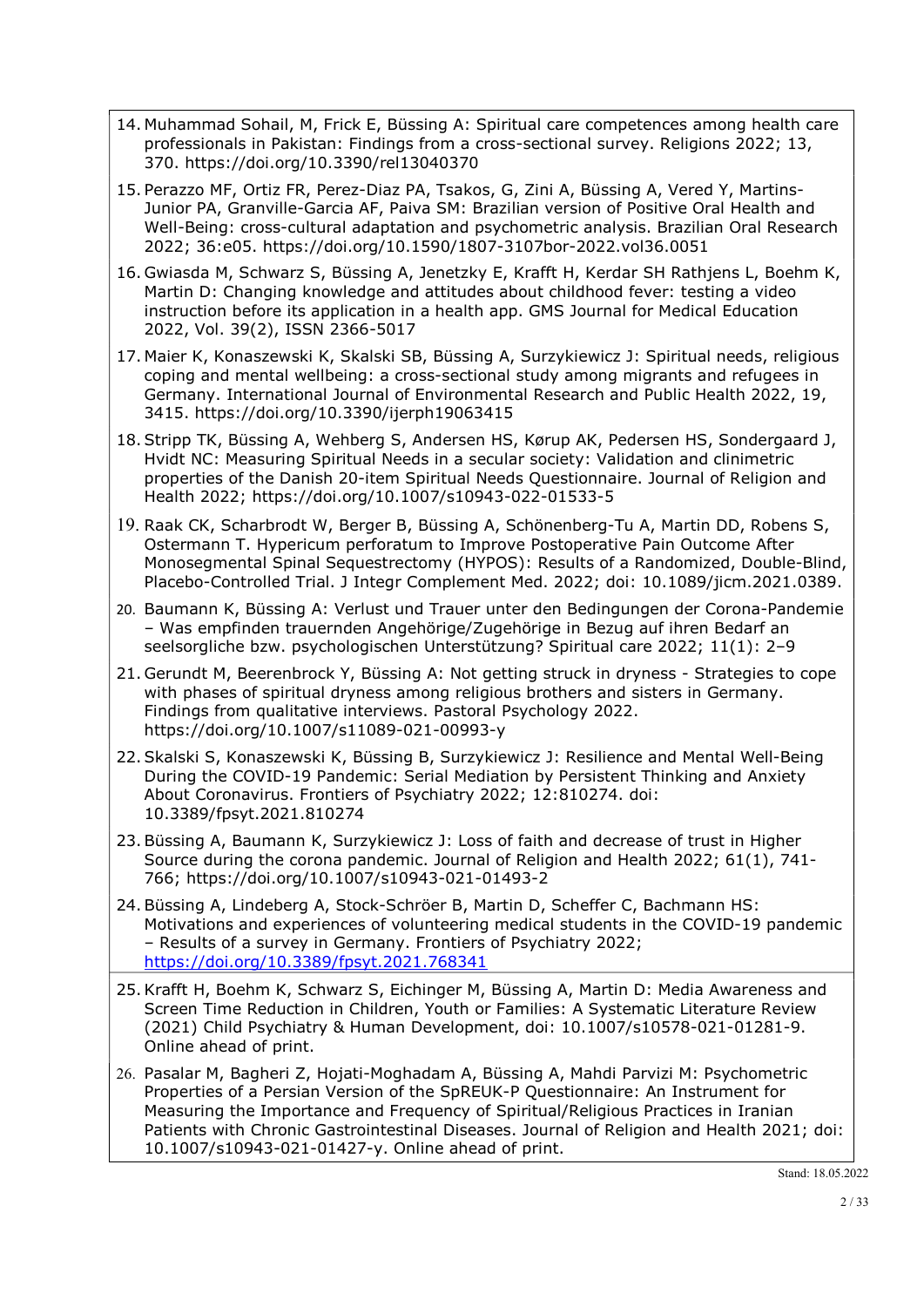- 27.Kappel Kørup A, Søndergaard J, Lucchetti G, Ramakrishnan P, Baumann K, Lee E, Frick E, Büssing A, Alyousefi NA, Karimah A, Schouten E, Wermuth I, Hefti R, Hvidt NC: Physicians' religious/spiritual characteristics and their behavior regarding religiosity and spirituality in clinical practice: a meta-analysis of individual participant data. Medicines 2021; 98(38):e17265. https://doi.org/10.1097/MD.0000000000017265
- 28. Büssing A: Wondering Awe as a perceptive aspect of spirituality and its relation to indicators of wellbeing: Frequency of perception and underlying triggers. Frontiers of Psychology 2021; 12:738770. https://doi.org/10.3389/fpsyg.2021.738770
- 29. Büssing A: The Spiritual Needs Questionnaire in research and clinical application: A summary of findings. Journal of Religion & Health 2021; 60(5), 3732-3748; https://doi.org/10.1007/s10943-021-01421-4
- 30. Pastrana T, Frick E, Recchia DR, Krikorian A, Ascencio L, Galeazzi F, Büssing A: Translation and validation of the Spanish Version of the Spiritual Care Competence Questionnaire (SCCQ) Journal of Religion and Health 2021; 60(5), 3621-3639: https://doi.org/10.1007/s10943-021-01402-7
- 31. Büssing A, Kerdar SH, Akbari ME, Rassouli M: Perceptions of Spiritual Dryness in Iran during COVID-19 Pandemic. Journal of Religion and Health 2021; 60(5), 3347-3371; https://doi.org/10.1007/s10943-021-01360-0
- 32. Shirinabadi Farahani A, Büssing A, Akbari M, Ashrafizadeh H, Heidarzadeh M, Hatamipour K, Tabatabaie A, Ansari M, Karami M, Fallahi S, Khademi F, Pakseresht M, Rassouli M. The Translation and Psychometric Evaluation of the Persian Version of Brief Multidimensional Life Satisfaction Scale for Iranian Cancer Patients. International Journal of Cancer Management 2021; 14(7): e113588. https://doi.org/10.5812/ijcm.113588
- 33. Vitek P, Koscielny S, Büssing A, Hübner J, Büntzel J.: Religiosität und Spiritualität als Ressource in der Betreuung von Patienten mit Kopf-Hals-Tumoren. Laryngo-Rhino-Otologie 2021. http://dx.doi.org/10.1055/a-1516-4589
- 34. Michalsen A, Jeitler M, Kessler KC, Steckhan N, Robens S, Ostermann T, Kandil FI, Stankewitz J, Berger B, Jung S, Kröz M, Büssing A: Yoga, Eurythmy Therapy and Standard Physiotherapy (YES-Trial) for Patients with Chronic Non-specific Low Back Pain: a Three-Armed Randomized Controlled Trial. Journal of Pain 2021; S1526- 5900(21)00208-X. doi: 10.1016/j.jpain.2021.03.154.
- 35. Mandelkow L, Frick E, Büssing E, Reme SA: Norwegian Psychotherapy: Religiosity Gap and Spiritual Care Competence. Journal of Spirituality in Mental Health 2021; https://doi.org/10.1080/19349637.2021.1938343
- 36. Søndergaard J, Alyousefi NA, Lucchetti G, Baumann K, Lee E, Karimah A, Ramakrishnan P, Frick E, Büssing A, Schouten E, Butcher W, Hefti R, Wermuth I, de Diego-Cordero R, Menegatti-Chequini MC, Hvidt NC: Health professionals' attitudes toward religiosity and spirituality: a NERSH Data Pool based on 23 surveys from six continents. F1000Research 2021; 10:446. https://orcid.org/0000-0002-1926-9435
- 37. Büssing A, Recchia DR, Dienberg T, Surzykiewicz J, Baumann K: Dynamics of perceived positive changes and indicators of wellbeing within different phases of the COVID-19 pandemic. Frontiers in Psychiatry 2021; 12:685975. https://doi.org/10.3389/fpsyt.2021.685975
- 38. Büssing A, Starck L, van Treeck K: Wellbeing and digital media usage to strengthen the faith of Seventh-Day Adventists during the Corona pandemic. Journal of Applied Christian Leadership 2021; 14(2): 49-69
- 39. Sastra L, Büssing A, Chen CH, Yen M, Lin ECL: Spiritual Needs and Influencing Factors of Indonesian Muslims With Cancer During Hospitalization. Journal of Transcultural Nursing 2021; 32 (online first); https://doi.org/10.1177/1043659620908926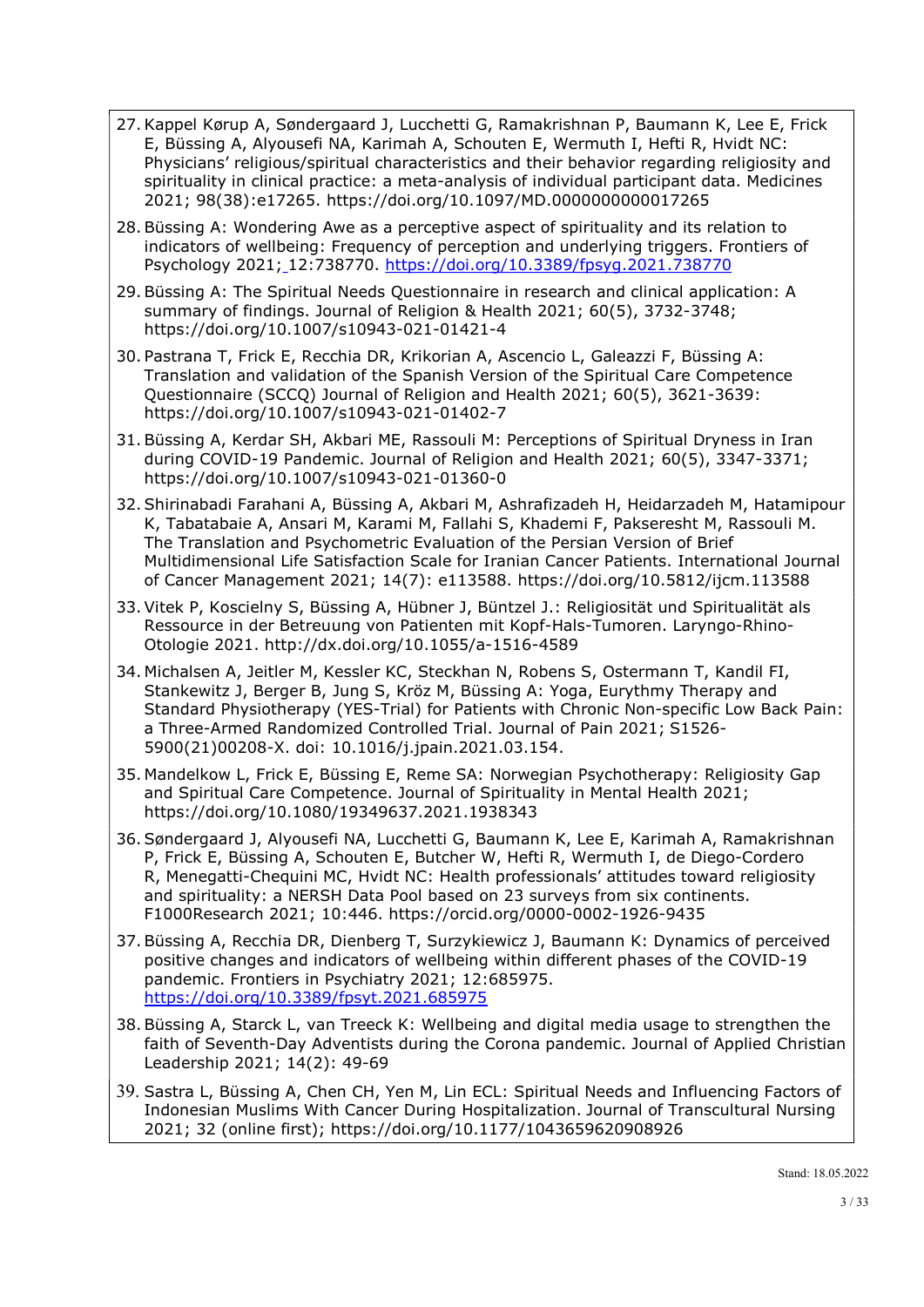- 40. Büssing A, Recchia DR, Dienberg T, Surzykiewicz J, Baumann K: Awe/Gratitude as an experiential aspect of spirituality and its association to perceived positive changes during the COVID-19 pandemic. Frontiers in Psychiatry 2021; 12:642716. doi 10.3389/fpsyt.2021.642716
- 41.Schwarz S, Martin D, Büssing A, Kulikova O, Krafft H, Gwiasda M, Kerdar SH, Fingerhut I, Jenetzky E: Sociodemographic Characteristics and Interests of FeverApp Users. International Journal of Environmental Research and Public Health 2021; 18(6), 3121; https://doi.org/10.3390/ijerph18063121
- 42. Büssing A, Bretz SV, Beerenbrock Y: Ethical principles of Yoga philosophy in Western Yoga practitioners: Validation of the Yama/Niyama questionnaire. Complementary Medicine Research 2021;28:325–335. DOI: 10.1159/000513026
- 43. Büssing A, Recchia DR, Hübner J, Walter S, Büntzel J, Büntzel J: Tumor patients' fears and worries and perceived changes of specific attitudes, perceptions and behaviors due to the COVID‑19 pandemic are still relevant. Journal of Cancer Research and Clinical Oncology 2021; 147(6), 1673-1683; https://doi.org/10.1007/s00432-021-03573-y
- 44.Kørup AK, Søndergaard J, Alyousefi NA, Lucchetti G, Baumann K, Lee E, Karimah A, Ramakrishnan P, Frick E, Büssing A, Schouten E, Butcher W, Hefti R, Wermuth I, Hvidt NC. The International NERSH Data Pool of Health Professionals' Attitudes Toward Religiosity and Spirituality in 12 Countries. J Relig Health. 2021; 60(1):596-619.
- 45.Büntzel J, Walter S, Hellmund H, Büntzel J, Klein M, Hübner J, Vitek P, Koscielny S, Sesterhenn A, Büssing A. Auswirkungen der Covid-19-Pandemie auf die Versorgung von HNO-Tumoren – die Patientenperspektive. Laryngo-Rhino-Otologie 2021;100(2):104- 110; DOI 10.1055/a-1327-4234
- 46. Frick E, Büssing A, Recchia DR, Härtl K, Beivers A, Wapler C, Dodt D: Spirituelle Bedürfnisse von Patienten eines Notfallzentrums. Medizinische Klinik - Intensivmedizin und Notfallmedizin 2021; 116, pages 245–253; https://doi.org/10.1007/s00063-020- 00653-8
- 47.Büssing A, Recchia DR, Hein R, Dienberg T: Perceived changes of specific attitudes, perceptions and behaviors during the Corona pandemic and their relation to wellbeing. Health and Quality of Life Outcomes 2020; 18:374. https://doi.org/10.1186/s12955-020- 01623-6
- 48.Büssing A, Starck L, van Treeck K: Strategies to cope with phases of spiritual dryness in Seventh-day Adventists. Journal of Religion & Health 2021; 60(2), 1281-1304 https://doi.org/10.1007/s10943-020-01093-6
- 49.Büssing A, Starck L, van Treeck K: Experience of spiritual dryness and acedia symptoms in Seventh-day Adventists. Journal of Religion & Health 2021; 60(2), 1261-1280; https://doi.org/10.1007/s10943-020-01092-7
- 50. Frick E, Ziemer P, Heres S, Ableidinger K, Pfitzer F, Büssing A: Spirituelle Kompetenz in Psychiatrie und Psychotherapie – Hindernisse und Erfolgsfaktoren. Nervenarzt 2021; 92:479–486; https://doi.org/10.1007/s00115-020-00975-0
- 51.Büssing A, Hübner J, Walter S, Gießler W, Büntzel J: Tumor patients´ perceived changes of specific attitudes, perceptions and behaviors due to the Corona pandemic and its relation to reduced wellbeing. Frontiers in Psychiatry 2020; 11:574314. doi: 10.3389/fpsyt.2020.574314
- 52. Büssing A, Baumann K, Rentschler J, Becker G: Spirituelle Bedürfnisse von Tumorpatienten verändern sich während der palliativmedizinischen Betreuung kaum. Deutsche Zeitschrift für Onkologie 2020; 52(03): 111-116; https://doi.org/10.1055/a-1135-3566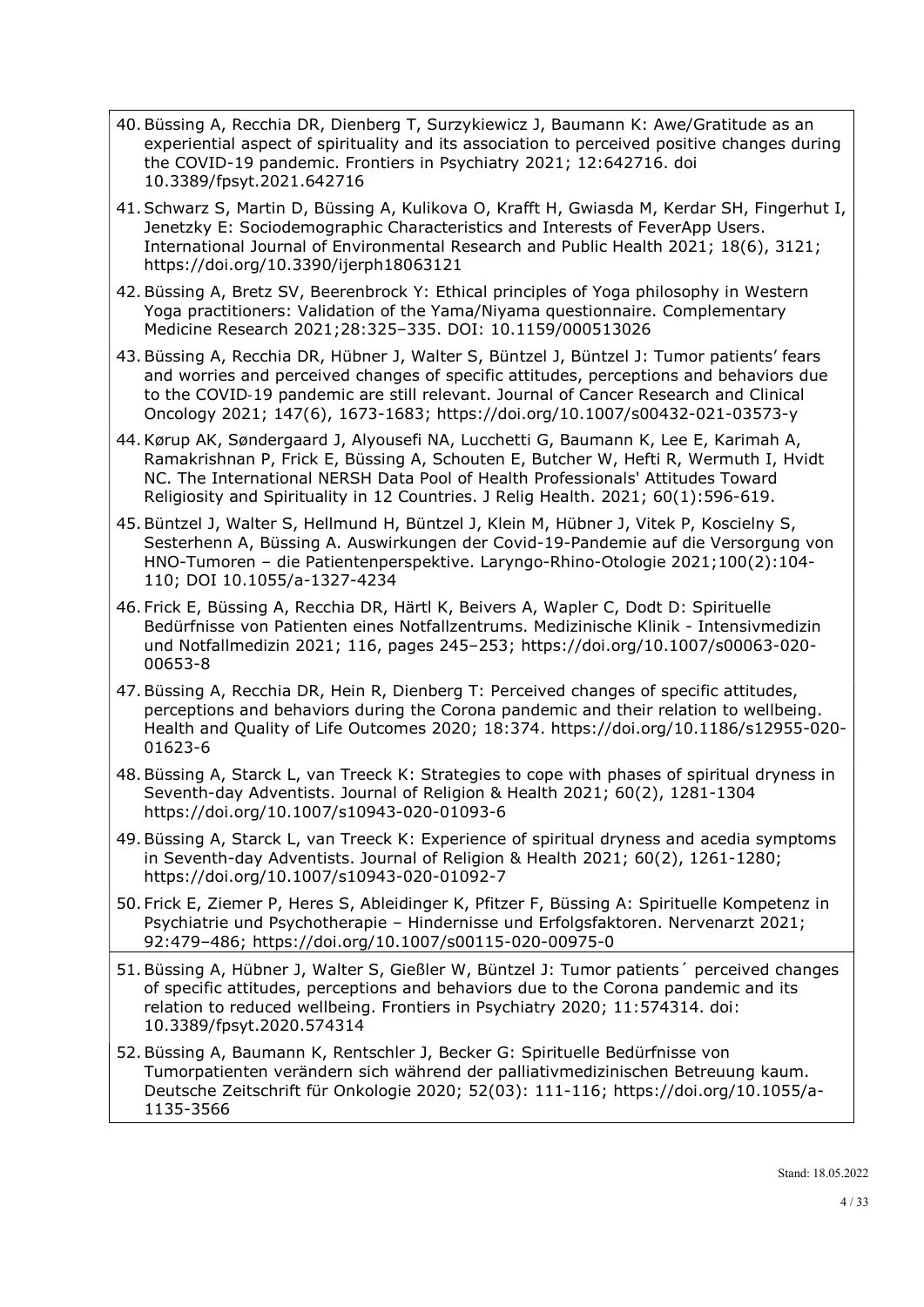- 53.Büssing A, Beerenbrock Y, Gerundt M, Berger B: Triggers of Spiritual Dryness Results from qualitative interviews with religious brothers and sisters. Pastoral Psychology 2020; 69: 99–117
- 54. Glavas A, Büssing A, Baumann K: Religiöse und spirituelle Bedürfnisse bei traumatisierten muslimischen Patienten in Sarajevo. Spiritual Care 2020; 9: 310-320; https://doi.org/10.1515/spircare-2019-0042
- 55. Nissen RD, Falkø E, Viftrup DT, Assing Hvidt E, Søndergaard J, Büssing A, Wallin J, NC Hvidt: The Catalogue of Spiritual Care Instruments: A scoping review. Religions 2020; 11: 252; https://doi.org/10.3390/rel11050252
- 56. da Silva CAO, Cavalcanti APR, da Silva Lima K, Cavalcanti CAM, de Oliveira Valente TC, Büssing A: Spiritual Needs Questionnaire (SpNQ): Validity Evidence among PLHIV in Northeast Brazil. Religions 2020 11(5), 234; https://doi.org/10.3390/rel11050234
- 57. da Silva CAO, Cavalcanti APR, da Silva Lima K, Cavalcanti CAM, de Oliveira Valente TC, Büssing A: Item Response Theory Applied to the Spiritual Needs Questionnaire (SpNQ) in the Portuguese Language. Religions 2020; 11, 139; https://doi.org/10.3390/rel11030139
- 58.Büssing A, Winter S, Baumann K: Perception that own prayers go unanswered in religious brothers and sisters and lay persons is a matter of perceived distance from God. Religions 2020; 11, 178; https://doi.org/10.3390/rel11040178
- 59. Toussaint L, Worthington EL, Cheadle A, Marigoudar S, Kamble SV, Büssing A: A Randomized, Wait-List Controlled Experiment of the REACH Forgiveness Intervention in Indian College Students. Frontiers in Psychology 2020; 11:671 doi: 10.3389/fpsyg.2020.00671
- 60.Sastra L, Buessing A, Chen CH, Yen MF, Lin CL: Spiritual Needs and Influencing Factors of Indonesian Muslims with Cancer during Hospitalization. Journal of Transcultural Nursing 2020 (online first: March 13, 2020) https://doi.org/10.1177/1043659620908926
- 61.Sethe D, Büssing A, Hilgard D, Berger B: Validierung der deutschen Version der Pediatric Self-Efficacy for Diabetes-Type-1 Scale. PPmP – Psychotherapie, Psychosomatik, Medizinische Psychologie 2020; 70(08): 349-357; https://doi.org/10.1055/a-1088-1316
- 62.Assing Hvidt E, Søndergaard J, Hvidt NC, Wehberg S, Büssing A, Maar Andersen C: Development in Danish medical students' empathy: Study protocol of a cross-sectional and longitudinal mixed-methods study. BMC Medical Education (2020) 20:54 https://doi.org/10.1186/s12909-020-1967-2
- 63. Ostermann T, Appelbaum S, Poier D, Boehm K, Raak C, Büssing A: Systematic Review and Meta-Analysis on the Survival of Cancer Patients Treated with a Fermented Viscum album L. Extract (Iscador) – an Update of Findings. Complementary Medicine Research 2020; 27(4):260-271. doi: 10.1159/000505202.
- 64.Büssing A: Ehrfurcht/Dankbarkeit als säkulare Form der Spiritualität bei jungen Erwachsenen und Ordens-Christen. Spiritual Care 2020; 9: 3-11
- 65. Mehl A, Reif M, Zerm R, Pranga D, Friemel D, Berger B, Brinkhaus B, Gutenbrunner C, Büssing A, Kröz M: Impact of a Multimodal and Combination Therapy on Self-Regulation and Internal Coherence in German Breast Cancer Survivors With Chronic Cancer-Related Fatigue: A Mixed-Method Comprehensive Cohort Design Study. Integr Cancer Ther. 2020;19:1534735420935618. doi: 10.1177/1534735420935618.
- 66.Beerenbrock Y, Meyer L, Böhme J, Herrlich S, Mews S, Berger B, Martin D, Büssing A: Perceived effects of Tango Argentino on Body Experience in Persons with Parkinson's Disease (PD) – a qualitative study with affected persons and their partners. Complementary Therapies in Medicine 2020; 48, 102221 https://doi.org/10.1016/j.ctim.2019.102221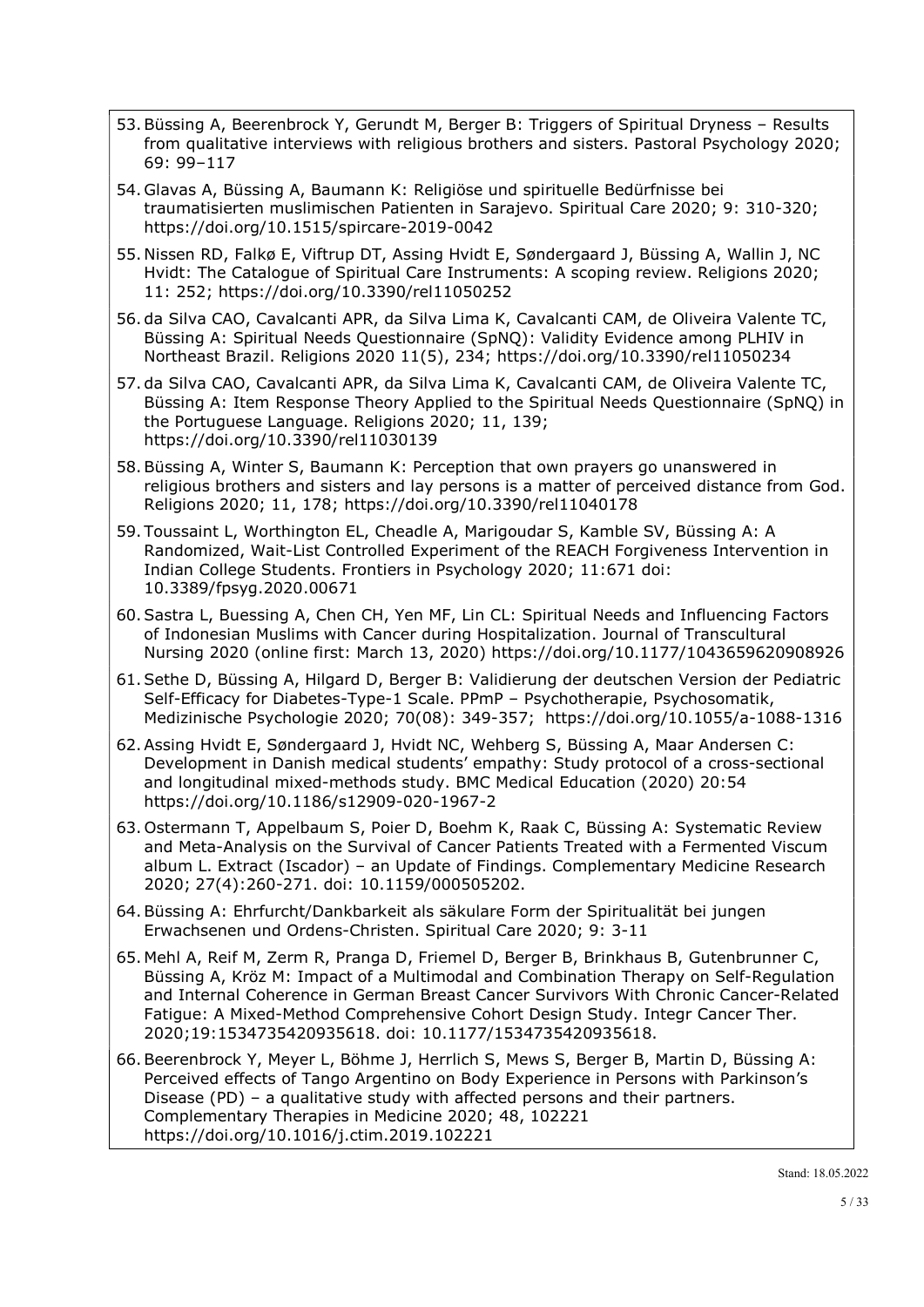- 67.Riklikienė O, Tomkevičiūtė J, Spirgienė L, Valiulienė L, Büssing A: Spiritual needs and their association with indicators of quality of life among non-terminally ill cancer patients from Lithuania. European Journal of Oncology Nursing 2019; 44:101681.
- 68.Schwarz S, Krafft H, Büssing A, Boehm K, Reckert T, Büsching U, Martin D: Selfperceived usage of digital screen media and intentions to reduce it. An open, prospective, multi-centered, pseudonymized survey among parents and their children. Archives of Pediatrics 2019; Published online: November 19, 2019
- 69. Frick E, Büssing A: Säkulare Spiritualitäten. Spiritual Care 2019; 8: 1-2 https://doi.org/10.1515/spircare-2019-0123
- 70.Koenig HG, Ames D, Büssing A: Editorial: Screening for and Treatment of Moral Injury in Veterans/Active Duty Military with PTSD. Frontiers of Psychiatry 2019 10:596. doi: 10.3389/fpsyt.2019.00596
- 71.Riklikienė O, Spirgienė L, Snieguolė Kaselienė S, Luneckaitė Z, Tomkevičiūtė J, Büssing A: Translation, cultural adaptation and clinical validation of the Lithuanian version of the Spiritual Needs questionnaire amon hospitalized cancer patients. Medicina 2019, 55, 738; doi:10.3390/medicina55110738
- 72.Kørup AK, Søndergaard J, Lucchetti G, Ramakrishnan P, Baumann K, Lee E, Frick E, Büssing A, Alyousefi NA, Karimah A, Schouten E, Wermuth I, Hvidt NC: Religious values of physicians affect their clinical practice: a meta-analysis of individual participant data from 7 countries. Medicine 2019; 98(38): e17265. doi: 10.1097/MD.0000000000017265.
- 73.Baumann K, Frick E, Jacobs C, Büssing A: Spiritual Dryness and Celibacy in Catholic Priests: Discernment between an Ongoing Spiritual Journey and Relational or Psychosexual Immaturity. Pastoral Psychology 2019; 68:605–617. https://doi.org/10.1007/s11089-019-00886-1
- 74. Poier D, Recchia DR, Ostermann T, Büssing A: A randomized controlled trial to investigate the impact of Tango Argentino versus Tai Chi on quality of Life in Patients with Parkinson Disease: a short report. Complementary Medicine Research 2019 (Published online: July 2, 2019) DOI: 10.1159/000500070
- 75. Gerlach K, Recchia DR, Büssing A: Development of a documentation instrument for movement-orientated Mind-Body-Therapies taking the example of Eurythmy-Therapy. Complementary Therapies in Medicine 2019; 44 91-93
- 76.Cwik JC, Büssing A: Spiritualität und Religiosität und ihr Zusammenhang mit Lebenszufriedenheit bei Personen mit Autismus-Spektrums-Störung. Spiritual Care 2019; 8(3): 251–261
- 77. Büssing A, Broghammer-Escher S: "Sinn des Lebens ist fast wie das Wasser des Lebens" – Interview mit Timm. Spiritual Care 2019; 8(3): 319–322
- 78.Büssing A, Hippen S, Eichhorn J, Baumann K: Spirituelle Bedürfnisse und Belastungserleben von Müttern mit Kindern mit Down-Syndrom. Spiritual Care 2019; 8(3): 263–273
- 79. Frick E, Theiss M, Recchia DR, Büssing A: Validierung einer deutschsprachigen Skala zur Messung von Spiritual Care Kompetenzen. Spiritual Care 2019, (8(2): 193–207
- 80.Kröz M, Mehl A, Didwiszus A, Gelin-Kröz B, Reif M, Berger B, ten Brink F, Zerm R, Girke M, Gutenbrunner C, Büssing A: Reliability and first validity of the inner correspondence questionnaire for painting therapy (ICPTh) in a sample of breast cancer patients. Complementary Therapies in Medicine 2019, 42: 355-360
- 81. Poier D, Büssing A, Recchia DR, Beerenbrock Y, Reif M, Nicolaou A, Zerm R, Gutenbrunner C, Kröz M: Influence of a Multimodal and Multimodal-Aerobic Therapy Concept on health-related quality of life in breast cancer survivors. Integrative Cancer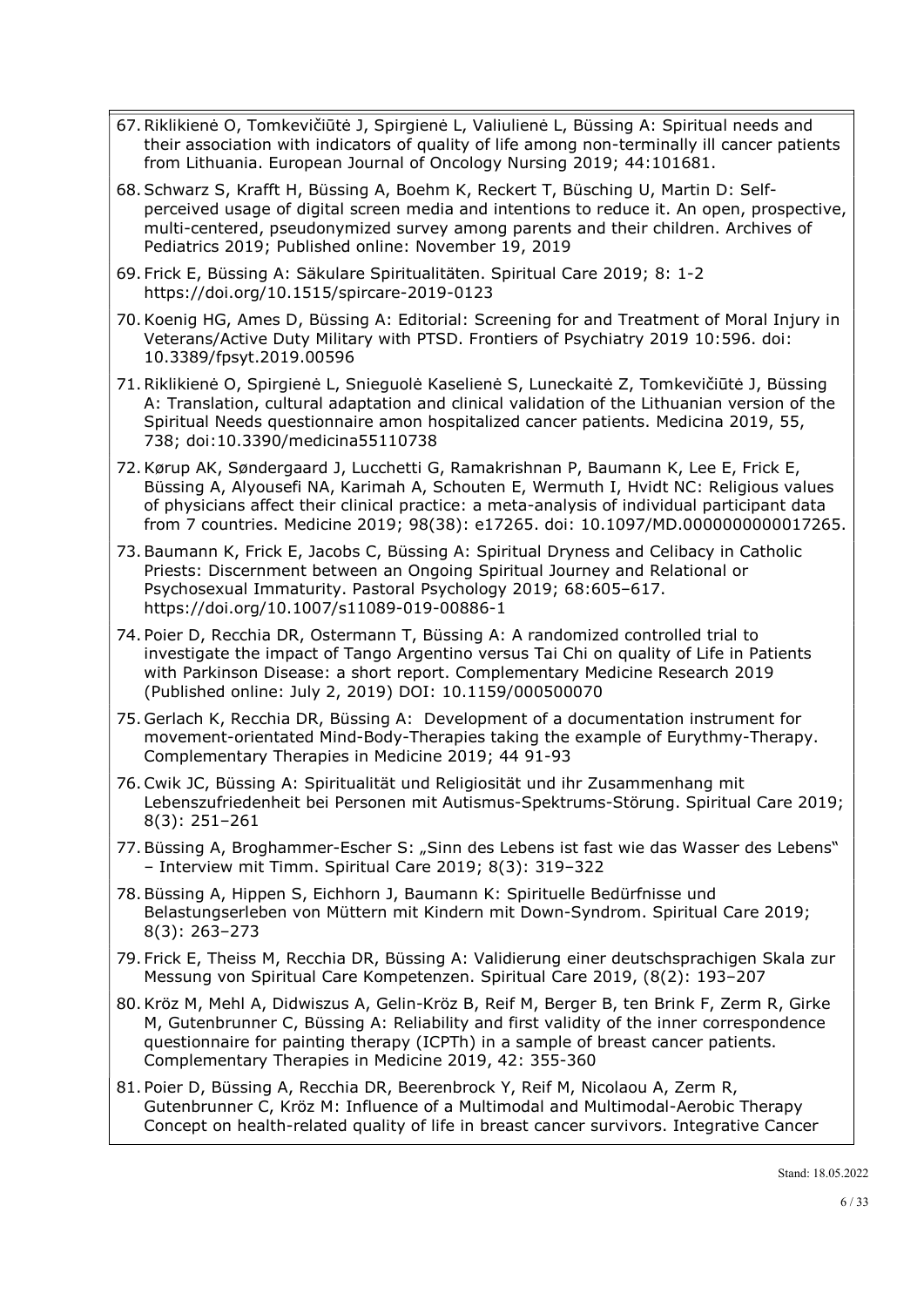Therapies 2019; 18:1534735418820447. (First Published December 25, 2018) https://doi.org/10.1177/1534735418820447

- 82. Man-Ging CI, Uslucan JO, Frick E, Büssing A, Fegg M: Meaning in life of older adults living in residential and nursing homes: What do they gain or lose? Journal of Religion, Spirituality & Aging 2019; 31, 305-322 (online first: 22 Oct 2018) https://doi.org/10.1080/15528030.2018.1529648
- 83.Büssing A, Recchia DR, Toussaint LL: German soldiers' needs to clarify open aspects in their life, to talk about fears and worries, and to forgive and to be forgiven as a matter of life reflection. Fronttiers in Psychiatry 2018; 9:582. doi: 10.3389/fpsyt.2018.00582
- 84.Kørup AK, Søndergaard J, Christensen RD, Nielsen CT, Lucchetti G, Ramakrishnan P, Baumann K, Lee E, Frick E, Büssing A, Alyousefi NA, Karimah A, Schouten E, Schulze A, Wermuth I, Hvidt NC. Religious Values in Clinical Practice are Here to Stay. J Relig Health. 2018 Oct 17. [Epub ahead of print] doi: 10.1007/s10943-018-0715-y.
- 85.Büssing A, Recchia DR, Dienberg T: Attitudes and Behaviors Related to Franciscan-Inspired Spirituality and Their Associations with Compassion and Altruism in Franciscan Brothers and Sisters. Religions 2018; 9: 324; doi:10.3390/rel9100324
- 86.Wiegand C, Heusser P, Klinger C, Cysarz D, Büssing A, Ostermann T, Savelsbergh A: Stress-associated changes in salivary microRNAs can be detected in response to the Trier Social Stress Test. An exploratory study. Scientifioc Reports 2018; 8(1):7112. doi: 10.1038/s41598-018-25554-x.
- 87.Raak C, Scharbrodt W, Berger B, Büssing A, Geissen R, Ostermann T: Hypericum perforatum to improve post-operative Pain Outcome after monosegmental Spinal microdiscectomy (HYPOS): A study protocol for a randomized, double-blind, placebocontrolled trial. Trials 2018; 19:253

https://trialsjournal.biomedcentral.com/articles/10.1186/s13063-018-2631-6

- 88.Büssing A, Recchia DR, Baumann K: Validation of the Gratitude/Awe Questionnaire and Its Association with Disposition of Gratefulness. Religions 2018, 9, 117; doi: 10.3390/rel9040117
- 89.Valente TC, Cavalcanti APR, Büssing A, da Costa Junior CP, Motta RN: Transcultural Adaptation and Psychometric Properties of Portuguese Version of the Spiritual Needs Questionnaire (SpNQ) Among HIV Positive Patients in Brazil. Religions 2018; 9, 135; doi:10.3390/rel9040135
- 90.Cramer H, Lauche L, Daubenmier J, Mehling W, Büssing A, Saha FJ, Dobos G, Shields SA: Being Aware of the Painful Body: Validation of the German Body Awareness Questionnaire and Body Responsiveness Questionnaire in Patients with Chronic Pain. PLoS ONE 2018; 13(2): e0193000 https://doi.org/10.1371/journal.pone.0193000
- 91.Scheffer C, Valk-Draad MP, Tauschel D, Büssing A, Humbroich K, Längler A, Zuzak T, Köster W, Edelhäuser F, Lutz G: Students with an autonomous role in hospital care patients perceptions. Medical Teacher 2018; 40: 944-952. doi.org/10.1080/0142159X.2017.1418504
- 92.Büssing A, Recchia DR, Koenig H, Baumann K, Frick E: Factor Structure of the Spiritual Needs Questionnaire (SpNQ) in Persons with Chronic Diseases, Elderly and Healthy Individuals. Religions 2018; 9,13 doi:10.3390/rel9010013
- 93.Büssing A, Baiocco F, Baumann K: Spiritual dryness in Catholic lay persons working as volunteers is related to reduced life satisfaction rather than to indicators of spirituality. Pastoral Psychology 2018; 67(1), 1-15 (Online first 9 December 2017) doi:10.1007/s11089-017-0798-5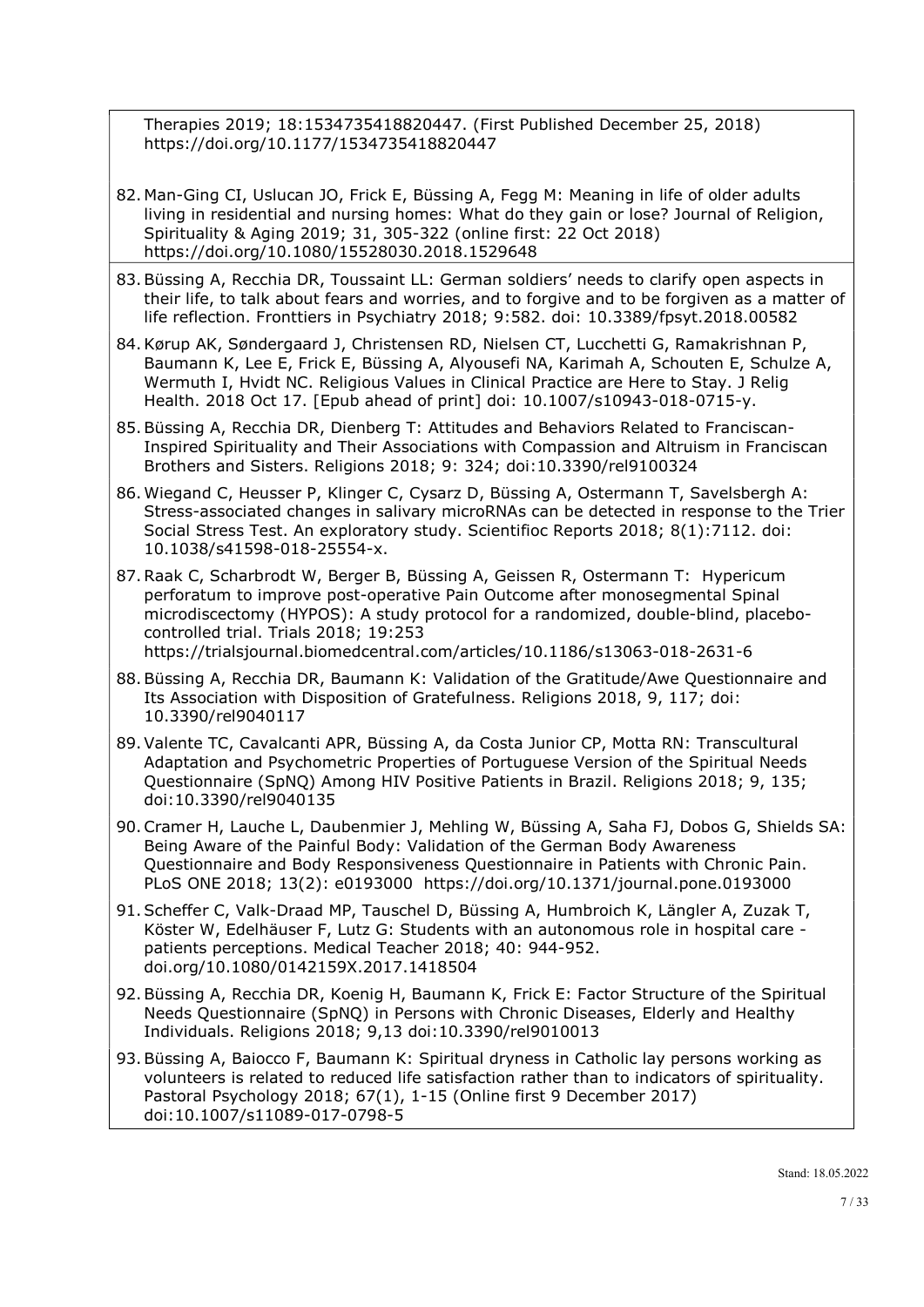- 94.Büssing A, Poier D, Ostermann T, Kröz M, Michalsen A: Treatment of chronic lower back pain: Study Protocol of a comparative effectiveness study on Yoga, Eurythmy Therapy and physiotherapeutic exercises. Complementary Medicine Research 2018;25:24-29 (published online: July 3, 2017; DOI: 10.1159/000471801)
- 95.Büssing A, Recchia DR, Gerundt M, Warode M, Dienberg T: Validation of the SpREUK— Religious Practices Questionnaire as a Measure of Christian Religious Practices in a General Population and in Religious Persons. Religions 2017, 8, 269; doi: 10.3390/rel8120269
- 96.Büssing A, Warode M, Gerundt M, Dienberg T: Validation of a novel instrument to measure elements of Franciscan-inspired Spirituality in a general population and in religious persons. Religions 2017; 8: 197; doi:10.3390/rel8090197
- 97. Glavas A, Jors K, Büssing A, Baumann A: Spiritual needs of PTSD patients in Croatia and Bosnia-Herzegovina: A quantitative pilot study. Psychiatria Danubina, 2017; 29(3): 282- 290
- 98.Baatsch B, Zimmer S, Recchia DR, Büssing A: Complementary and alternative therapies in dentistry and characteristics of dentists who recommend them. Complementary Therapies in Medicine 2017; 35: 64-69 (online 24 August 2017) doi.org/10.1016/j.ctim.2017.08.008
- 99.Büssing A, Wassermann U, Hvidt NC, Längler A, Thiel M: Spiritual needs of mothers with sick new born or premature infants. Woman and Birth 2017; 31(2): e89-e98. (online 24 August 2017) doi.org/10.1016/j.wombi.2017.08.002
- 100. Büssing A, Falkenberg Z, Schoppe C, Recchia DR, Lötzke D: Work Stress associated Cool Down Reactions among Nurses and Hospital Physicians and their relation to Burnout Symptoms. Findings from a Cross-Sectional Study. BMC Health Services Research 2017; 17:551 (DOI 10.1186/s12913-017-2445-3)
- 101. Büssing A, Poier P, Lauche R, Dobos G, Cramer: Validation of an instrument to measure patients´ intention and ability to change attitudes and behavior. Complementary Medicine Research 2017 2017;24: 246-254 DOI: 10.1159/000477720
- 102. Büssing A: Krankheitsbewertungen von Personen mit chronischen Schmerzerkrankungen und ihr Zusammenhang mit Indikatoren der Spiritualität. Spiritual Care 2017; 6(3):303-313 DOI: https://doi.org/10.1515/spircare-2016-0239
- 103. Kröz M, Reif M, Glinz A, Berger B, Nikolau A, Zerm R, Brinkhaus B, Girke M, Büssing A, Gutenbrunner C: Impact of a combined Multimodal-Aerobic and Multimodal Intervention compared to Standard Aerobic Treatment in Breast Cancer Survivors with Chronic Cancer-Related Fatigue - Results of a Three-armed Pragmatic Trial in a Comprehensive Cohort Design. BMC Cancer 2017;17:166 DOI 10.1186/s12885-017- 3142-7
- 104. Alex Kappel Kørup, René DePont Christensen, Connie Thurøe Nielsen, Jens Søndergaard, Nada A Alyousefi, Giancarlo Lucchetti, Klaus Baumann, Eunmi Lee, Azimatul Karimah, Parameshwaran Ramakrishnan, Eckhard Frick, Arndt Büssing, Esther Schouten, Niels Christian Hvidt: The International NERSH Data Pool - A Methodological Description of a Data Pool of Religious and Spiritual Values of Health Professionals from 6 continents. Religions 2017; 8, 24; doi:10.3390/rel8020024
- 105. Sautermeister J, Frick E, Büssing A, Baumann K: Wenn die Sinnquelle zu versiegen droht … Erfahrungen mit spiritueller Trockenheit und Wege ihrer Bewältigung aus der Sicht katholischer Priester. Spiritual Care 2017; 6(2): 197–207
- 106. Büssing A, Broghammer S, Baumann K, Surzykiewicz J: Aspects of spirituality and life satisfaction in persons with Down syndrome. Journal of Disability 2017; 5: 261-272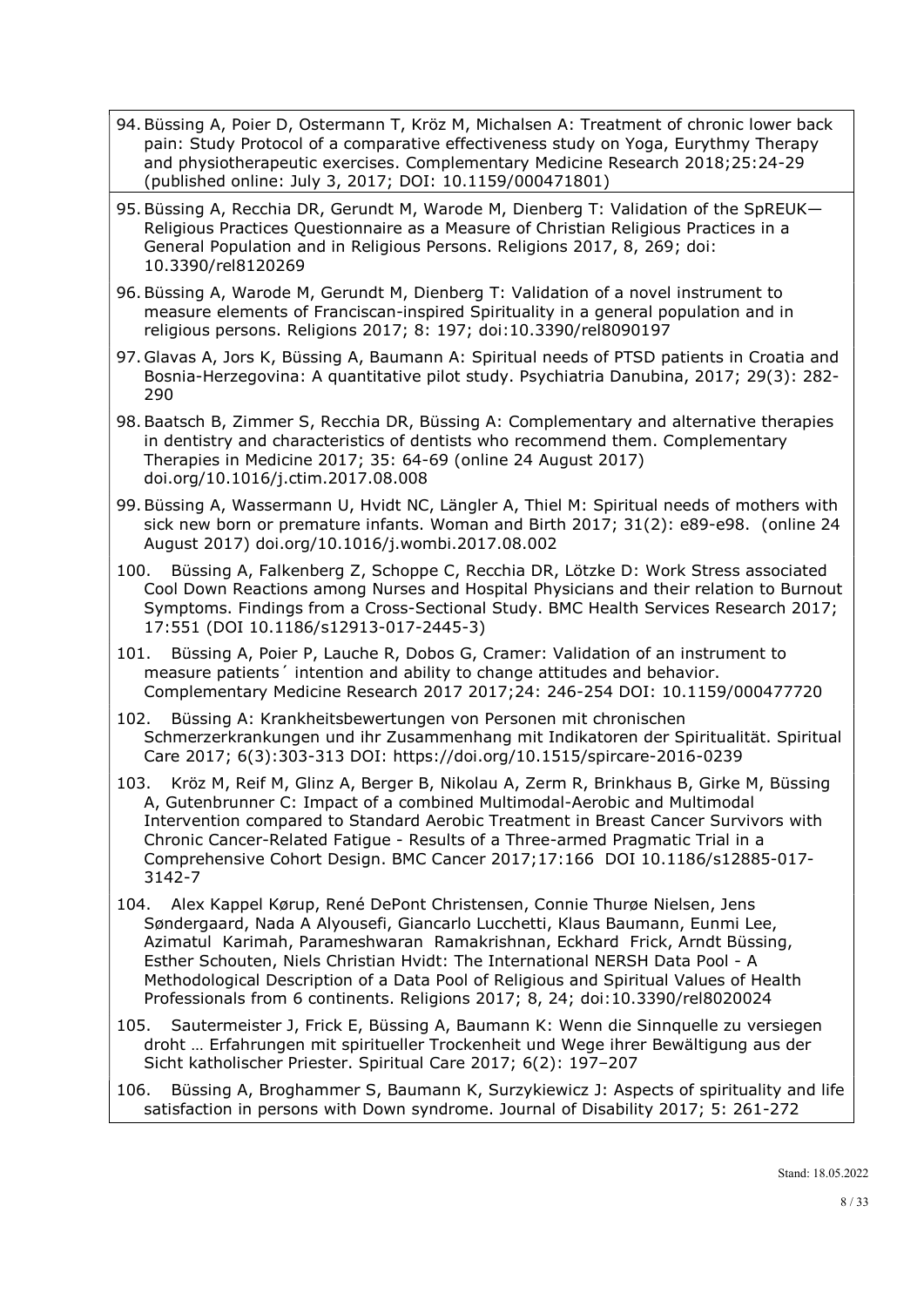- 107. Welte A, Hahn U, Büssing A, Krummenauer F: Ergebnisse eines Systematischen Reviews zu Einsatz und berichtetem therapeutischem Nutzen komplementärmedizinischer Methoden in der Augenheilkunde. Klinische Monatsblätter für Augenheilkunde 2017; 234(05): 686-696 (online 2016; http://dx.doi.org/10.1055/s0042-106901)
- 108. Büssing A, Frick E, Jacobs C, Baumann K: Self-Attributed Importance of Spiritual Practices in Catholic Pastoral Workers and their Association with Life Satisfaction. Pastoral Psychology 2017; 66: 295-310 (Online Dec 14, 2016) doi:10.1007/s11089-016- 0746-9
- 109. Büssing A, Sautermeister J, Frick E, Baumann K: Reactions and strategies of German Catholic priests to cope with phases of spiritual dryness. Journal of Religion and Health 2017; 56 (3), 1018-1031 (Online Nov 28, 2016) doi: 10.1007/s10943-016-0333-5
- 110. Baumann K, Jacobs C, Frick E, Büssing A: Commitment to Celibacy in German Catholic Priests: its relation to religious practices, psychosomatic health and psychosocial resources. Journal of Religion & Health, 2017; 56:649–668 (First Online: 28 September 2016) (doi:10.1007/s10943-016-0313-9)
- 111. Büssing A, Frick E, Jacobs C, Baumann K: Spiritual Dryness in Non-ordained Catholic Pastoral Workers. Religions 2016; 7, 141; doi:10.3390/rel7120141
- 112. Hvidt NC, Kørup AK, Curlin FA, Baumann K, Frick E, Søndergaard J, Nielsen JB, dePont Christensen R, Lawrence R, Lucchetti G, Ramakrishnan P, Karimah A, Schulze A, Wermuth I, Schouten E, Hefti R, Lee E, AlYousefi NA, van Randwijk CB, Kuseyri C, Mukwayakala T, Wey M, Eglin M, Opsahl T, Büssing A: The NERSH International Collaboration on Values, Spirituality and Religion in Medicine: Development of Questionnaire, Description of Data Pool, and Overview of Pool Publications. Religions 2016, 7(8), 107; doi:10.3390/rel7080107
- 113. Escher M, Büssing A, Ostermann T: Survey on hand gestures relevance in patient practitioner communication: a homeopathic example. Homeopathy. 2016;105(3):233- 239. doi: 10.1016/j.homp.2016.02.005.
- 114. Michalsen A, Kunz N, Jeitler M, Brunnhuber S, Meier L, Lüdtke R, Büssing A, Kessler C: Effectiveness of focused meditation for patients with chronic low back pain-A randomized controlled clinical trial. Complementary Therapies in Medicine. 2016;26:79- 84. doi: 10.1016/j.ctim.2016.03.010.
- 115. Geier U, Büssing A, Kruse P, Greiner R, Buchecker K: Development and Application of a Test for Food-Induced Emotions. PLoS One. 2016 Nov 18;11(11):e0165991. doi: 10.1371/journal.pone.0165991.
- 116. Saha FJ, Brüning A, Barcelona C, Büssing A, Langhorst J, Dobos G, Lauche L, Cramer H: Integrative medicine for chronic pain. A cohort study using a process-outcome design in the context of a department for internal and integrative medicine. Medicine 2016; 95:27(e4152)
- 117. Kerksieck P, Büssing A, Frick E, Jacobs C, Baumann K: Reduced Sense of Coherence due to Neuroticism: Are Transcendent Beliefs Protective among Religious Individuals? Journal of Religion and Health 2017; 56: 1956–1970 (Online first 27. Oktober 2016) doi: 10.1007/s10943-016-0322-8
- 118. Hvidt NC, Mayr B, Paal P, Frick E, Forsberg A, Büssing A: For and against Organ Donation and Transplantation:Intricate Facilitators and Barriers in Organ Donation Perceived by German Nurses and Doctors. Journal of Transplantation 2016, Article ID 3454601, 13 pages (http://dx.doi.org/10.1155/2016/345460)
- 119. Lauche R, Fathi I, Saddat C, Klose P, Al-Abtah J, Büssing A, Rampp T, Dobos G, Cramer C: The effects of Ramadan fasting on physical and mental health in healthy adult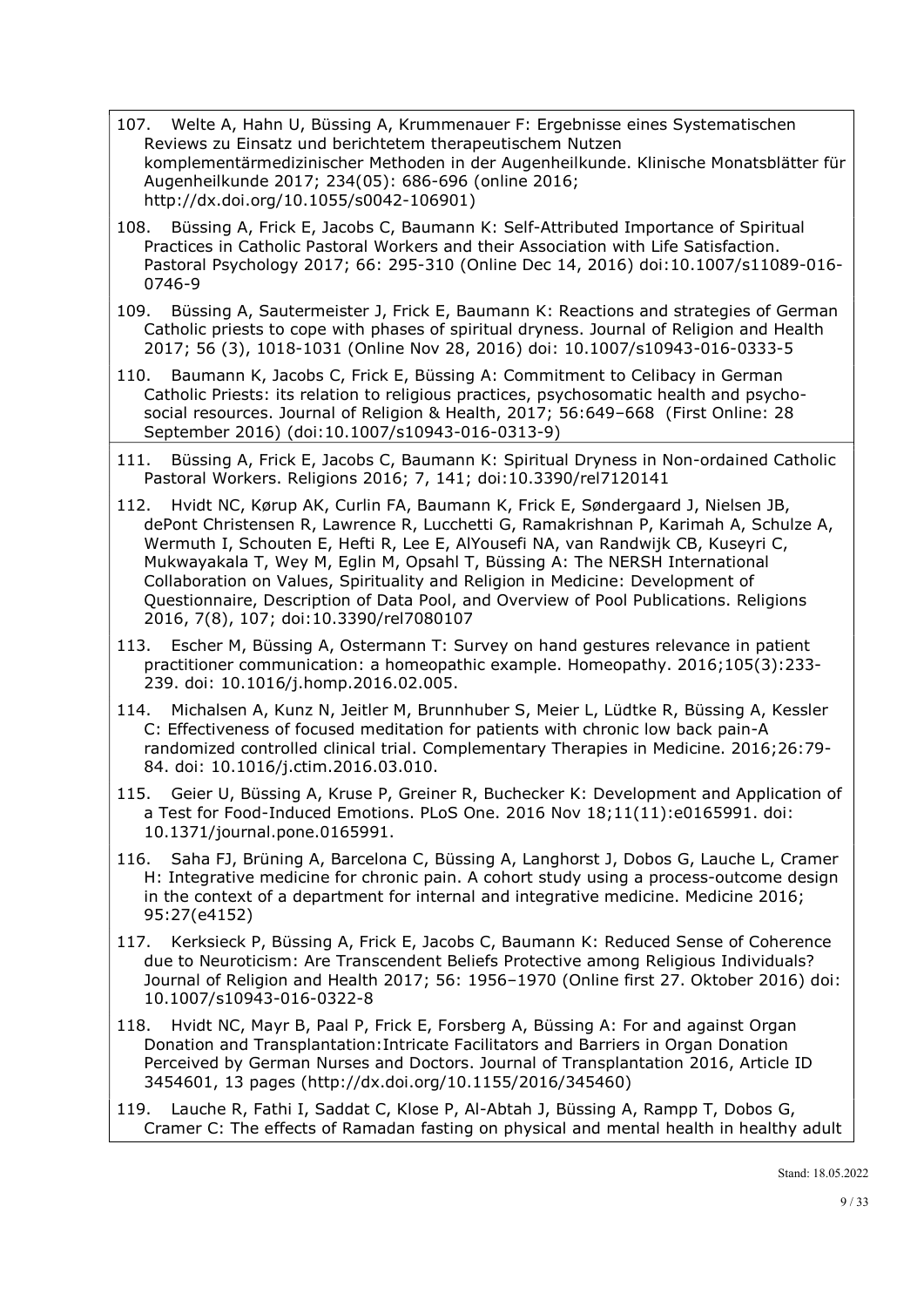Muslims – a randomized controlled trial. Advances in Integrative Medicine (available online first 5 July 2016)

- 120. Büssing A, Recchia DR, Surzykiewicz J, Baumann K: Ausdrucksformen der Spiritualität bei Schülern und jungen Erwachsenen. Spiritual Care 2016; 5(4): 261–272
- 121. Lötzke D, Wiedemann F, Recchia DR, Ostermann T, Sattler D, Ettl J, Kiechle M, Büssing A: Iyengar-Yoga compared to exercise as a therapeutic intervention during (neo)adjuvant therapy in women with stage I-III breast cancer: Health-related quality of life, Mindfulness, Spirituality, Life Satisfaction and Cancer-related Fatigue. Evidencebased Complementary and Alternative Medicine 2016, Article ID 5931816, 8 pages, 2016. doi:10.1155/2016/5931816.
- 122. Büssing A, Baumann K, Jacobs C, Frick E: Spiritual Dryness in Catholic Priests: Internal Resources as possible Buffers. Psychology of Religion and Spirituality 2017; 9(1): 46-55. (online Jan 21, 2016) http://dx.doi.org/10.1037/rel0000063
- 123. Wirth AG, Büssing A: Utilized Resources of Hope, Orientation, and Inspiration in Life of Persons with Multiple Sclerosis and their Association with Life Satisfaction, Adaptive Coping Strategies and Spirituality. Journal of Religion and Health, 2016;55(4):1359- 1380. (Online first: 14. July 2015; DOI 10.1007/s10943-015-0089-3
- 124. Lötzke D, Ostermann T, Büssing A: Argentine Tango in Parkinson Disease A Systematic Review and Meta-Analysis. BMC Neurology 2015; 15:226 (http://www.biomedcentral.com/1471-2377/15/226)
- 125. Büssing A, Recchia DR, Baumann K: The Reliance on God´s Help Scale as a Measure of Religious Trust – A Summary of Findings. Religions 2015; 6: 1358–1367 (doi:10.3390/rel6041358)
- 126. Büssing A: Spirituality/religiosity as a resource to cope in soldiers A summarizing report. Chapter 8. Medical Acupuncture 2015; 27(5); 360-366. https://doi.org/10.1089/acu.2014.1062
- 127. Zini A, Büssing A, Chay C, Badner V, Weinstock-Levin T, Sgan-Cohen HD, Cochardt P, Friedman A, Ziskind K, Vered Y: Validation of an innovative instrument of Positive Oral Health and Wellbeing (POHW). Quality of Life Research 2016; 25(4): 847-858 (Epub 2015 Oct 3)
- 128. Man-Ging CI, Öven Uslucan J, Fegg M, Frick E, Büssing A: Reporting Spiritual Needs of Older Adults Living in Bavarian Residential and Nursing Homes. Journal of Mental Health, Religion and Spirituality 2015; 18(10): 809-821 (http://dx.doi.org/10.1080/13674676.2015.1100159)
- 129. Ostermann T, Vollmar HC, Raak C, Jacobi F, Büssing A, Matthiessen PF: Analyse von Konsultationspräferenzen von Versicherten unter Berücksichtigung komplementärmedizinischer Angebote. Forschende Komplementärmedizin 2015;22 (DOI: 10.1159/000442056)
- 130. Büssing A, Frick E, Jacobs C, Baumann K: Health and Life Satisfaction of Roman Catholic Pastoral Workers: Private Prayer Has a Greater Impact Than Public Prayer. Pastoral Psychology, 2016; 65: 89-102 (DOI: 10.1007/s11089-015-0672-2)
- 131. Büssing A, Pilchowska I, Surzykiewicz J: Spiritual Needs of Polish Patients with Chronic Diseases. Journal of Religion and Health 2015; 54(5: 1524-1542
- 132. Surzykiewicz J, Büssing A: Interpretation of Illness in Patients with Chronic Diseases from Poland and their Association with Spirituality, Life Satisfaction, and Escape from Illness – Results from a Cross Sectional Study. Religions, June 2015; 6, 763–780
- 133. Büssing A, Recchia DR: Spiritual and Non-spiritual Needs Among German Soldiers and their Relation to Stress Perception, PTDS Symptoms, and Life Satisfaction – Results from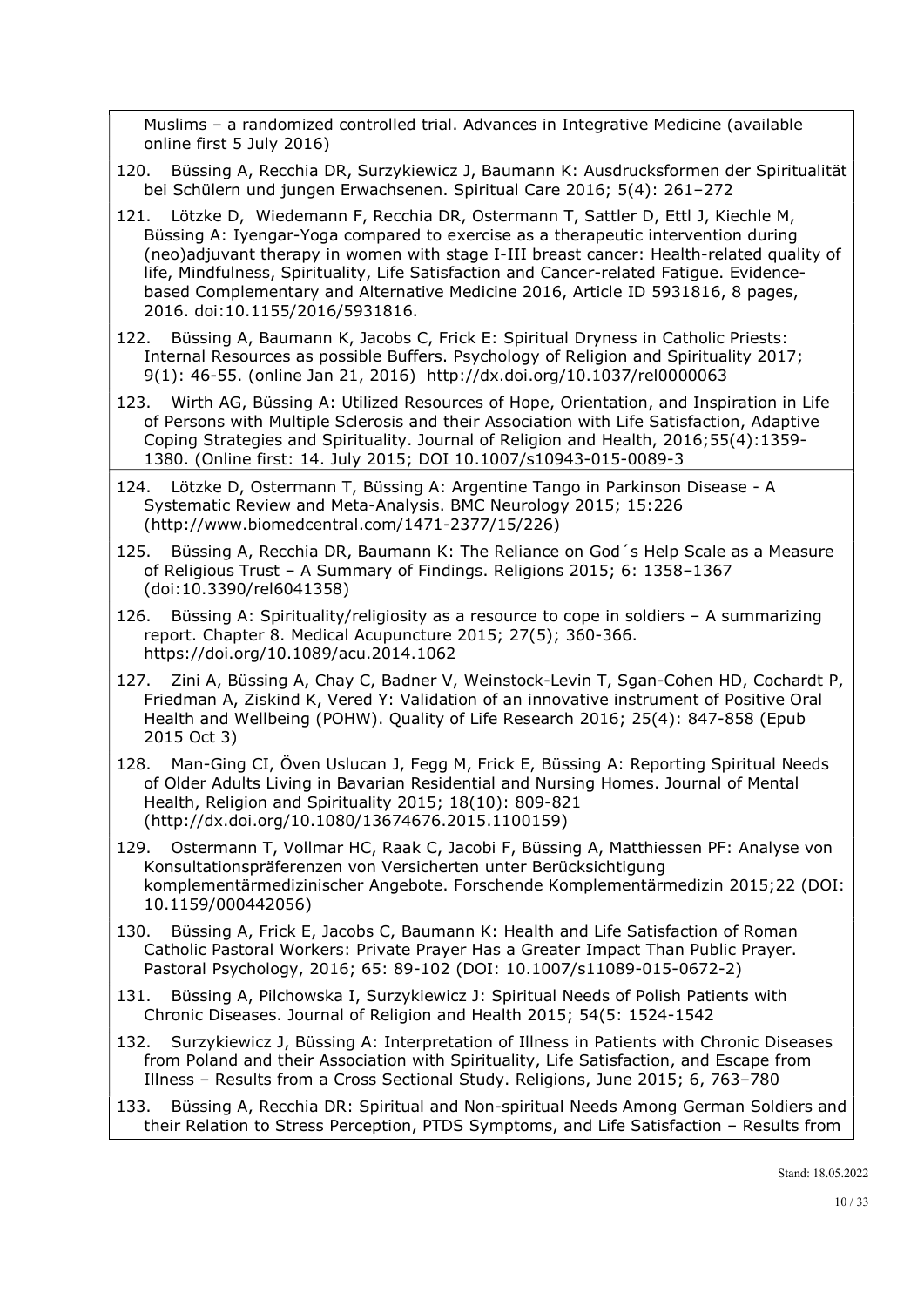a Structural Equation Modeling Approach. Journal of Religion and Health, 2016; 55(3): 747-764

- 134. Edelhäuser F, Minnerop A, Trapp B, Büssing A, Cysarz D: Eurythmy therapy increases specific oscillations of heart rate variability. BMC Complement Altern Med. 2015 Jun 6;15(1):167. doi: 10.1186/s12906-015-0684-6.
- 135. Frick E, Büssing A, Baumann K, Weig W, Jacobs C: Do Self-efficacy Expectation and Spirituality Provide a Buffer Against Stress-Associated Impairmend of Health? A Comprehensive Analysis of the German Pastoral Ministry Study. Journal of Religion and Health 2016; 55(2), 448-468 (Online first: March 27, 2015; http://link.springer.com/article/10.1007/s10943-015-0040-7)
- 136. Dobos G, Overhamm T, Büssing A, Ostermann T, Langhorst J, Kümmel S, Paul A, Cramer H: Integrating mindfulness in supportive cancer care: a cohort study on a mindfulness-based day care clinic for cancer survivors. Support Care Cancer. 2015; 23(10):2945-2955. http://link.springer.com/article/10.1007%2Fs00520-015-2660-6
- 137. Lötzke D, Heusser P, Büssing A: A systematic literature review on the effectiveness of eurythmy therapy. Journal of Integrative Medicine. 2015; 3(4):217-230. doi: 10.1016/S2095-4964(15)60163-7.
- 138. Jors K, Büssing A, Hvidt NC, Baumann K: Personal Prayer in Patients Dealing with Chronic Illness – A Review of the Research Literature. Evidence-Based Complementary and Alternative Medicine Volume 2015 (2015), Article ID 927973 http://www.hindawi.com/journals/ecam/2015/927973/
- 139. Büssing A, Reiser F, Michalsen A, Zahn A, Baumann K: Do Patients with Chronic Pain Diseases Believe in Guardian Angels: Even in a Secular Society? A Cross-Sectional Study Among German Patients with Chronic Diseases. Journal of Religion and Health 2015; 54(1): 76-86
- 140. Jeitler M, Brunnhuber S, Meier L, Lüdtke R, Büssing A, Kessler C, Michalsen A: Effectiveness of jyoti meditation for patients with chronic neck pain and psychological distress-a randomized controlled clinical trial. Journal of Pain 2015; 16(1): 77-86.
- 141. Büssing A, Lötzke D, Glöckler M, Heusser P: Influence of spirituality on cool down reactions, work engagement, and life satisfaction in anthroposophic health care professionals. Evidence-Based Complementary and Alternative Medicine 2015; Vol. 2015; Article ID: 754814
- 142. Büssing A, Franczak K, Surzykiewicz J: Spiritual and Religious Attitudes in Dealing with Illness in Polish Patients with Chronic Diseases: Validation of the Polish Version of the SpREUK Questionnaire. Journal of Religion and Health (2014 online); printed 2016; 55(1): 67-84
- 143. Voltmer E, Büssing A, Koenig HG, Al Zaben F: Religiosity/Spirituality of German Doctors in Private Practice and Likelihood of Addressing R/S Issues with Patients. Journal of Religion and Health 2014; 53(6): 1741-1752. Online First September 2013 (DOI 10.1007/s10943-013-9776-0)
- 144. Büssing A, von Bergh A, Zhai XF, Ling CQ: Interpretation of illness in patients with chronic diseases from Shanghai and their associations with life satisfaction, escape from illness, and ability to reflect the implications of illness. Journal of Integrative Medicine 2014; 12: 409-416
- 145. Büssing A, Wirth AG, Reiser F, Zahn A, Humbroich K, Gerbershagen K, Schimrigk S, Haupts S, Hvidt NC, Baumann K: Experience of gratitude, awe and beauty in life among patients with multiple sclerosis and psychiatric disorders. Health and Quality of Life Outcomes 2014; 12:63 (http://www.hqlo.com/content/12/1/63)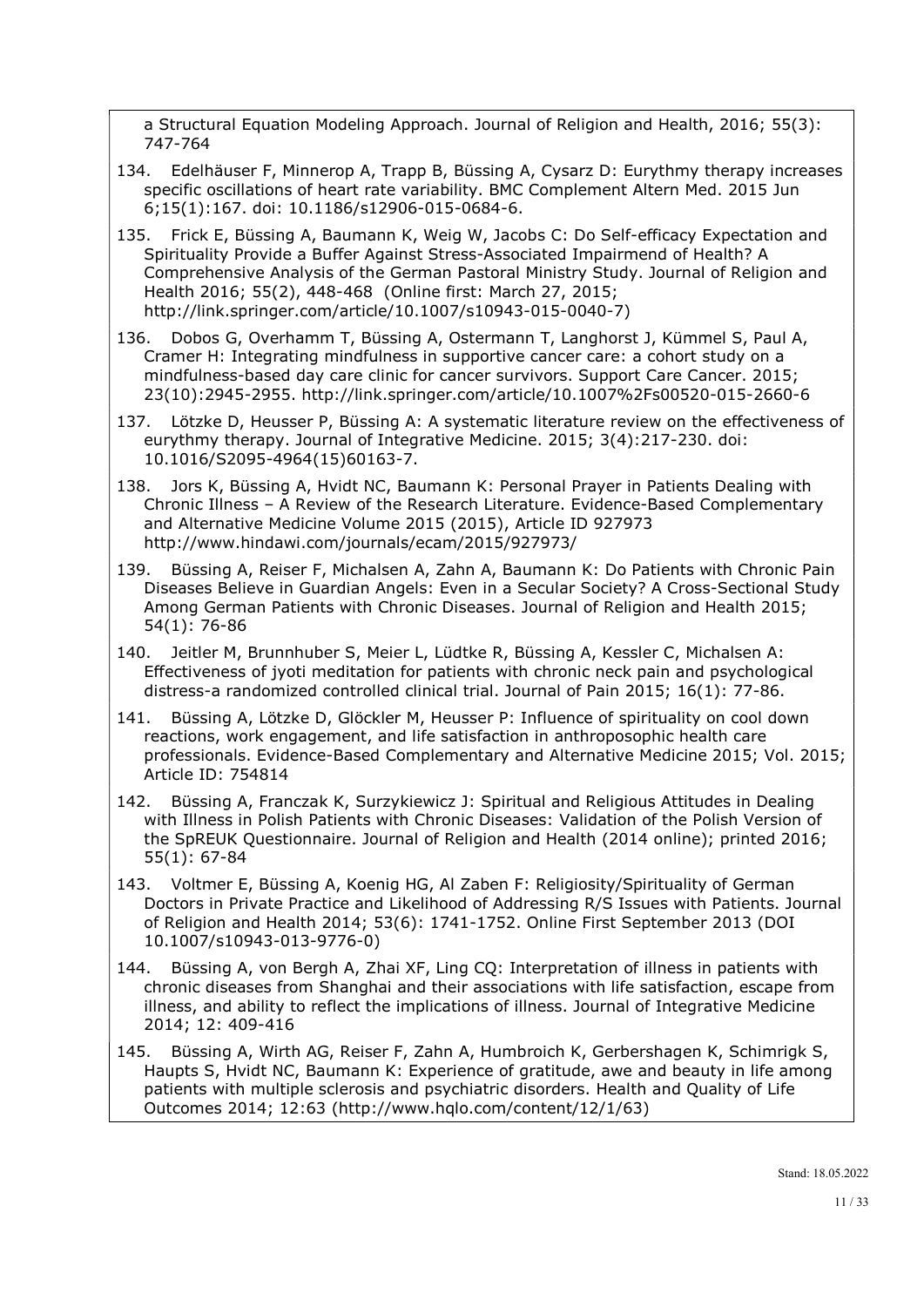- 146. Büssing A, Baumann K, Hvidt NC, Koenig HG, Puchalski C, Swinton J: Spirituality and Health. Evidence-Based Complementary and Alternative Medicine 2014, Article ID 682817 (http://dx.doi.org/10.1155/2014/682817)
- 147. Hopf A, Elbing U, Heußner P, Büssing A: An Art Therapy Intervention in Oncology (KSKT®) using Collage for strengthening self-ascribed Autonomy. ATOL: Art Therapy OnLine 2014, 5 (1): 1-4
- 148. Büssing A, Franczak K, Surzykiewicz J: Frequency of Spiritual/Religious Practices in Polish Patients with Chronic Diseases: Validation of the Polish Version of the SpREUK-P Questionnaire. Religions 2014; 5 (2): 459-476
- 149. Büssing A, Pilchowska I, Baumann K, Surzykiewicz J: Aspects of spirituality in German and Polish adolescents and young adults – Factorial structure of the ASP questionnaire. Religions 2014; 5(1): 109-125 (http://www.mdpi.com/2077- 1444/5/1/109)
- 150. Büssing A, Kerksieck P, Günther A, Baumann K: Altruism in Adolescents and Young Adults: Validation of an Instrument to Measure Generative Altruism with Structural Equation Modeling. International Journal of Children´s Spirituality 2013; 18: 335-350
- 151. Büssing A, Wirth AG, Humbroich K, Gerbershagen K, Schimrigk S, Haupts M, Baumann K, Heusser P: Faith as a resource in patients with multiple sclerosis is associated with a positive interpretation of illness and experience of gratitude/awe. Evidence-based Complementary and Alternative Medicine 2013; Article ID 128575
- 152. Offenbaecher M, Kohls N, Toussaint LL, Sigl C, Winkelmann A, Hieblinger R, Walther A, Büssing A: Spiritual needs in patients suffering from fibromyalgia. Evidence-based Complementary and Alternative Medicine 2013; Article ID 178547
- 153. Erichsen NB, Büssing A: Spiritual Needs of Elderly living in Retirement / Nursing Homes. Evidence-based Complementary and Alternative Medicine 2013; Article ID913247. https://doi.org/10.1155/2013/913247
- 154. Büssing A, Hirdes AT, Baumann K, Hvidt NC, Heusser P: Aspects of spirituality in medical doctors and their relation to specific views of illness and dealing with their patients' individual situation. Evidence-based Complementary and Alternative Medicine 2013; Article ID 734392.
- 155. Büssing A, Janko A, Baumann K, Hvidt NC, Kopf A: Spiritual Needs among Patients with Chronic Pain Diseases and Cancer Living in a Secular Society. Pain Medicine 2013; 14: 1362–1373
- 156. Büssing A, Günther A, Baumann K, Frick E, Jacobs A: Spiritual dryness as a measure of a specific spiritual crisis in catholic priests: associations with symptoms of burnout and distress. Evidence-based Complementary and Alternative Medicine 2013; Article ID 246797.
- 157. Büssing A, Walach H, Kohls N, Zimmermann F, Trousselard M: Conscious Presence and Self Control as a measure of situational awareness in soldiers - A validation study. International Journal of Mental Health Systems 2013; 7(1):1. DOI:10.1186/1752-4458- 7-1
- 158. Büssing A, Zhai Xiao-feng, Wenbo Peng, Changquan Ling: Psychosocial and spiritual needs of patients with chronic diseases: validation of the Chinese version of the Spiritual Needs Questionnaire. Journal of Integrative Medicine 2013; 11(2):106-115.
- 159. Büssing A: Messverfahren spiritueller Bedürfnisse. Spiritual Care 2012; 1(3): 36-50
- 160. Büssing A, Janko J, Kopf A, Lux EA, Frick E: Zusammenhänge zwischen psychosozialen und spirituellen Bedürfnissen und Bewertung von Krankheit bei Patienten mit chronischen Erkrankungen. Spiritual Care 2012; 1(1): 57-73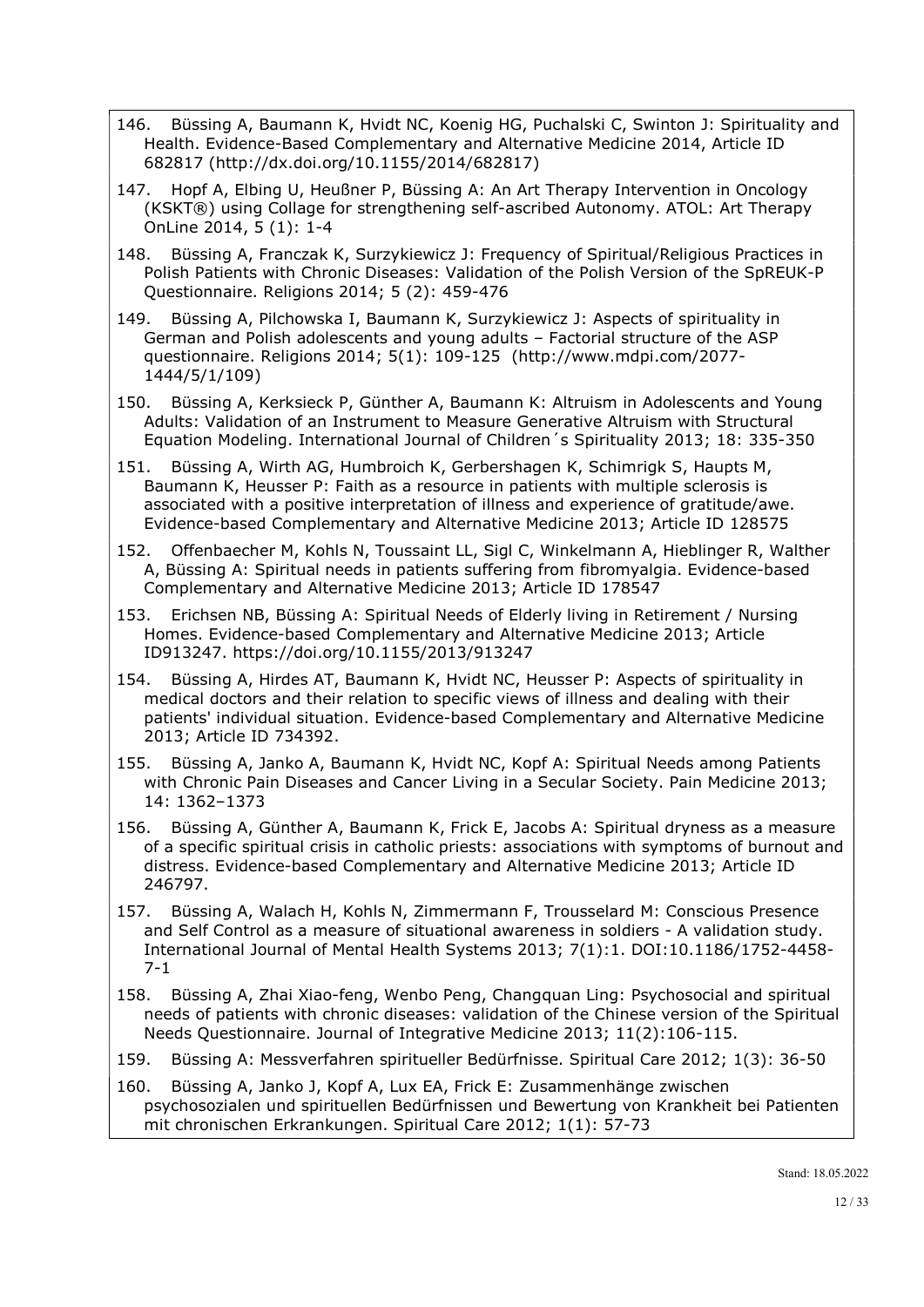- 161. Sauer S, Walach H, Schmidt S, Hinterberger T, Lynch S, Büssing A, Kohls N: Assessment of Mindfulness: Review on State of the Art. Mindfulness 2012; 4(1): 3-17 (DOI 10.1007/s12671-012-0122-5)
- 162. Kohls N, Büssing A, Sauer S, Rieß J, Ulrich C, Vetter A, Jurkat H: Psychological distress in medical students - a comparison of the Universities of Munich and Witten/Herdecke. Z Psychosom Med Psychother 2012; 58: 409-416
- 163. Michalsen A, Traitteur H, Lüdtke R, Brunnhuber S, Meier L, Jeitler M, Büssing A, Kessler C: Yoga for chronic neck pain: a pilot randomized controlled clinical trial. Journal of Pain 2012; 13(11):1122-1130
- 164. Büssing A, Khalsa SBS, Michalsen A, Sherman K, Telles S: Yoga as a therapeutic intervention. Evidence-based Complementary and Alternative Medicine 2012; Article ID 174291.
- 165. Boehm K, Ostermann T, Milazzo K, Büssing A: Effects of yoga interventions on fatigue: a metaanalysis. Evidence-based Complementary and Alternative Medicine 2012; Article ID 124703,
- 166. Michalsen A, Jeitler M, Brunnhuber M, Lüdtke R, Büssing A, Musial F, Dobos G, Kessler C: Iyengar yoga for distressed women: a 3-armed randomized controlled trial. Evidence-based Complementary and Alternative Medicine 2012 Article ID 408729
- 167. Büssing A, Michalsen A, Khalsa SBS, Telles S, Sherman K: Effects of Yoga on Mental and Physical Health: A Short Summary of Reviews. Evidence-based Complementary and Alternative Medicine 2012; Article ID 165410; https://doi.org/10.1155/2012/165410
- 168. Büssing A, Hedtstück A, Khalsa S.B.S, Ostermann T, Heusser P: Development of Specific Aspects of Spirituality during a 6-Month Intensive Yoga Practice. Evidence-based Complementary and Alternative Medicine 2012; Article ID 981523
- 169. Büssing A, Kerksieck P, Föller-Mancini A, Baumann K: Aspects of spirituality and ideals to help in adolescents from Christian academic high schools. International Journal of Children´s Spirituality 2012; 17(2): 99-116.
- 170. Büssing A, Hedtstück A, Sauer S, Michalsen A, Ostermann T, Heusser P: Associations between Mindfulness, Light-heartedness and Inner Correspondence in yoga practitioners. Mindfulness 2012; 3(3): 227-234
- 171. Raak C, Büssing A, Gassmann G, Boehm K, Ostermann T: A systematic review and meta-analysis on the use of Hypericum perforatum (St. John's Wort) for pain conditions in dental practice. Homeopathy: The journal of the Faculty of Homeopathy 2012; 101(4): 204-210.
- 172. Ostermann O, Büssing A: Retrolective studies on the survival of cancer patients treated with mistletoe extracts: a meta-analysis. EXPLORE: The Journal of Science & Healing 2012; 8(5):277-281
- 173. Boehm K, Büssing A, Ostermann T: Aromatherapy as an adjuvant treatment in cancer care – A descriptive systematic review. African Journal of Traditional, Complementary and Alternative Medicine 2012; 9(4):503-518
- 174. Büssing A, Mundle G: Reliance on God's Help in Patients with Depressive and Addictive disorders is not associated with their Depressive Symptoms. Religions 2012; 3(2), 455-466
- 175. Büssing A, Heusser P, Mundle G: Course of life satisfaction in patients with depressive and addictive disorders after therapeutic intervention. International Journal of Social Psychiatry 2012; 58(3) 239–245
- 176. Büssing A, Reiser F, Michalsen A, Zahn A, Baumann K: Engagement of Patients With Chronic Diseases in Spiritual and Secular Forms of Practice: Results with the Shortened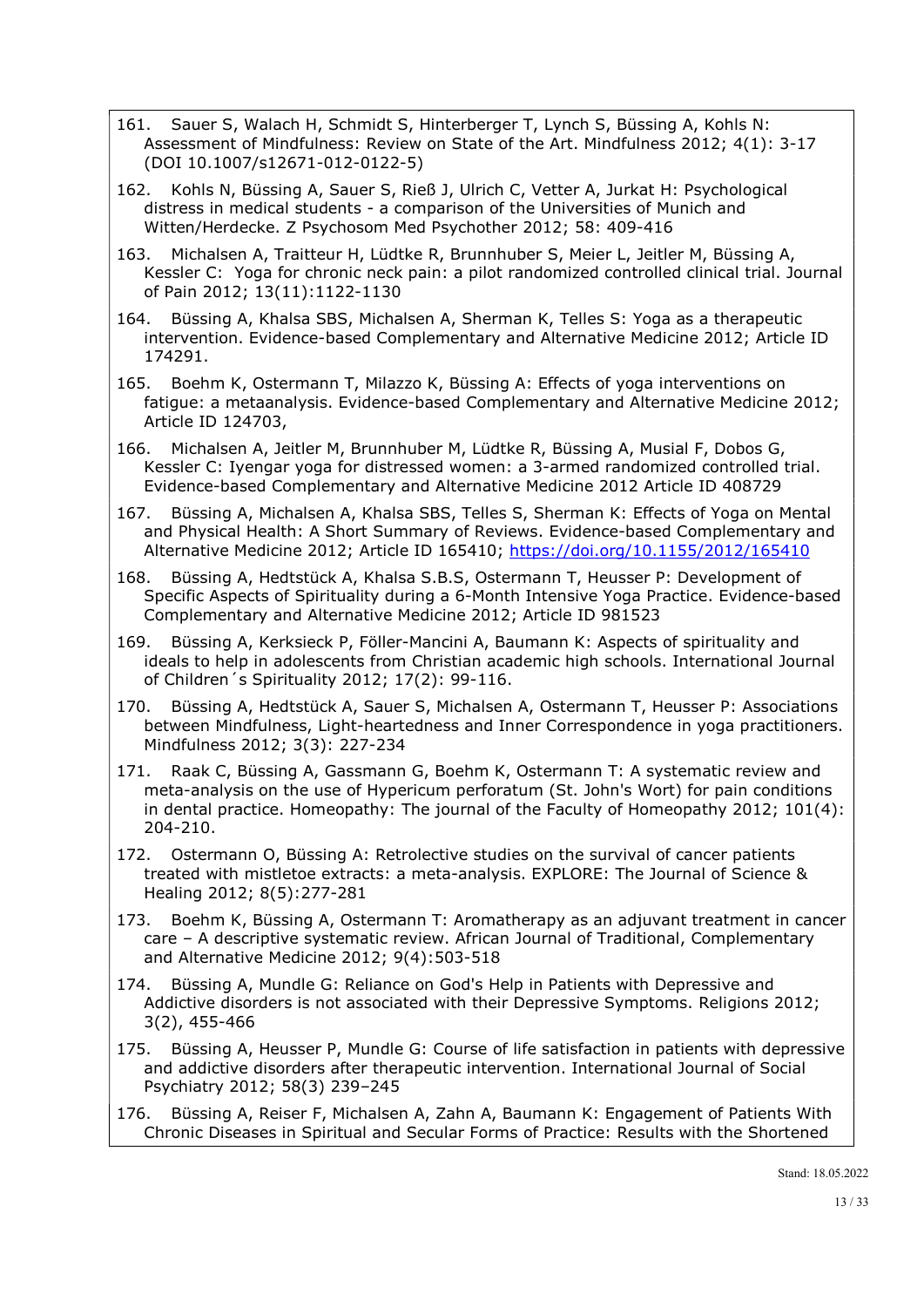SpREUK-P SF17 Questionnaire. Integrative Medicine: A Clinician´s Journal 2012; 11(1):28-38

- 177. Büssing A, Ostermann T, Lüdtke R, Michalsen A: Effects of yoga interventions on pain and pain-associated disability: a meta-analysis. Journal of Pain 2012;13(1):1-9.
- 178. Kröz M, Reif M, Büssing A, Zerm R, Feder G, Bockelbrink A, von Laue HB, Matthes H, Willich SN, Girke M: Does self-regulation and autonomic regulation have an influence on survival in breast and colon carcinoma patients? Results of a prospective outcome. Health and Quality of Life Outcomes. 2011: 9:85
- 179. Büssing A, Ostermann T, Heusser P, Matthiessen PF: Usage of alternative medical systems, acupuncture, homeopathy and anthroposophic medicine, by older German adults. J Chin Integr Med 2011; 9(8): 847-856
- 180. Büssing A, Ostermann T, Heusser P, Matthiessen PF: Usage of Complementary and Alternative Medicine Interventions by German Older Adults. J Altern Complement Med. 2011; 17(6):487-489
- 181. Zwingmann, C, Klein C, Büssing A: Measuring Religiosity/Spirituality: Theoretical Differentiations and Characterizations of Instruments. Religions 2011, 2, 345-357
- 182. Büssing A, Raak C, Ostermann T: Quality of life and related dimensions in cancer patients treated with mistletoe extract (Iscador): A meta-analysis. Evidence based Complementary and Alternative Medicine 2011; Volume 2012, Article ID 219402
- 183. Musial F, Büssing A, Heusser P, Kyung-Eun C, Ostermann T: Mindfulness-based stress reduction for integrative cancer care: a summary of evidence. Forschende Komplementärmedizin 2011; 18: 192-202
- 184. Büssing A, Edelhäuser F, Weisskircher A, Fouladbakhsh JM, Heusser P: Inner correspondence and feelings of peaceful easiness in participants practicing Eurythmy Therapy and Yoga: A validation study. Evidence-based Complementary and Alternative Medicine (eCAM) Volume 2011, Article ID 329023
- 185. Büssing A, Mundle G: Changes in Emotional Acceptance of Disease After Therapeutic Intervention. Integrative Medicine: A Clinician´s Journal 2010; 9(6): 40-46.
- 186. Zini A, Büssing A, Sgan-Cohen HD: Validity and Reliability of the Hebrew Version of the SpREUK Questionnaire for Religiosity, Spirituality and Health: An Application for Oral Diseases. Religions 2010; 1: 86-104
- 187. Föller-Mancini A, Heusser P, Büssing A: Self-centeredness in Adolescents: An empirical study of students of Steiner schools, Christian academic high schools, and public schools. RoSE – Research on Steiner Education 2010; 1(2): 148-164
- 188. Büssing A, Koenig HG. Spiritual Needs of Patients with Chronic Diseases. Religions 2010; 1: 18-27.
- 189. Koenig HG, Büssing A: The Duke University Religion Index (DUREL): A Five-Item Measure for Use in Epidemiological Studies. Religions 2010; 1: 78-85.
- 190. Büssing A: Spirituality as a Resource to Rely on in Chronic Illness: The SpREUK Questionnaire. Religions 2010; 1: 9-17
- 191. Büssing A, Ostermann T, Neugebauer EAM, Heusser P: Adaptive coping strategies in patients with chronic pain conditions and their interpretation of disease. BMC Public Health 2010, 10:507 (http://www.biomedcentral.com/1471-2458/10/507)
- 192. Büssing A: The SpREUK-SF10 questionnaire as a rapid measure of spiritual search and religious trust in patients with chronic diseases. Journal of Chinese Integrative Medicine 2010; 8(9): 832-841.

193. Schlaeppi MR, Büssing A, Müller-Hübenthal B, Heusser P: Anthroposophische Medizin in der Onkologie. Der Onkologe 2010; 16: 901-905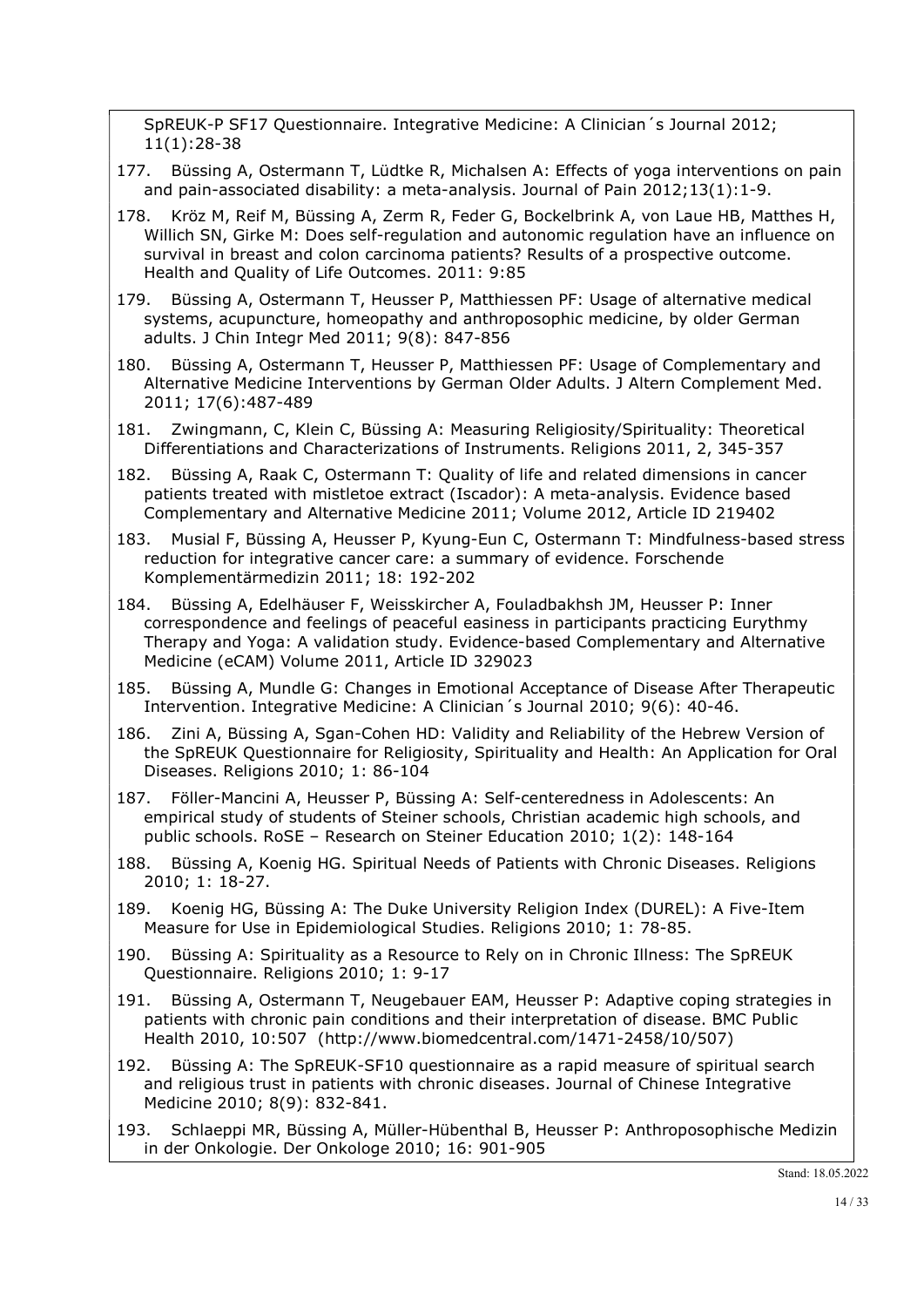- 194. Büssing A, Balzat HJ, Heusser P: Spiritual needs of patients with chronic pain diseases and cancer - validation of the spiritual needs questionnaire. European Journal of Medical Research 2010, 15(6): 266-273
- 195. Dezutter J, Luyckx K, Schaap-Jonker H, Büssing A, Hutsebaut D: God Image and Happiness in Chronic Pain Patients: The Mediating Role of Disease Interpretation. Pain Medicine 2010, 11(5): 765-773
- 196. Büssing A, Ostermann T, Raak C, Matthiesen PF: Adaptive coping strategies and attitudes toward health and healing in German homeopathy and acupuncture users. EXPLORE: The Journal of Science and Healing 2010; 6(4): 237-245
- 197. Voltmer E, Büssing A, Thomas C, Spahn C: Religiosity, Spirituality, Health and Workrelated Behaviour Patterns in Pastors of two Free Protestant Denominations. Psychotherapie -Psychosomatik -Medizinische Psychologie 2010; 60: 425-433
- 198. Büssing A, Föller-Mancini, Gidley J, Heusser P: Aspects of spirituality in adolescents. International Journal of Children´s Spirituality 2010; 15(1): 25-44
- 199. Ostermann T, Bertram M, Büssing A: A pilot study on the effects of a team building process on the perception of work environment in an integrative hospital for neurological rehabilitation. BMC Complementary and Alternative Medicine 2010; 10, 10
- 200. Büssing A: Aspects of Spirituality, God Images, and the 'Self-Centredness' in 17 year old adolescents attending religious education at high-school. ROSE - Research on Steiner Education 2010; 1(1): 75-84
- 201. Ostermann T, Raak C, Büssing A: Survival of cancer patients treated with mistletoe extract (Iscador): a systematic literature review. BMC Cancer 2009, 9:451 (pp. 1-9) (http://www.biomedcentral.com/1471-2407/9/451)
- 202. Koller M, Neugebauer EAM, Augustin M, Büssing A, Farin E, Klinkhammer-Schalke M, Lorenz W, Münch K, Petersen-Ewert C, Steinbüchel N von, Wieseler B: Die Erfassung von Lebensqualität in der Versorgungsforschung – konzeptuelle, methodische und strukturelle Voraussetzungen. Das Gesundheitswesen 2009; 71: 864-872 (DOI: 10.1055/s-0029- 1239516)
- 203. Büssing A, Neugebauer EAM: Are we treating pain or patients suffering from pain? Pain Medicine 2009; 10 (8): 1503-1504
- 204. Dezutter J, Luyckx K, Büssing A, Hutsebaut D: Exploring the link between religious attitudes and subjective well-being in chronic pain patients. The International Journal of Psychiatry in Medicine 2009; 39: 393-404
- 205. Ostermann T, Raak CK, Matthiessen PF, Büssing A, Zillmann H: Linguistic processing and classification of semi structured bibliographic data on complementary medicine. Cancer Informatics 2009; 7: 159-169
- 206. Büssing A, Fischer J, Ostermann T, Matthiessen PF: Reliance on God's Help as a Measure of Intrinsic Religiosity in healthy elderly and patients with chronic diseases. Correlations with health-related quality of life? Applied Research in Quality of Life 2009; 4(1): 77-90
- 207. Kröz M, Büssing A, von Laue HB, Reif M, Feder G, Schad F, Gierke M, Matthes H: Reliability and validity of a new scale on internal coherence (ICS) of cancer patients. Health and Quality of Life Outcomes 2009: 7: 59 (http://creativecommons.org/licenses/by/2.0)
- 208. Büssing A, Fischer J, Fouladbakhsh JM, Ostermann T, Matthiessen PF: Perceived and expected effects of physical activity in female cancer survivors. European Journal of Integrative Medicine Research 2009; 1: 10-21 (DOI 10.1016/j.eujim.2009.02.002)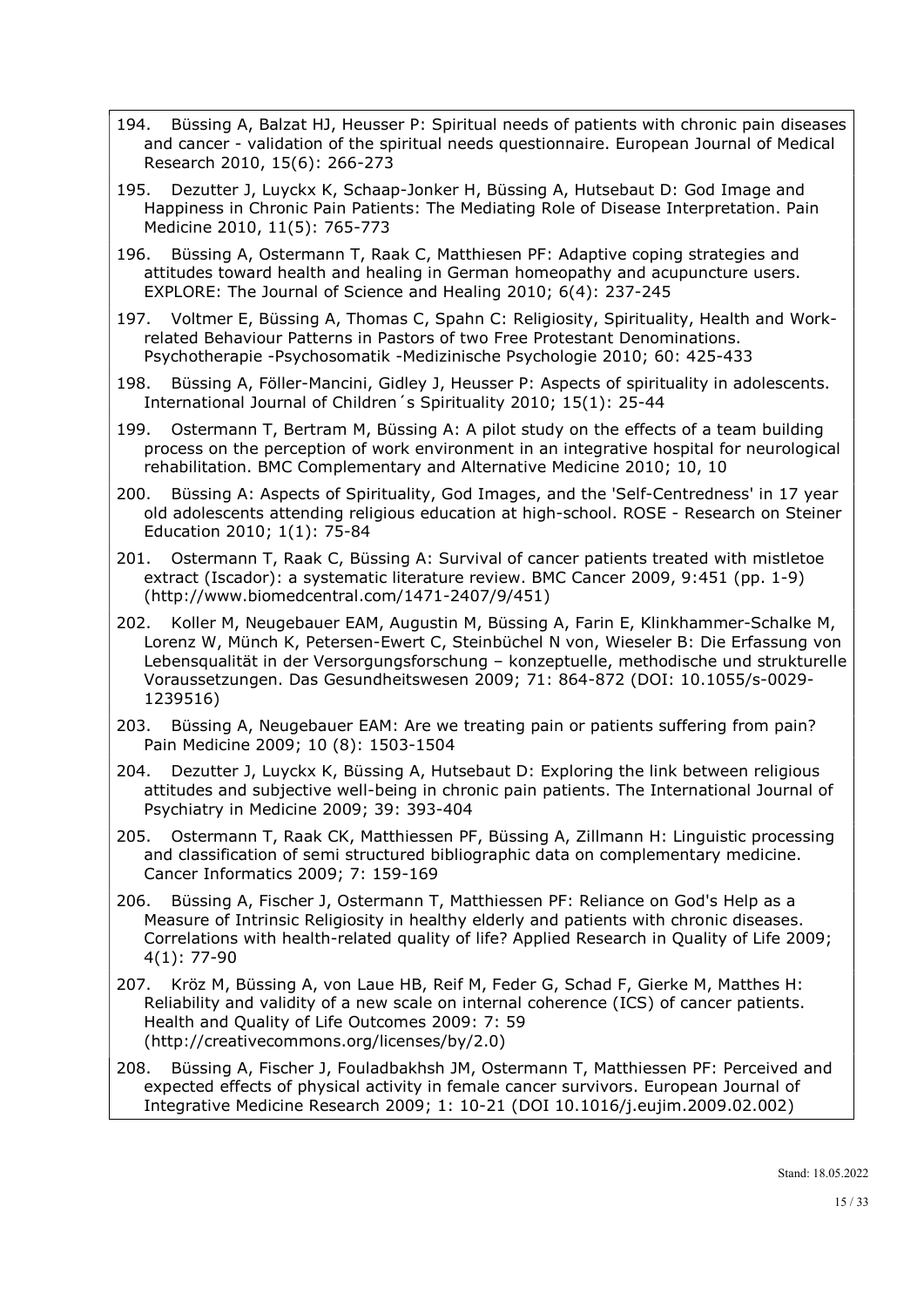- 209. Büssing A, Gierke M, Heckmann C, Schad F, Ostermann T, Kröz M: Validation of the self regulation questionnaire as a measure of health in quality of life research. European Journal of Medicine Research 2009; 14: 223-227
- 210. Büssing A, Fischer J, Haller A, Heusser P, Ostermann T, Matthiessen PF: Validation of the brief multidimensional life satisfaction scale in patients with chronic diseases. European Journal of Medicine Research 2009; 14: 171-177
- 211. Büssing A, Michalsen A, Balzat HJ, Grünther RA, Ostermann T, Neugebauer EAM, Matthiessen PF: Are spirituality and religiosity resources for patients with chronic pain conditions? Pain Medicine 2009; 10 (2): 327-339
- 212. Büssing A, Fischer J: Interpretation of illness in cancer survivors is associated with health-related variables and adaptive coping styles. BMC Women´s Health 2009: 9: 2 (http://www.biomedcentral.com/1472-6874/9/2)
- 213. Büssing A, Kirchhoff S: Chinesische Medizin in der Krebsbehandlung Akupunktur, Moxibustion und Heilkräuter. Der Onkologe 2009; 15(6): 604-608
- 214. Büssing A, Hübner J: Asiatische Heilpilze. Der Onkologe 2009; 15(5): 519-525
- 215. Büssing A, Koenig HG: The BENEFIT through spirituality/religiosity scale--a 6-item measure for use in health outcome studies. The International Journal of Psychiatry in Medicine 2008; 38(4): 493-506
- 216. Büssing A, Cysarz D, Edelhäuser F, Bornhöft G, Matthiessen PF, Ostermann T: The oil-dispersion bath in Anthroposophic Medicine – an integrative review. BMC Complementary an Alternative Medicine 2009; 8, 61 (http://www.biomedcentral.com/1472-6882/8/61)
- 217. Büssing A, Fischer J, Ostermann T, Matthiessen PF: Reliance on God's help, depression and fatigue in female cancer patients. The International Journal of Psychiatry in Medicine 2008; 38 (3): 357-372
- 218. Büssing A, Tröger W, Stumpf C, Schietzel M: Local reactions to treatments with Viscum album L. extracts and their association with T-lymphocyte subsets and quality of life. Anticancer Research 2008; 28: 1893-1898
- 219. Büssing A, Ostermann T, Majorek M, Matthiessen PF: Eurythmy Therapy in clinical studies: a systematic literature review. BMC Complementary an Alternative Medicine 2008; 8, 8 (http://www.biomedcentral.com/1472-6882/8/8)
- 220. Krötz M, Büssing A, Gierke M, Heckmann C, Ostermann T: Adaptation of the Herdecke Quality of Life questionnaire towards quality of life of cancer patients. European Journal of Cancer Care 2008; 17:593-600
- 221. Büssing A, Matthiessen PF, Mundle G: Emotional and rational disease acceptance in patients with depression and alcohol addiction. BMC Health and Quality of Life Outcomes 2008; 6:4 (doi:10.1186/1477-7525-6-4)
- 222. Kröz M, Zerm R, Reif M, von Laue HB, Schad F, Büssing A, Bartsch C, Feder G, Girke M: Validation of the German version of the Cancer fatigue Scale (CFD-D). European Journal of Cancer Care 2008; 17: 33-41
- 223. Büssing A, Kochskämper H, Rieger S, Schierholz JM, Schlodder D, Schietzel M: In vitro responses of stimulated B-CLL lymphocytes of patients treated with Viscum album L. extracts. Anticancer Research 2007; 27: 4193-4198
- 224. Büssing A, Ostermann T, Matthiessen PF: Adaptive coping and spirituality as a resource in cancer patients. Breast Care 2007; 2 (4): 195-202
- 225. Büssing A, Abu-Hassan WM, Matthiessen PF, Ostermann T: Spirituality, religiosity and dealing with illness in Arabic and German patients. Saudi Medical Journal 2007; 28(6): 22-31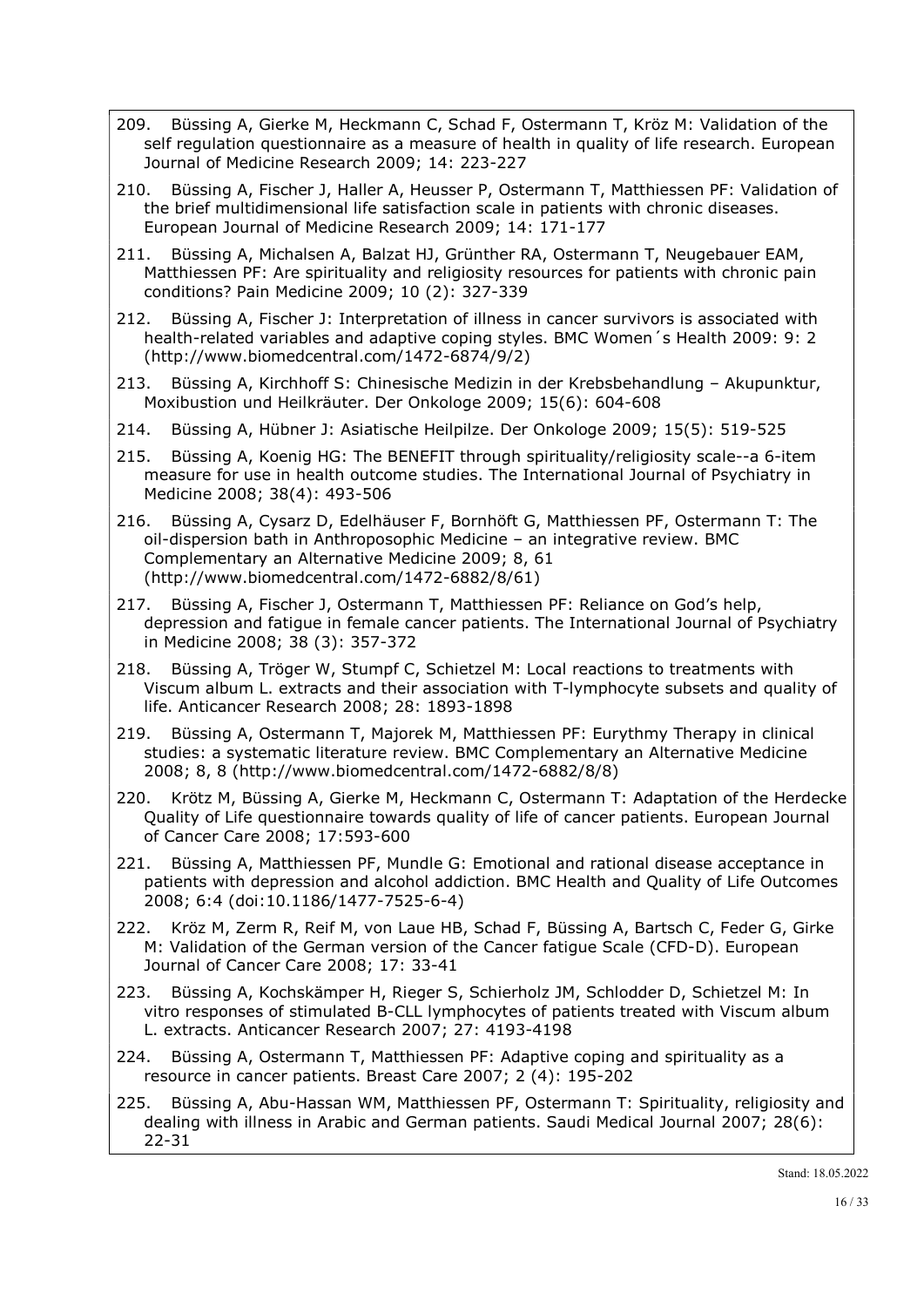- 226. Büssing A, Ostermann T, Koenig HG: Relevance of spirituality and religion in German patients with chronic diseases. The International Journal of Psychiatry in Medicine 2007; 37(1): 39-57
- 227. Büssing A, Stumpf C, Tröger W, Schietzel M: Course of mitogen stimulated T lymphocytes in cancer patients treated with Viscum album extracts. Anticancer Research 2007; 27(4C): 2903-2910
- 228. Ostermann T, Zillmann H, Raak C, Büssing A, Matthiessen PF: CAMbase a XMLbased bibliographic database on Complementary and Alternative Medicine (CAM). Biomedical Digital Libraries 2007; 4:2 (1-8)
- 229. Büssing A, Ostermann T, Matthiessen PF: Distinct expressions of vital spirituality. The ASP questionnaire as an explorative research tool. Journal of Religion and Health 2007; 46(2): 267-286
- 230. Büssing A: Immune modulation using mistletoe extracts. Influencing cell function through subcutaneous and intravenous application. Arzneimittelforschung / Drug Research 2006; 56 (6a): 508-515
- 231. Urech K, Büssing A, Thalmann G, Schaefermeyer H, Heusser P: Antiproliferative effects of mistletoe (Viscum album L.) extract in urinary bladder carcinoma cell lines. Anticancer Res. 2006 Jul-Aug;26(4B):3049-55.
- 232. Büssing A, Keller N, Michalsen A, Moebus S, Dobos G, Ostermann T, Matthiessen PF: Spirituality and adaptive coping styles in German patients with chronic diseases in a CAM health care setting. Journal of Complementary and Integrative Medicine 2006; 3(1): 1553–3840.
- 233. Büssing A, Matthiessen PF, Ostermann T: Engagement of patients in religious and spiritual practices: Confirmatory results with the SpREUK-P 1.1 questionnaire as a tool of quality of life research. BMC Health Qual Life Outcomes 2005; 3: 53 (http://www.hqlo.com/content/3/1/53)
- 234. Ostermann T, Büssing A, Beer A-M, Matthiessen PF: The Herdecke questionnaire on quality of life (HLQ): Validation of factorial structure and development of a short form within a naturopathy treated in-patient collective. BMC Health Qual Life Outcomes 2005; 8:3, 40
- 235. Büssing A, Bischof M, Hatzmann W, Bartsch F, Soto-Vera D, Fronk EM, Gmeindl M, Stein GM: Prevention of surgery-induced depression of granulocyte function by intravenous application of a fermented extract from Viscum album L. in breast cancer patients. Anticancer Research 2005; 25: 4753-4758
- 236. Cysarz D, Büssing A: Cardiorespiratory synchronization during Zen meditation. European Journal of Applied Physiology 2005, 95(1): 88-95
- 237. Büssing A, Ostermann T, Matthiessen PF: Role of religion and spirituality in medical patients: Confirmatory results with the SpREUK questionnaire. BMC Health Qual Life Outcomes 2005 Feb 10, 3:10 (http://www.hqlo.com/content/3/1/10)
- 238. Büssing A, Ostermann Th, Matthiessen PF: The Role of Religion and Spirituality in Medical Patients in Germany. Journal of Religion and Health 2005, 44 (3): 321-340
- 239. Büssing A, Ostermann Th, Matthiessen PF: Search for meaningful support and the meaning of illness in German cancer patients. Anticancer Res. 2005; 25(2B): 1449-1455
- 240. Ostermann T, Büssing A, Matthiessen PF: Pilotstudie zur Entwicklung eines Fragebogens zur Erfassung der spirituellen und religiösen Einstellung und des Umgangs mit Krankheit (SpREUK). Forsch Komplementarmed Klass Naturheilkd 2004, 11:346-353
- 241. Kienle GS, Berrino F, Büssing A, Portalupi E, Rosenzweig S, Kiene H: Mistletoe in cancer – a systematic review on controlled clinical trials. Eur J Med Res 2003, 8:109-119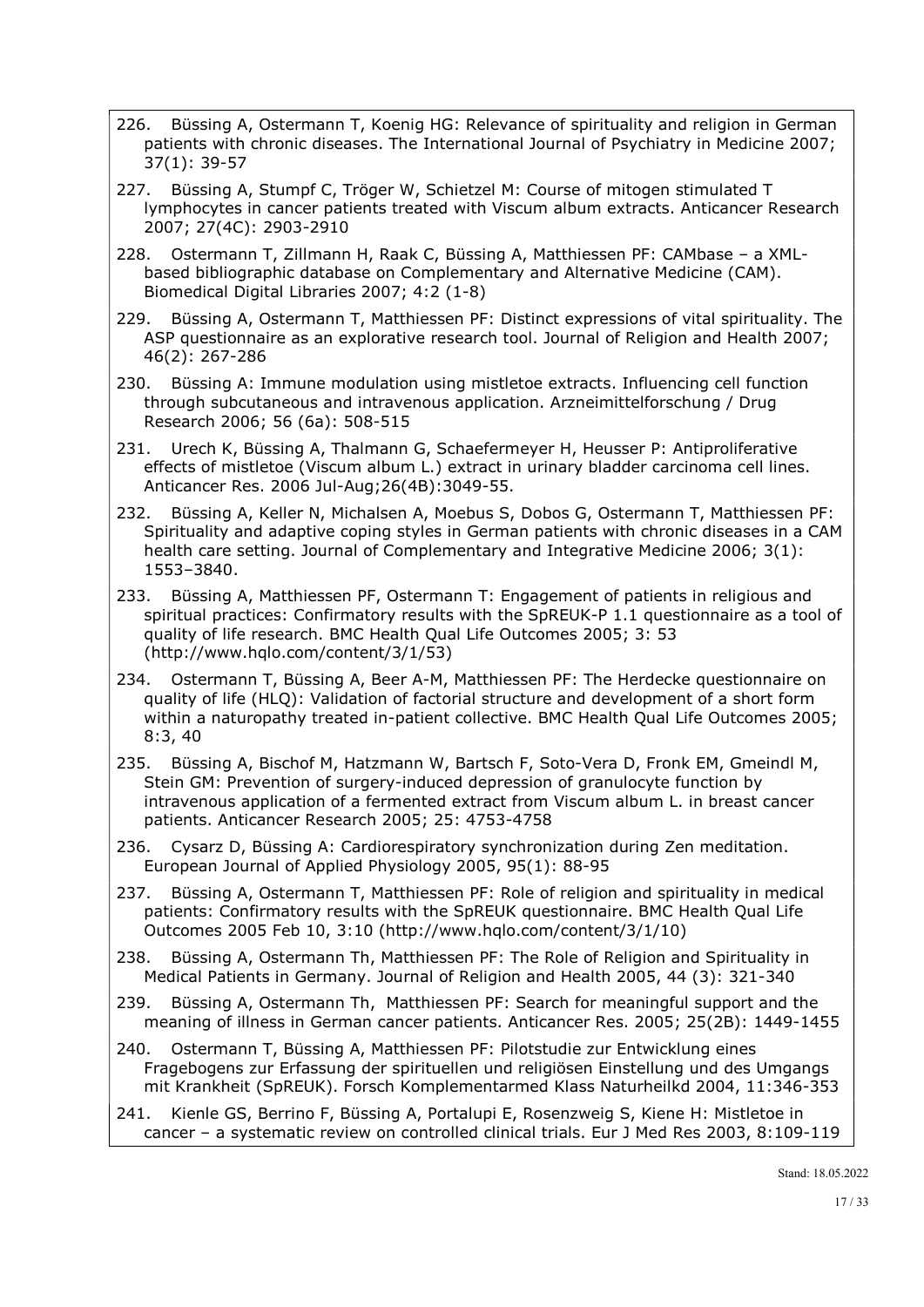- 242. Stein GM, Büssing A, Schietzel M: Stimulation of the maturation of dendritic cells in vitro by a fermented mistletoe extract. Anticancer Res 2002, 22:4215-4219
- 243. Stein GM, Büssing A, Schietzel M: Activation of dendritic cells by an aqueous mistletoe extract and mistletoe lectin-3 in vitro. Anticancer Res 2002, 22:267-74
- 244. Stein GM, Pfüller U, Schietzel M, Büssing A: Expression of interleukin-4 in apoptotic cells: stimulation of the type-2 cytokine by different toxins in human peripheral blood mononuclear and tumor cells. Cytometry 2000, 41:261-70
- 245. Stein GM, Pfüller U, Schietzel M, Büssing A: Intracellular expression of IL-4 and inhibition of IFN-gamma by extracts from European mistletoe is related to induction of apoptosis. Anticancer Res 2000, 20:2987-94
- 246. Stein GM, Pfüller U, Schietzel M, Büssing A: Toxic proteins from European mistletoe (Viscum album L.): increase of intracellular IL-4 but decrease of IFN-gamma in apoptotic cells. Anticancer Res 2000 May-Jun, 20:1673-8
- 247. Vervecken W, Kleff S, Pfüller U, Büssing A: Induction of apoptosis by mistletoe lectin I and its subunits. No evidence for cytotoxic effects caused by isolated A- and B-chains. Int J Biochem Cell Biol 2000, 32:317-26
- 248. Büssing A, Stein GM, Pfüller U, Schietzel M: Differential binding of toxic lectins from Viscum album L., ML I and ML III, to human lymphocytes. Anticancer Res 1999, 19:5095-5099
- 249. Büssing A, Stein GM, Stumpf C, Schietzel M: Release of interleukin-6 in cultured Bchronic lymphocytic leukaemia cells is associated with both activation and cell death via apoptosis. Anticancer Res 1999, 19:3953-9
- 250. Stein GM, Edlund U, Pfüller U, Büssing A, Schietzel M: Influence of polysaccharides from Viscum album L. on human lymphocytes, monocytes and granulocytes in vitro. Anticancer Res 1999; 19:3907-3914
- 251. Büssing A, Rosenberger A, Stumpf C, Schietzel M: Entwicklung lymphozytärer Subpopulationen bei Tumorpatienten nach subkutaner Applikation von Mistelextrakten. Forsch Komplementarmed 1999, 6:196-204
- 252. Büssing A, Vervecken W, Wagner M, Wagner B, Pfüller U, Schietzel M: Expression of mitochondrial Apo2.7 molecules and caspase-3 activation in human lymphocytes treated with the ribosome-inhibiting mistletoe lectins and the cell membrane permeabilizing viscotoxins. Cytometry 1999, 37:133-9
- 253. Büssing A, Stein GM, Herterich-Akinpelu I, Pfüller U: Apoptosis-associated generation of reactive oxygen intermediates and release of pro-inflammatory cytokines in human lymphocytes and granulocytes by extracts from the seeds of Acalypha wilkesiana. J Ethnopharmacol 1999, 66:301-9
- 254. Büssing A, Stein GM, Pfüller U, Schietzel M: Induction of Fas ligand (CD95L) by the toxic mistletoe lectins in human lymphocytes. Anticancer Res 1999, 19:1785-90
- 255. Büssing A, Wagner M, Wagner B, Stein GM, Schietzel M, Schaller G, Pfüller U: Induction of mitochondrial Apo2.7 molecules and generation of reactive oxygenintermediates in cultured lymphocytes by the toxic proteins from Viscum album L. Cancer Lett 1999 May 3, 139:79-88
- 256. Stein GM, Schaller G, Pfüller U, Schietzel M, Büssing A: Thionins from Viscum album L: influence of the viscotoxins on the activation of granulocytes. Anticancer Res 1999, 19:1037-1042
- 257. Büssing A, Stein GM, Wagner M, Wagner B, Schaller G, Pfüller U, Schietzel M: Accidental cell death and generation of reactive oxygen intermediates in human lymphocytes induced by thionins from Viscum album L. Eur J Biochem 1999, 262:79-87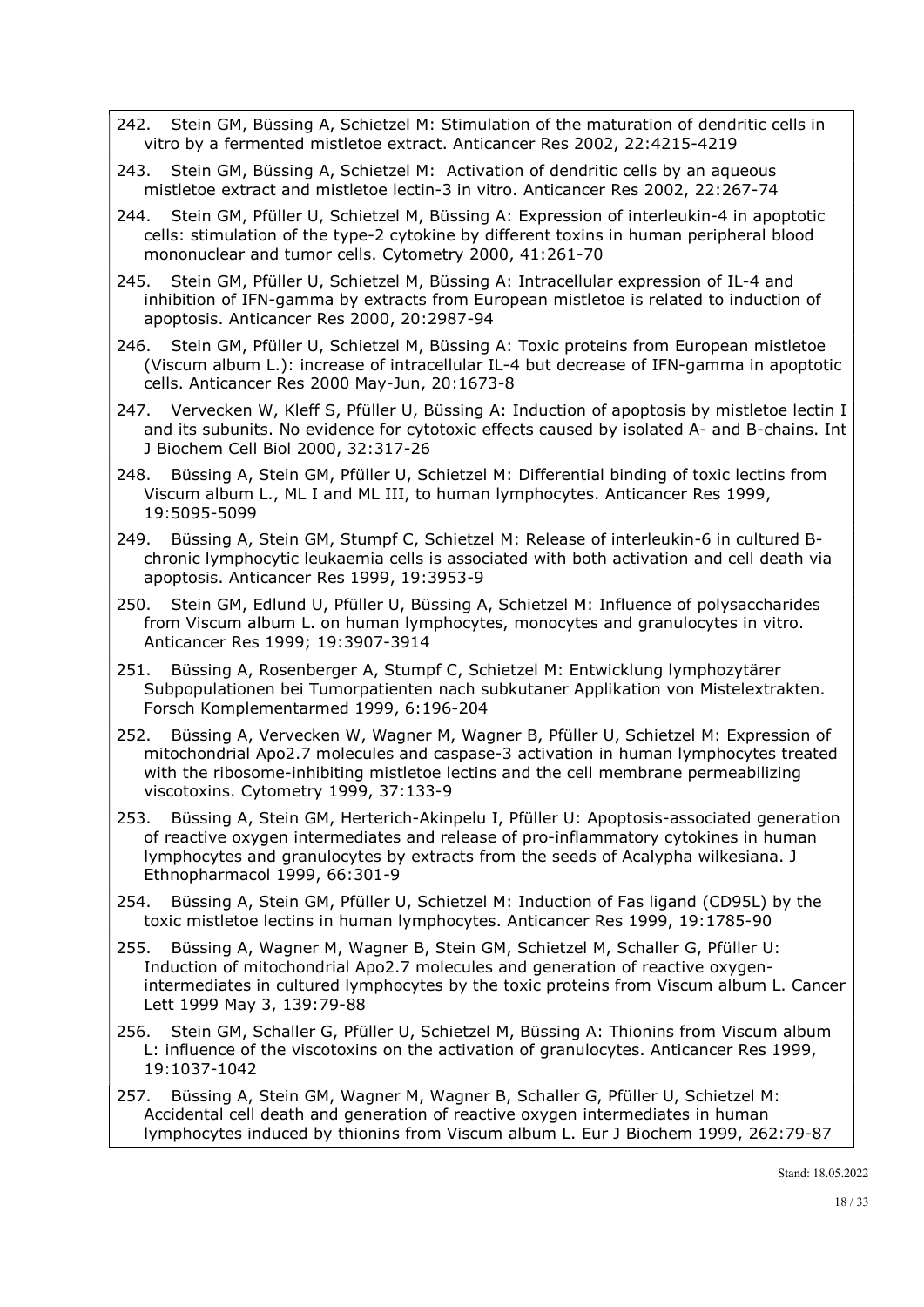- 258. Büssing A, Schietzel M: Apoptosis-inducing properties of Viscum album L. extracts from different host trees, correlate with their content of toxic mistletoe lectins. Anticancer Res 1999, 19:23-8
- 259. Büssing A, Stein GM, Pfüller U: Selective killing of CD8+ cells with a 'memory' phenotype (CD62Llo) by the N-acetyl-D-galactosamine-specific lectin from Viscum album L. Cell Death Differ 1998, 5:231-40
- 260. Büssing A, Schaller G, Pfüller U: Generation of reactive oxygen intermediates (ROI) by the thionins from Viscum album L. Anticancer Res 1998; 18:4291-6
- 261. Stein GM, Schaller G, Pfüller U, Wagner M, Wagner B, Schietzel M, Büssing A: Characterisation of granulocyte stimulation by thionins from European mistletoe and from wheat. Biochim Biophys Acta 1999, 1426:80-90
- 262. Stein GM, Schietzel M, Büssing A: Mistletoe in immunology and the clinic (short review). Anticancer Res 1998, 18:3247-3249
- 263. Büssing A: Apoptose-Induktion and DNA-Stabilisierung durch Viscum album L. Forsch Komplementarmed 1998, 5:164-171
- 264. Büssing A, Multani AS, Pathak S, Pfüller U, Schietzel M: Induction of apoptosis by the N-acetyl-galactosamine-specific toxic lectin from Viscum album L. is associated with a decrease of nuclear p53 and Bcl-2 proteins and induction of telomeric associations. Cancer Lett 1998, 130:57-68
- 265. Büssing A, Schweizer K Effects of a phytopreparation from Helleborus niger on immunocompetent cells in vitro. J Ethnopharmacol 1998, 59:139-146
- 266. Kusenbach G, Rübben A, Schneider EM, Barker M, Büssing A, Lassay L, Skopnik H, Heiman G: Herpes virus (KSHV) associated Kaposi sarcoma in a 3-year-old child with non-HIV-induced immunodeficiency. Eur J Pediatr 1997, 156:440-3
- 267. Büssing A: Mistletoe therapy and immunological research. Anticancer Drugs 1997, 8 Suppl 1:S65
- 268. Stumpf C, Büssing A: Stimulation of antitumour immunity by intrapleural instillation of a Viscum album L. extract. Anticancer Drugs 1997, 8 Suppl 1:S23-6
- 269. Büssing A, Suzart K, Schweizer K Differences in the apoptosis-inducing properties of Viscum album L. extracts. Anticancer Drugs 1997, 8 Suppl 1:S9-14
- 270. Büssing A: Mistletoe: a story with an open end. Anticancer Drugs 1997, 8 Suppl 1:S1-2
- 271. Mertens R, Büssing A, Rubbert F, Lassay L, Heimann G: SCE-Rate und Lymphozytendifferenzierung bei Kindern mit akuter lymphatischer Leukämie sowie SCE-Raten von Leukämiepatienten in Langzeitremission. Klin Padiatr 1996, 208:73-6
- 272. Büssing A, Suzart K, Bergmann J, Pfüller U, Schietzel M, Schweizer K: Induction of apoptosis in human lymphocytes treated with Viscum album L. is mediated by the mistletoe lectins. Cancer Lett 1996, 99:59-72
- 273. Büssing A, Fischer K, Schietzel M: Misteltherapie und immunologische Forschung. Forschende Komplementärmedizin 1996; 3 (Suppl. 1): 1-24
- 274. Büssing A, Jurin M, Zarkovic N, Azhari T, Schweizer K: DNA-stabilisierende Wirkungen von Viscum album L. – Sind Mistelextrakte als Adjuvans während der konventionellen Chemotherapie indiziert? Forschende Komplementärmedizin 1996; 3: 244-248
- 275. Büssing A, Jungmann H, Suzart K, Schweizer K: Suppression of sister chromatid exchange-inducing DNA lesions in cultured peripheral blood mononuclear cells by Viscum album L. Journal of Experimental and Clinical Cancer Research 1996, 15: 107-114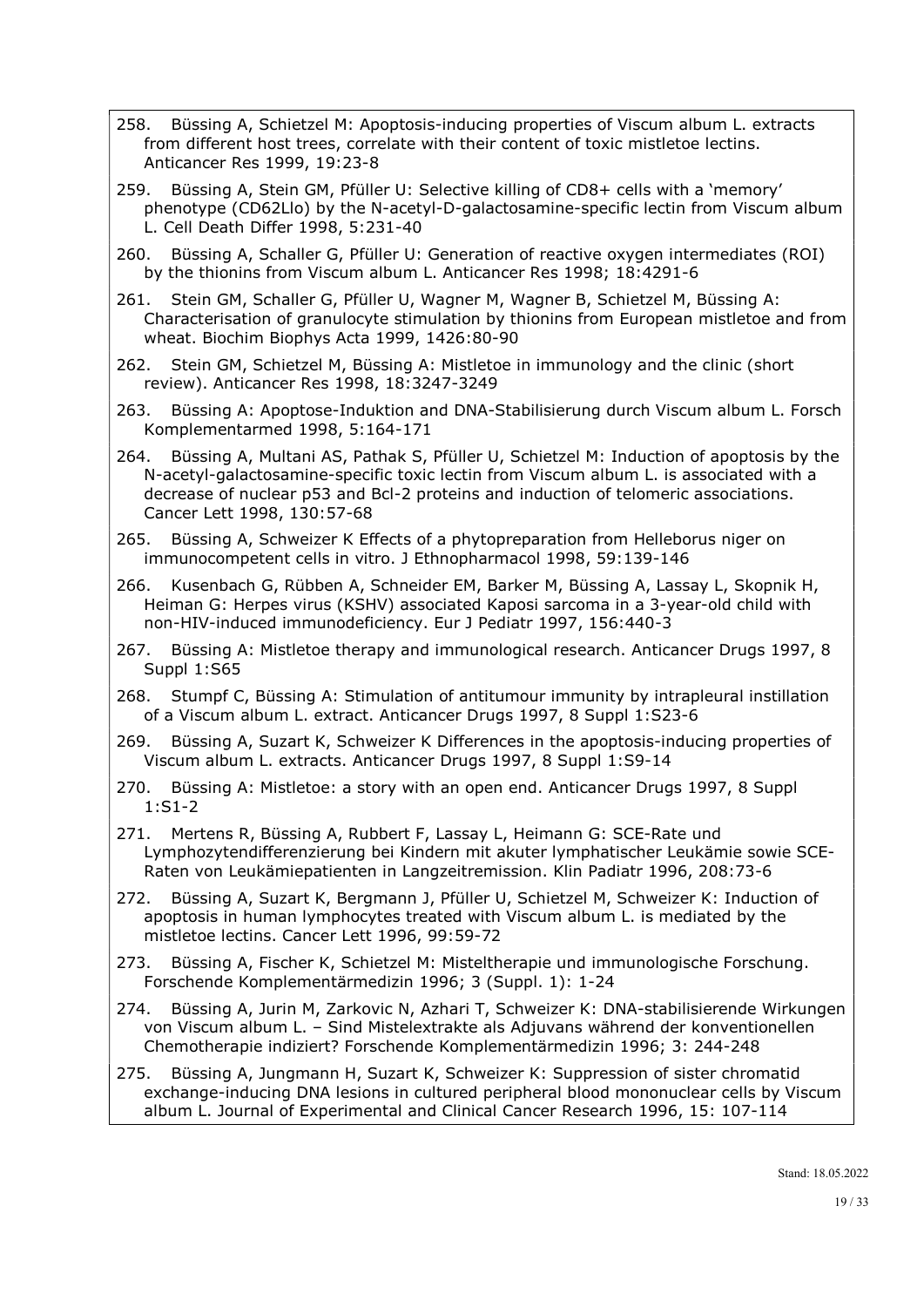- 276. Büssing A, Regnery A, Schweizer K: Effects of Viscum album L. on cyclophosphamidetreated peripheral blood mononuclear cells in vitro: sister chromatid exchanges and activation/proliferation marker expression. Cancer Lett 1995 Aug 1, 94:199-205
- 277. Büssing A, Klotz M, Suzart K, Efferth T, Gerlach D, Schnitzler N, Osieka R, Schweizer K, Kaufhold A: Sister chromatid exchange-inducing DNA lesions and depression of activation markers on the surface of cultured peripheral blood mononuclear cells after the addition of streptococcal pyrogenic exotoxins A and C. Med Microbiol Immunol (Berl) 1995 Aug, 184:87-96
- 278. Schnitzler N, Haase G, Büssing A, Kaufhold A, Beyhs P, Podbielski A: Measuring resistance to phagocytosis of group A and G streptococci: comparison of direct bactericidal assay and flow cytometry. Med Microbiol Immunol (Berl) 1995 May, 184:17- 22
- 279. Büssing A, Ostendorp H, Schweizer K: In vitro-Effekte von Viscum album L. Präparationen auf leukämische Blasten und kultivierte mononukleäre Zellen des peripheren Blutes. Tumordiagnostik & Therapie 1995, 16: 49-53
- 280. Büssing A, Azhari T, Mertens R, Schweizer K: Recombinant human granulocyte colony-stimulating factor does not influence distribution or sister chromatid exchange frequency of proliferating mononuclear cells of the peripheral blood. Oncology 1995 May-Jun, 52:215-8
- 281. Mertens R, Rubbert F, Büssing A: Childhood acute lymphoblastic leukemia (ALL): sister chromatid exchange (SCE) frequency and lymphocyte subpopulations during therapy. Leukemia 1995 Mar, 9:501-5
- 282. Büssing A, Lehnert A, Schink M, Mertens R, Schweizer K: Effect of Viscum album L. on rapidly proliferating amniotic fluid cells. Sister chromatid exchange frequency and proliferation index. Arzneimittelforschung / Drug Research 1995 Jan, 45:81-3
- 283. Reinert RR, Büssing A, Kierdorf H, Kühnemund O, Kaufhold A: Recurrent systemic pneumococcal infection in an immunocompromised patient. Eur J Clin Microbiol Infect Dis 1994 Apr, 13:304-7
- 284. Büssing A, Azhari T, Ostendorp H, Lehnert A, Schweizer K: Viscum album L. extracts reduce sister chromatid exchanges in cultured peripheral blood mononuclear cells. Eur J Cancer 1994, 30A:1836-41

# Andere Journals

- 1. Büssing A: Sind gläubige Menschen gesünder? Der Glaube als Ressource in Krankheit und Leid. RELIGION 2022; 5 – 10 | 46; 34-35
- 2. Büssing A: Reflexion über Sinn und Bedeutung des Lebens während der Corona-Pandemie – Ergebnisse einer kontinuierlichen Kohortenstudie. Hospiz-Dialog NRW 2022: 90: 4-7
- 3. Gerundt M, Dienberg T, Büssing A: Geistliche Trockenheit eine Zeit der Veränderung. Tagungsbericht zum 2. Multidisziplinären Symposium Geistliche Trockenheit in Münster. Ordenskorrespondenz. Zeitschrift für Fragen des Ordenslebens. 2022; 63(1): 103-107
- 4. Büssing A: Einladung zur Ehrfurcht und Dankbarkeit. Über die Wiederentdeckung verlorener Tugenden. Kapuziner 2021; 2021-2022: 62-63
- 5. Büssing A: Natur, Stille, Besinnung. Gastbeitrag in: Glauben Denken Leben Einblicke + Impulse aus der Hochschule, PTH Münster 2021; S. 45-49.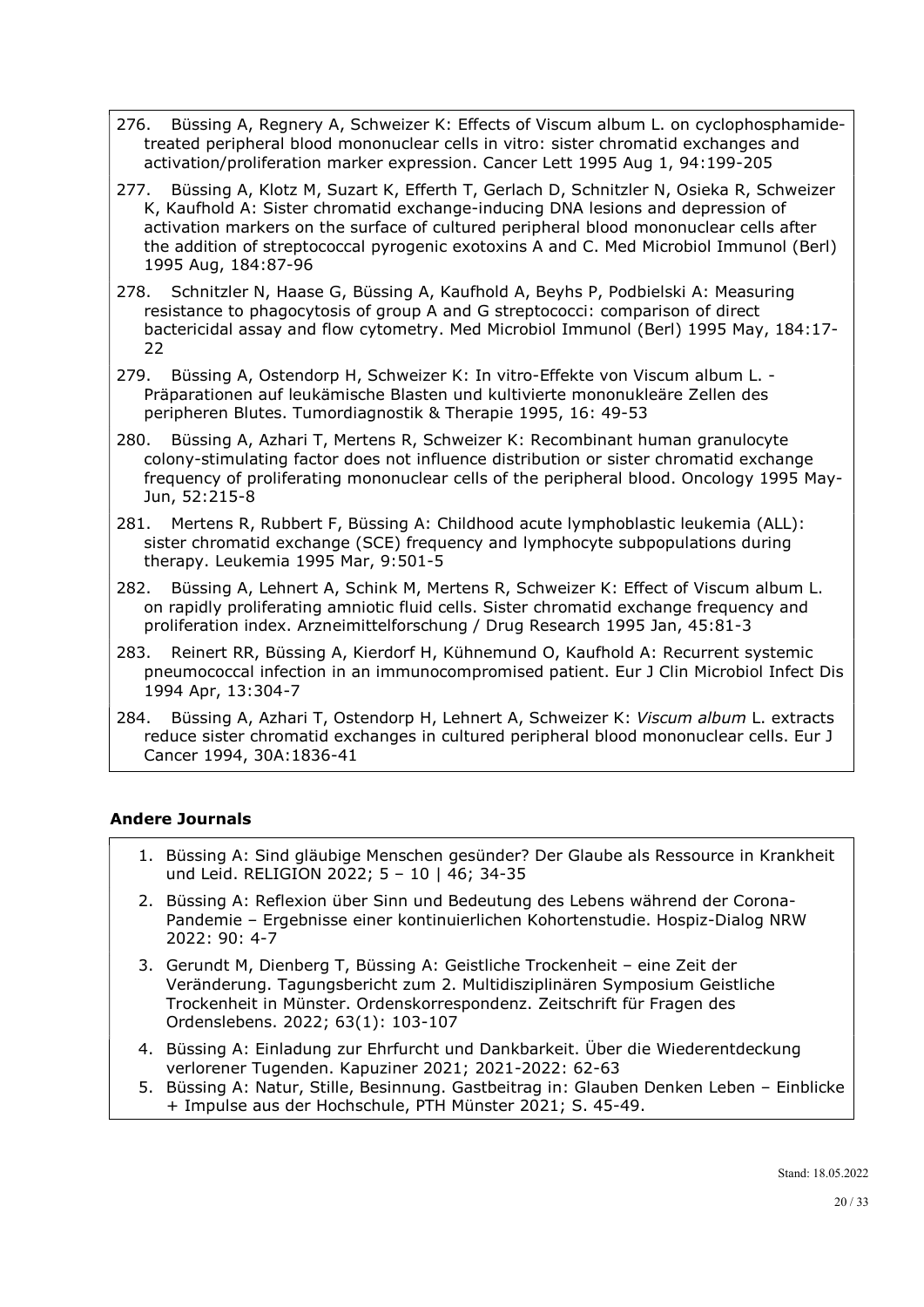- 6. Winter S, Büssing A: Gottesdienst im Pandemie-Modus. Zu Ergebnissen einer Umfrage in der Diözese Rottenburg-Stuttgart. Zeitschrift für Pastoraltheologe 2021; 41: 239– 252
- 7. Büssing A: Verwendung eines orientierenden Spiritual Needs Screeners bei onkologischen Patienten. Deutsche Zeitschrift für Onkologie 2021 53: 112–115
- 8. Jacobs C, Büssing A: "Was sagst du über dich selbst?" (Joh 1,22) Pastoralpsychologische Perspektiven zur priesterlichen Lebenssituation heute. Theologische Quartalsschrift 2021; 201(3): 337–361 | DOI 10.14623/thq.2021.3.337– 361
- 9. Büssing A: Empirische und qualitative Begründung des Erlebens von Phasen Geistlicher Trockenheit. Theologische Literatur-Zeitung 2021; 146(7): 645-654
- 10.Büssing A: Berücksichtigung spiritueller Bedürfnisse. Diakonia 2021; 52: 82-89
- 11.Büssing A: Belastungen und wahrgenommene Veränderungen während der COVID-19- Pandemie. Bedeutung des Glaubens als haltgebende Ressource und Zufriedenheit mit der Unterstützung durch die Religionsgemeinschaft. Wissenschaft und Weisheit 2021, 83: 226-241
- 12. Dienberg T, Büssing A; IUNCTUS-Befragung und der Umgang mit der Krise. Kapuziner 2020; 2020: 9-10
- 13.Büssing A: Stille. Kapuziner 2020; 2020: 12
- 14.Büssing A, Gerundt M: Geistliche Trockenheit. Eine Projektbeschreibung. Geist und Leben 2020; 93(4): 358-364
- 15.Büssing A, Greefrath MR, Berretz KM: Sichtweisen von Ministrant\*innen auf Ordensleute. Mögliche Implikationen für die Berufungspastoral. Ordenskorrespondenz. Zeitschrift für Fragen des Ordenslebens. 2020; 61(3);302-312
- 16. Gerundt M, Büssing A, Dienberg T: Ein Tagungsbericht zum Multidisziplinären Symposium "Geistliche Trockenheit". Ordenskorrespondenz 2020; 61: 38-42
- 17. Gerundt M, Büssing A: Qualitative Untersuchungen zur Geistlichen Trockenheit bei Ordensmännern - Konzept, erste Ergebnisse und Ausblick. Ordenskorrespondenz 2020; 61: 43-51
- 18. Büssing A: Dürre im Glauben. Anonyme Befragung zum Erleben von Phasen Geistlicher Trockenheit und der Nähe Gottes. Adventisten heute 2019; Juni 2019: 18- 19
- 19. Büssing A, Gerundt M, Dienberg T: Geistliche Trockenheit (I): Was bedeutet das? Katholisches Sonntagsblatt 2019; 42: 34-35
- 20. Büssing A, Gerundt M, Dienberg T: Geistliche Trockenheit (II): Wie kann ich damit umgehen? Katholisches Sonntagsblatt 2019; 43: 34-35
- 21. Büssing A, Gerundt M, Dienberg T: Geistliche Trockenheit (III): Angebote von Seiten der Pastoral. Katholisches Sonntagsblatt 2019; 44: 34-35
- 22. Büssing A: Dürre im Glauben. Anonyme Befragung zurm Erleben von Phasen geistlicher Trockenheit und der Nähe Gottes. Adventisten heute, 2019; 6: 18-19
- 23. Frick E, Baumann K, Büssing A, Jacobs C, Sautermeister J: Spirituelle Trockenheit Krise oder Chance? Am Beispiel der römisch-katholischen Priesterausbildung. Wege zum Menschen 2018; 78: 62-78
- 24. Jacobs C, Büssing A: Wie es Seelsorgerinnen und Seelsorgern heute geht. Das pastoralpsychologische Konzept der Seelsorgestudie. Theologie und Glaube 2015; 105: 228-248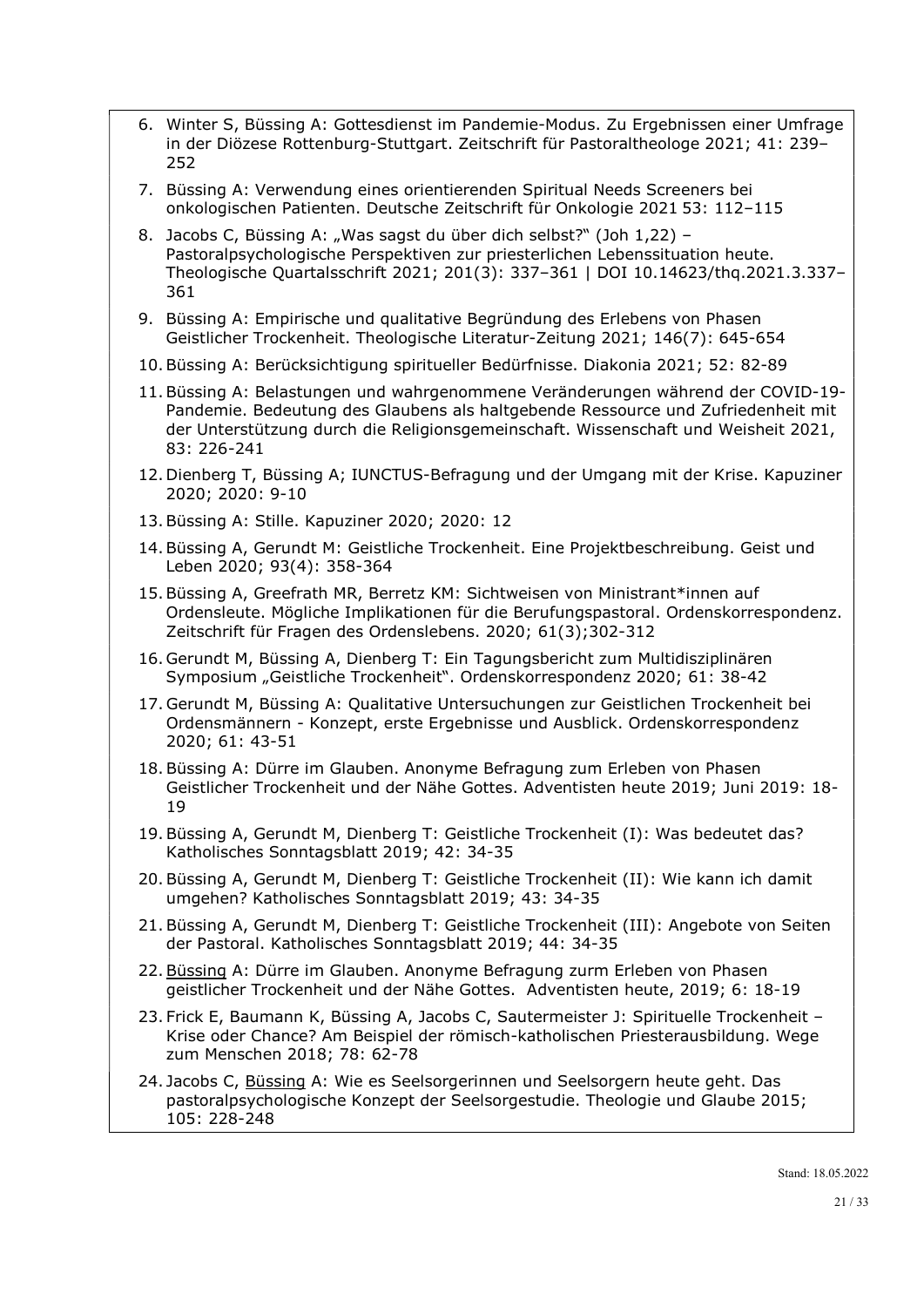- 25. Jacobs C, Baumann K, Büssing A, Weig W, Frick E: Überraschend zufrieden bei knappen Ressourcen - Ergebnisse der deutschen Seelsorgestudie. Herder Korrespondenz 2015; 69(6): 22-26
- 26. Büssing A: Spiritual and pastoral accompanying in places of treatment and care. Dolentium Hominum 2014; 84(1): 152-156
- 27. Büssing A: The Suffering Child: Experiences Compared. Dolentium Hominum 2014; 83(3): 108-111
- 28. Büssing A, Surzykiewicz J: Spirituelle Bedürfnisse chronisch Kranker. Imago Hominis 2014; 21 (1): 17-23
- 29. Büssing A: Spirituality as a Resource in Situations of Illness in a Secularized Society. Dolentium Hominum 2013; 81 (1): 151-154.
- 30. Büssing A, Höllmer H, Kowalski JT, Zimmermann P, Mees P: Spiritualität als Ressource bei Soldaten der Bundeswehr? Wehrmedizinische Monatsschrift 2012; 56 (7): 154- 157.
- 31. Büssing A, Lux EA, Janko A, Kopf A: Psychosoziale und spirituelle Bedürfnisse bei Patienten mit chronischen Schmerz- und Krebserkrankungen. Deutsche Zeitschrift für Onkologie 2011; 41: 39-43
- 32. Büssing A, Ostermann T, Matthiessen PF, Heusser P: Verwendung komplementärmedizinischer Verfahren im Alter. Deutsche Zeitschrift für Onkologie 2010; 16(1): 6-11
- 33.Raak C, Büssing A, Gassmann G, Ostermann T: Homöopathie in der Zahnheilkunde. Eine systematische Übersicht von Arzneimitteln und Indikationen. Erfahrungsheilkunde 2010; 59: 23-33
- 34. Büssing A, Grünther RA: Spiritualität und Religiosität als Ressource bei Patienten mit Amputationen und Phantomschmerz. Medizinisch-Orthopädische Technik 2009; 6: 75- 82
- 35. Tecic T, Büssing A, Althaus A, Neugebauer EAM: Messung von gesundheitsbezogener Lebensqualität. Arzneimitteltherapie 2009; 27 (12): 375-382.
- 36. Büssing A, Ostermann T, Edelhäuser F: Klinische Studien zur Heileurythmie Aspekte für zukünftige Planungen. Der Merkurstab 2009, Mai/Juni (3): 234-238
- 37. Büssing A, Ostermann T, Matthiessen PF: Wer kontrolliert die Gesundheit? Adaptive Krankheitsverarbeitungsstile bei Patienten mit chronischen Erkrankungen. Deutsche Zeitschrift für Onkologie 2008, 40 (4): 150-156
- 38. Büssing A: Spiritualität Inhaltliche Bestimmung und Messbarkeit. PRÄVENTION Zeitschrift für Gesundheitsförderung 2008,31 (2): 35-37
- 39. Büssing A, Ostermann T, Matthiessen PF: Adaptives Coping und Spiritualität als Ressource bei Krebspatienten. PRÄVENTION – Zeitschrift für Gesundheitsförderung 2008, 31 (2): 51-53
- 40. Büssing A: Chinesische Medizin in der Krebsbehandlung. Deutsche Zeitschrift für Onkologie 2008; 40(2): 52-54
- 41. Büssing A: Pharmakologische Hinweise zur Anwendung von Ganoderma lucidum bei Tumorerkrankungen. Deutsche Zeitschrift für Onkologie 2008; 40(2): 62-65
- 42. Büssing A: Kein Weg zurück Heilung als Prozess des Werdens. Deutsche Zeitschrift für Onkologie 2008; 40(1): 28-31
- 43. Büssing A, Ostermann T, Matthiessen PF: Inanspruchnahme unterstützender komplementärmedizinischer Verfahren bei Tumorpatienten in der späteren Phase. Deutsche Zeitschrift für Onkologie 2007; 39(4): 162-168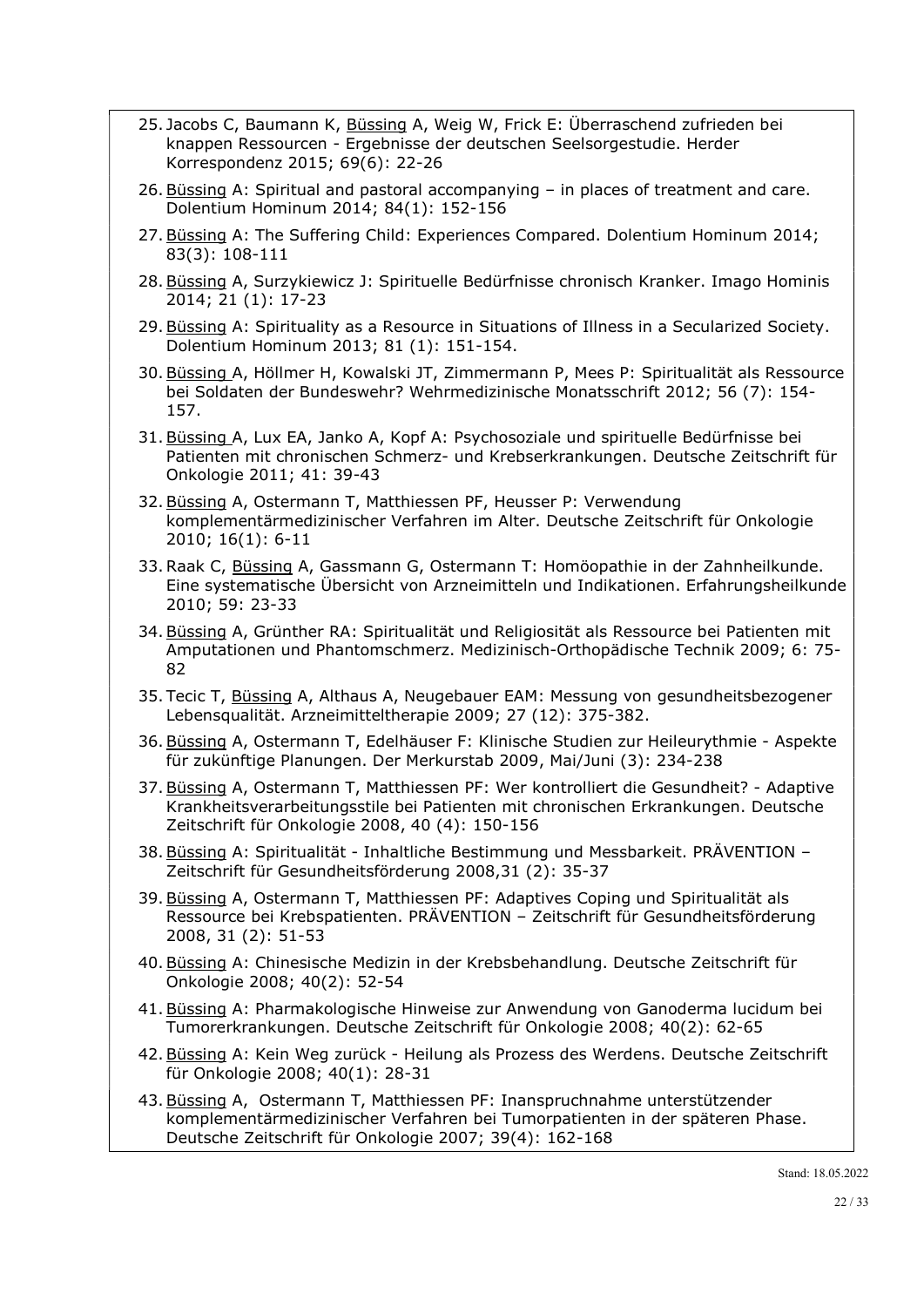- 44. Ostermann T, Büssing A: Spiritualität und Gesundheit: Konzepte, Operationalisierung, Studienergebnisse. Musiktherapeutische Umschau 2007; 28 (3): 217–230.
- 45. Kalitzkus V, Büssing A, Matthiessen PF: Auf der Suche nach dem Sinn Biografie, Krankheit und Heilung. Lebendiges Zeugnis 2007; 62: 85-87
- 46. Büssing A: Spiritualität, Religiosität und Krankheitsumgang. Bedeutung des Gott-Verlustes für den Krankheitsumgang. Lebendiges Zeugnis 2007; 62: 88-102
- 47. Büssing A: Apigenin als möglicher Kandidat einer Tumorprävention durch Ernährungsmaßnahmen. Deutsche Zeitschrift für Onkologie 2006, 38(1): 13-14
- 48. Büssing A: Das Eine Selbst Nichtselbst. Transpersonale Psychologie und Psychotherapie 2006; 12(2): 34-40
- 49. Büssing A: Die Bodhisattva-Haltung Zuwendung zum anderen. Transpersonale Psychologie und Psychotherapie 2006; 12 (1): 60-70
- 50. Büssing A: Auf dem weglosen Weg gehen Zentrierende Meditation mit Tumorpatienten. Das Goetheanum 2005, 84(11): 16-17
- 51. Büssing A: Immunstatusuntersuchungen bei Tumorpatienten. Deutsche Zeitschrift für Onkologie 2005, 37(3): 135-139
- 52. Büssing A, Ostermann Th, Matthiessen PF: Spirituelle Bedürfnisse krebskranker Menschen - Einstellung und Praxis. Deutsche Zeitschrift für Onkologie 2005; 37(1): 13-22
- 53. Büssing A, Matthiessen PF, Gutsch J, Ostermann Th: Krebserkrankung und Persönlichkeit. Pilotstudie zur Entwicklung eines neuen Fragebogeninstrumentes in der Ätiologieforschung. Erfahrungsheilkunde 2005; 54: 88-95
- 54. Büssing A, Bischof M, Hatzmann W, Bartzsch F, Soto-Vera D, Fronk EM, Gmeindl M, Schietzel M, Stein GM: Granulozytenfunktions-Beeinflussung durch einen einmalige perioperative Mistelextrakt-Infusion. Deutsche Zeitschrift für Onkologie 2004; 36(4):148-153
- 55. Büssing A, Schietzel D, Schietzel M, Schink M, Stein GM: Keine Stimulation in vitro kultivierter Tumorzellen durch Mistellektin. Deutsche Zeitschrift für Onkologie 2004; 36(2) 66-70
- 56. Büssing A: Mistel-Extrakte für die Tumortherapie. PTA Forum 2003; 6: 20-21 (Supplement der Pharmazeutischen Zeitung 2003; 148
- 57. Büssing A: Misteltherapie (III): Vom Glauben zum Wundermittel. Kein Wundermittel, aber wertvoll für die Lebensqualität. Signal. Leben mit Krebs 2000; 19(3): 17-20
- 58. Büssing A: Misteltherapie (II): Biologische Wirkungen von Mistelextrakten. Eingriff in das "Schicksal" der Einzel-Zelle. Signal. Leben mit Krebs 2000; 19(2): 6-8
- 59. Büssing A: Misteltherapie (I): Zur Geschichte einer ungewöhnlichen Pflanze. Vom Mythos zur bewiesenen Wirksamkeit? Signal. Leben mit Krebs 2000;19(1): 6-8
- 60. Büssing A: Biologische Wirkungen von Extrakten und definierten Inhaltsstoffen aus Viscum album L. Forum Komplementäre Onkologie 1999; 2: 16-19
- 61. Büssing A: Biologische Wirkungen der Mistel. Zeitschrift für Onkologie 1999; 31: 35- 43
- 62. Büssing A: Die Mistel in der Tumortherapie. Ein "kryptisches" Forschungsgebiet wird seriös. Perspektiven 1998; 3: 20-23
- 63. Stumpf C, Ramirez-Martinez S, Becher A, Stein GM, Büssing A, Schietzel S: Intratumorale Mistelapplikation bei stenosierendem Rezidiv eines Cardia-Carcinoms. Erfahrungsheilkunde Sonderausgabe August 1997: 509-513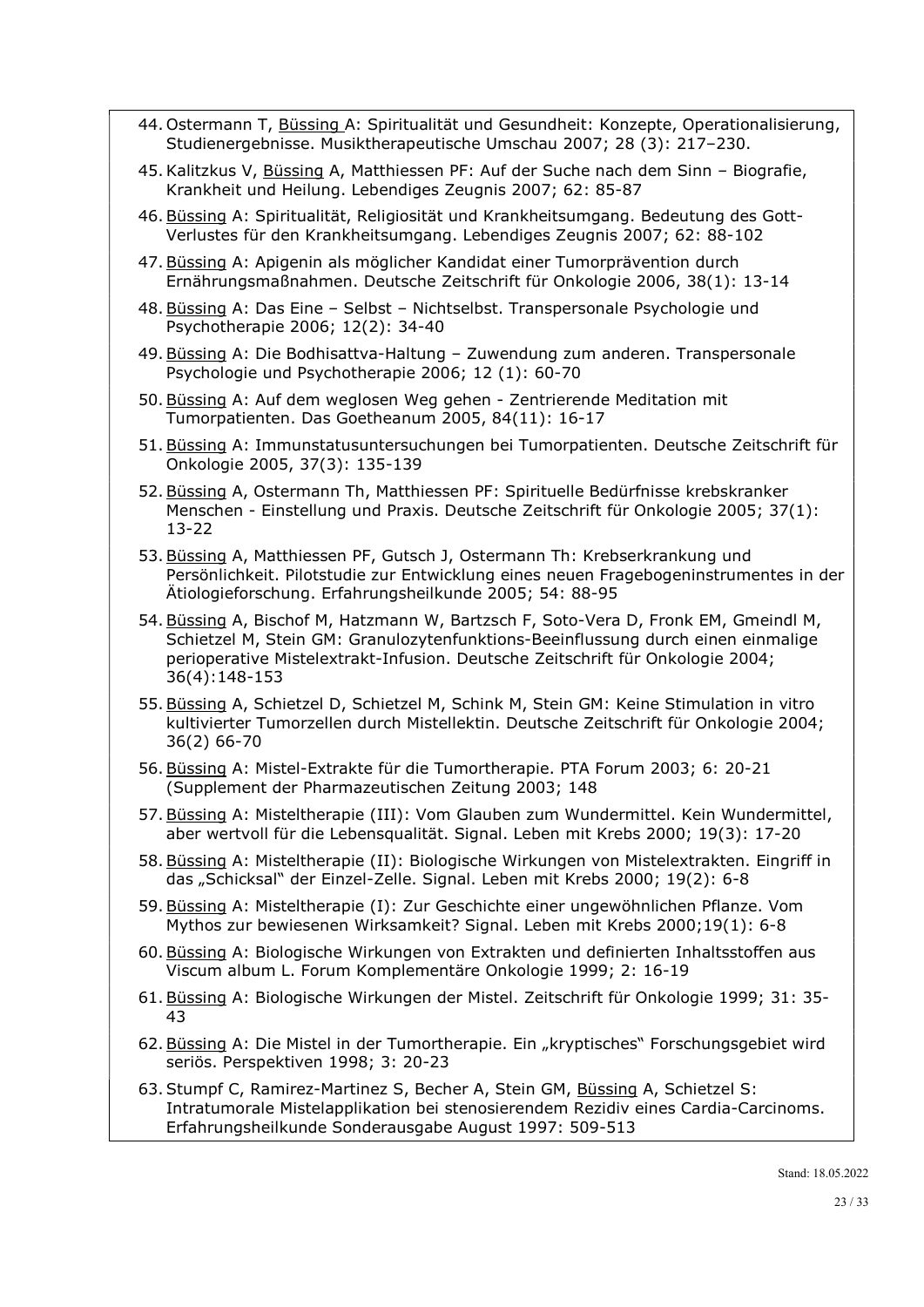- 64. Böcher E, Stumpf C, Büssing A, Schietzel M: Prospektive Bewertung der Toxizität hochdosierter Viscum album L.-Infusionen bei Patienten mit progredienten Malignomen. Zeitschrift für Onkologie 1996; 28: 97-106
- 65. Büssing A, Stumpf C, Stumpf RT, Wutte H, Schietzel M: Therapiebegleitende Untersuchung immunologischer Parameter bei Tumor-Patienten nach hochdosierter intravenöser Applikation von Viscum album L.-Extrakten. Zeitschrift für Onkologie 1996; 28: 54-59
- 66. Büssing A, Suzart K, Schweizer K, Schietzel M: Killing und Inflammation Über die Apoptose-induzierende Potenz von Viscum album L.-Extrakten. Zeitschrift für Onkologie 1996; 28: 2-9
- 67. Büssing A: Akupunktur und Moxibustion. Klassische Krebstherapie wird sinnvoll ergänzt. Therapiewoche 1995; 24: 1433-1437
- 68. Büssing A, Schietzel M: Viscum album L.: Individuelle Immunreaktionen und spezifische zytotoxische Effekte - Konsequenzen für die konventionelle zytostatische Therapie? Zeitschrift für Onkologie 1995; 27: 49-53
- 69. Büssing A: Abwehrkonzepte-Korrelate in den "Erklärungsmodellen" der traditionellen chinesischen Medizin und der westlichen Medizin. Deutsche Zeitschrift für Akupunktur 1994; 37: 88-90
- 70. Büssing A: Akupunktur und Immunsystem. Therapeutikon 1993; 7: 542-550

# Buchbeiträge

- 1. Büssing A: In Resonanz mit dem Leben: Ehrfurcht und Dankbarkeit als wahrnehmende Form der Spiritualität. In: Thomas Prescher, Elmar Nass, Arndt Büssing: Utopie und Wirklichkeit: Spiritualität als Vollendung des eigenen Wachstums. Mainz-Verlag; 2022, S. 175-198
- 2. Büssing A: Mindfulness / Meditation. In: Matthes H, Schad F, Gaiger A, Hofheinz RD (Hrsg.). Integrative Onkologie. Stuttgart: Wissenschaftlichen Verlagsgesellschaft (2022), S. 244-250
- 3. Beerenbrock Y, Büssing A: Yoga. In: Matthes H, Schad F, Gaiger A, Hofheinz RD (Hrsg.). Integrative Onkologie. Stuttgart: Wissenschaftlichen Verlagsgesellschaft (2022); S. 226-243
- 4. Büssing A: Empfundene Einsamkeit und soziale Isolation im Verlauf der Corona-Pandemie In: Giebel A, Hörsch D, Hofmeister G, Lilie U (Hrsg). Einsamkeit – Gesellschaftliche, kirchliche, diakonische Perspektiven. Evangelische Verlagsanstalt, Leipzig (2022)
- 5. Taetz-Harrer A, Zupanic M, Büssing A, Ehlers JP: Challenge Medizinstudium -Zufriedenheitsparameter und Belastungsindikatoren auf dem Weg zu einer handlungsfähigen Arztpersönlichkeit. In: Angelika Thielsch, Claudia Bade, Lukas Mitterauer (Hg.): Ursprünge hinterfragen – Vielfalt ergründen - Praxis einordnen. ReGeneration Hochschullehre. wbv Media GmbH & Co. KG, Bielefeld (2021), S. 69- 74
- 6. Büssing A: Empirische Befunde zum Erleben Geistlicher Trockenheit, Sehnsucht nach Gott und Acedia-Symptomatik. In: Büssing A, Dienberg T (Hrsg.) Gottes Unverfügbarkeit und die dunkle Nacht. Vom Umgang mit der geistlichen Trockenheit. Pustet Verlag, Regensburg (2021), S. 71-92
- 7. Gerundt M, Büssing A: Auslöser und Strategien im Umgang mit Geistlicher Trockenheit bei Ordens-Christen - Qualitative Befunde. In: Büssing A, Dienberg T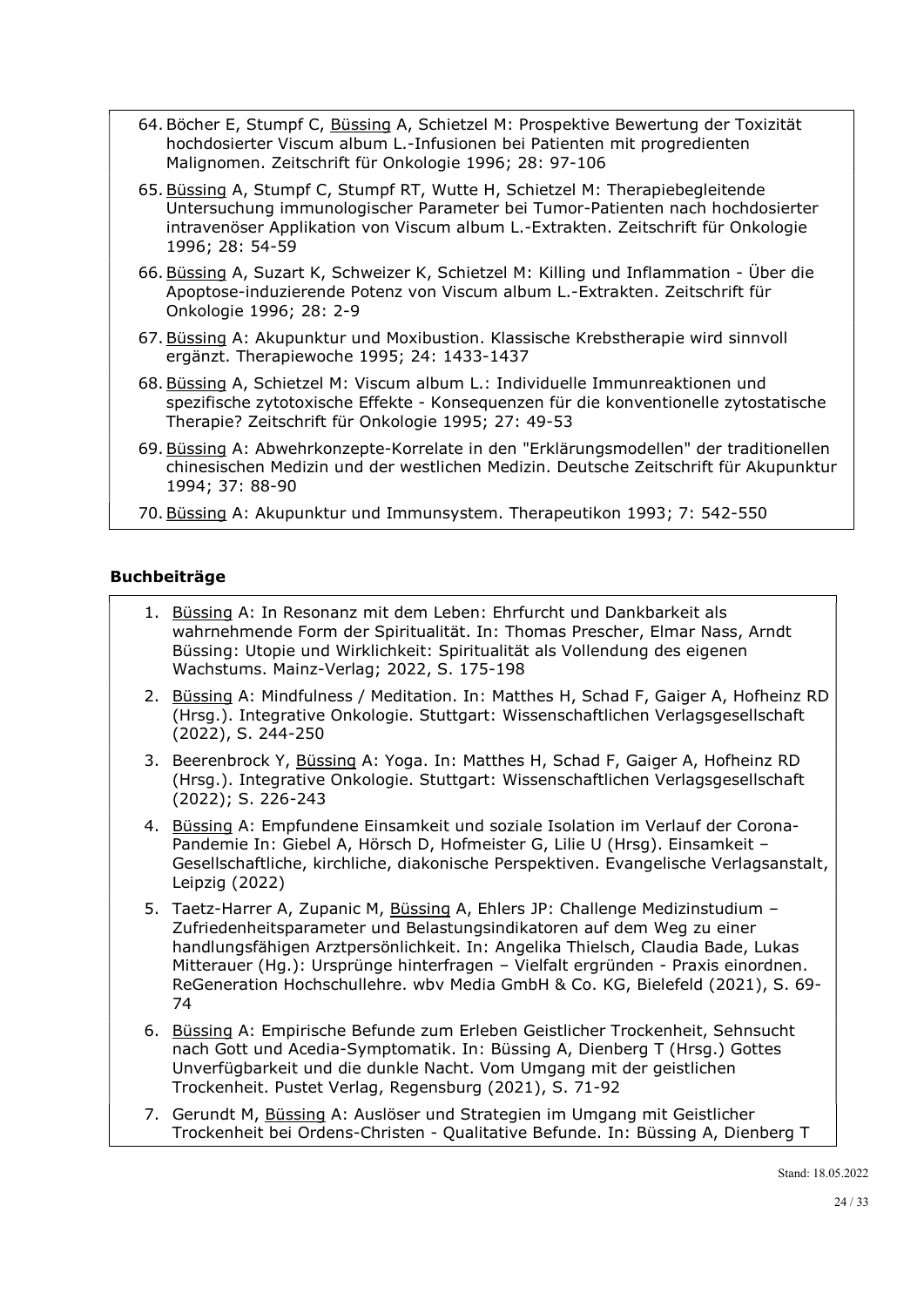(Hrsg.) Gottes Unverfügbarkeit und die dunkle Nacht. Vom Umgang mit der geistlichen Trockenheit. Pustet Verlag, Regensburg (2021), S. 95-113

- 8. Maas GM, Rühs C, Bonnet U, Büssing A: Geistliche Trockenheit bei Personen mit Depression sowie Suchterkrankung in Verbindung mit Krankheitsinterpretationen und Bindungsstilen. In: Büssing A, Dienberg T (Hrsg.) Gottes Unverfügbarkeit und die dunkle Nacht. Vom Umgang mit der geistlichen Trockenheit. Pustet Verlag, Regensburg (2021), S. 135-155
- 9. Büssing A: Introduction. In: Büssing A (Ed.) Spiritual Needs in Research and Practice. The Spiritual Needs Questionnaire as a Global Resource for Health and Social Care. Cham: Pelgrave McMillan (2021), pp. 1-5
- 10. Büssing A: Application and implementation of the Spiritual Needs Questionnaire in Spiritual Care processes. In: Büssing A (Ed.) Spiritual Needs in Research and Practice. The Spiritual Needs Questionnaire as a Global Resource for Health and Social Care. Cham: Pelgrave McMillan (2021), pp. 79-85
- 11. Büssing A: Structure of the Spiritual Needs Questionnaire in patients with chronic diseases, elderly and healthy persons. In: Büssing A (Ed.) Spiritual Needs in Research and Practice. The Spiritual Needs Questionnaire as a Global Resource for Health and Social Care. Cham: Pelgrave McMillan (2021), pp. 87-102
- 12. Büssing A: Adapted Spiritual Needs Questionnaire for adolescents with chronic diseases. In: Büssing A (Ed.) Spiritual Needs in Research and Practice. The Spiritual Needs Questionnaire as a Global Resource for Health and Social Care. Cham: Pelgrave McMillan (2021); pp 103-110
- 13.Riklikiene O, de Abreu WC, de Oliveira Valente TC, Rassouli M, Surzykiewicz J, Büssing A: Structures of Spiritual Needs Questionnaire versions in countries with different cultural and religious background. In: Büssing A (Ed.) Spiritual Needs in Research and Practice. The Spiritual Needs Questionnaire as a Global Resource for Health and Social Care. Cham: Pelgrave McMillan (2021); 111-131
- 14. Büssing A, Peng-Keller S: Spiritual needs of patients with chronic pain diseases. In: Büssing A (Ed.) Spiritual Needs in Research and Practice. The Spiritual Needs Questionnaire as a Global Resource for Health and Social Care. Cham: Pelgrave McMillan (2021); pp. 135-146
- 15. Büssing A, Hartmann PM, Beerenbrock Y, Recchia DR: Development of Spiritual Needs during chemotherapy of breast cancer patients. In: Büssing A (Ed.) Spiritual Needs in Research and Practice. The Spiritual Needs Questionnaire as a Global Resource for Health and Social Care. Cham: Pelgrave McMillan (2021); pp. 173-181
- 16. Große-Onnebrink J, Büssing A: Psychosocial, existential and spiritual needs of persons with cystic fibrosis. In: Büssing A (Ed.) Spiritual Needs in Research and Practice. The Spiritual Needs Questionnaire as a Global Resource for Health and Social Care. Cham: Pelgrave McMillan (2021); pp. 183-191
- 17. de Abreu WC, Abreu M, Büssing A: Spiritual needs in people with mild to moderate dementia. In: Büssing A (Ed.) Spiritual Needs in Research and Practice. The Spiritual Needs Questionnaire as a Global Resource for Health and Social Care. Cham: Pelgrave McMillan (2021); 207-220
- 18. Büssing A, Baumann K, Rentschler J, Becker G: Spiritual needs of tumor patients during their stay at a Palliative Care Unit. In: Büssing A (Ed.) Spiritual Needs in Research and Practice. The Spiritual Needs Questionnaire as a Global Resource for Health and Social Care. Cham: Pelgrave McMillan (2021); pp. 239-247
- 19. Wapler C, Dodt C, Büssing A, Beivers A, Härtl K, Frick E: Spiritual needs of patients in the emergency room. In: Büssing A (Ed.) Spiritual Needs in Research and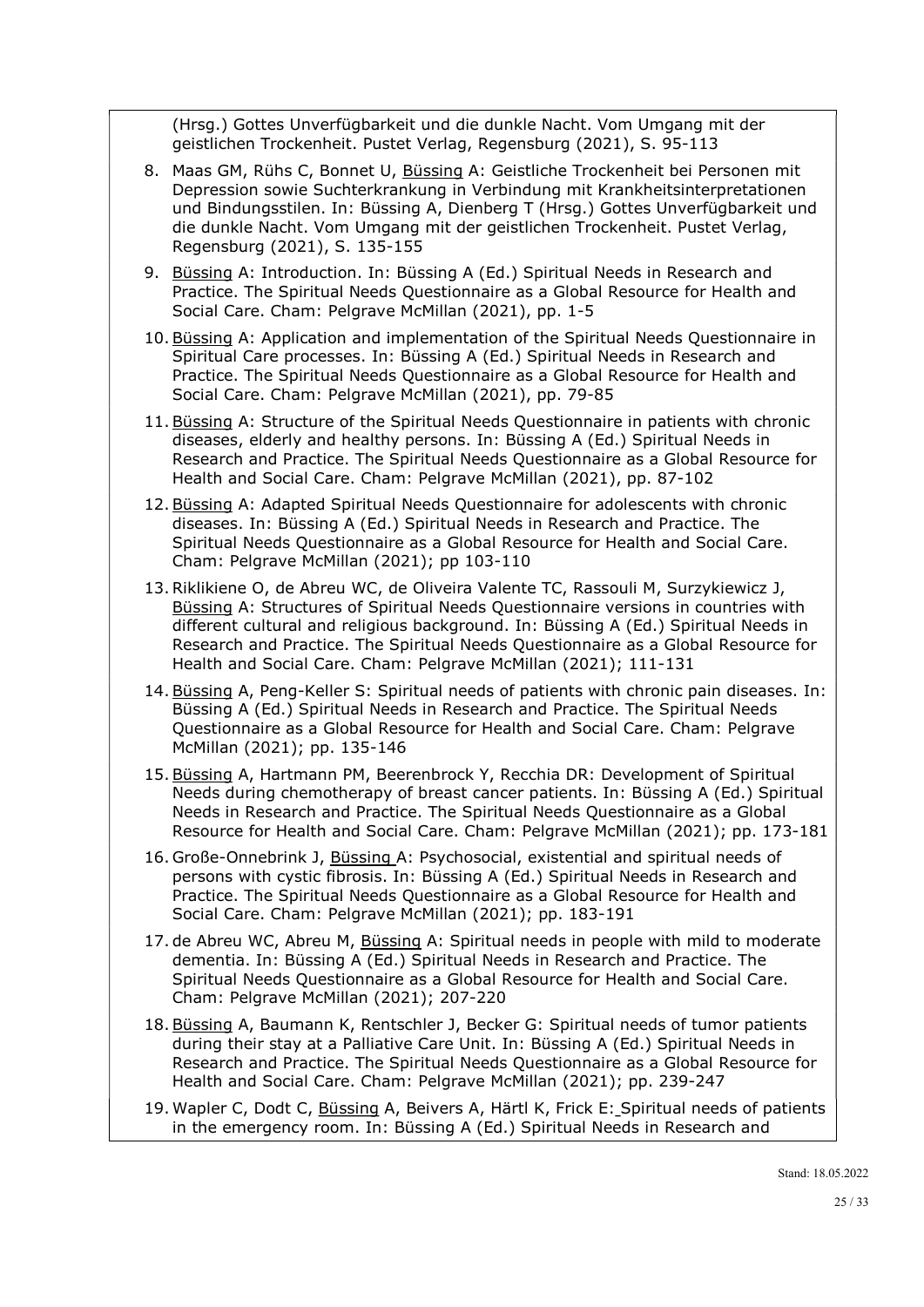Practice. The Spiritual Needs Questionnaire as a Global Resource for Health and Social Care. Cham: Pelgrave McMillan (2021); pp. 251-263

- 20. Büssing A, Surzykiewicz J: Spiritual needs of persons with Down syndrome. In: Büssing A (Ed.) Spiritual Needs in Research and Practice. The Spiritual Needs Questionnaire as a Global Resource for Health and Social Care. Cham: Pelgrave McMillan (2021); pp. 281-295
- 21. Büssing A, Hussong J, Große-Onnebrink J, von Gontard A: Spiritual needs of adolescents with chronic diseases. In: Büssing A (Ed.) Spiritual Needs in Research and Practice. The Spiritual Needs Questionnaire as a Global Resource for Health and Social Care. Cham: Pelgrave McMillan (2021); pp. 297-311
- 22. Büssing A, Riklikiene O: Spiritual needs of parents with health affected children. In: Büssing A (Ed.) Spiritual Needs in Research and Practice. The Spiritual Needs Questionnaire as a Global Resource for Health and Social Care. Cham: Pelgrave McMillan (2021); pp. 351-367
- 23. Büssing A, Spalek R, Pikula NG, Surzykiewicz J: Spiritual needs of Elderly. In: Büssing A (Ed.) Spiritual Needs in Research and Practice. The Spiritual Needs Questionnaire as a Global Resource for Health and Social Care. Cham: Pelgrave McMillan (2021); pp. 369-395
- 24. Büssing A, Wapler C, Dodt C, Beivers A, Härtl K, Frick E: Spiritual needs of patients´ relatives. In: Büssing A (Ed.) Spiritual Needs in Research and Practice. The Spiritual Needs Questionnaire as a Global Resource for Health and Social Care. Cham: Pelgrave McMillan (2021); pp. 397-406
- 25. Büssing A, Koenig H: Concluding Remarks. In: Büssing A (Ed.) Spiritual Needs in Research and Practice. The Spiritual Needs Questionnaire as a Global Resource for Health and Social Care. Cham: Pelgrave McMillan (2021); pp. 473-476
- 26. Frick E, Büssing A: Spirituelles Bedürfnis. In: Frick E & Hilper K (Hrsg.). Spiritual Care von A-Z. Berlin: De Gruyter (2020), S. 27-29 ISBN 9783110656374
- 27. Büssing A, Frick E: Coping. In: Frick E & Hilper K (Hrsg.). Spiritual Care von A-Z. Berlin: De Gruyter (2020), S. 194-195 ISBN 9783110656374
- 28. Büssing A: Geistliche Trockenheit bei Seelsorgern und Ordens-Christen: Bedeutung für die geistliche Begleitung. In: Dienberg T (Hrsg.) Geistliche Begleitung. Münster: Aschendorff-Verlag (2020), S. 129-141 ISBN 978-3-402-24689-4
- 29. Büssing A: Transformative Aspekte der Spiritualität. Die Haltung der Zuwendung zum Anderen. In: Thomas Dienberg / Stephan Winter (Hrsg.): Mit Sorge – In Hoffnung. Zu Impulsen aus der Enzyklika Laudato Si' für eine Spiritualität im ökologischen Zeitalter. Regensburg: Verlag Friedrich Pustet (2020), S.101-116 ISBN 978-3-7917-3141-4
- 30. Büssing A: Friedenstiftender Glaube und Suche nach Gott als Orientierung und haltgebende Ressource bei Ordenschristen und anderen Personengruppen. In: Möllenbeck T, Schulte L (Hrsg): Frieden. Spiritualität in verunsicherten Zeiten. Münster: Aschendorff-Verlag (2019), S. 396-411
- 31. Büssing A: Measuring spirituality and religiosity in health research. In: Lucchetti, Giancarlo, Peres, Prieto, Fernando, Mario, Furlan, Rodolfo (Hrsg.). Spirituality, Religiousness and Health. From Research to Clinical Practice. Springer, ISBN 978- 3-030-21220-9 (2019) Chapter 2, S. 11-31, ISBN 978-3-030-21220-9
- 32. Büssing A: Geistliche Trockenheit bei Seelsorgern und Ordens-Christen. In: Büssing A, Dienberg T (Hrsg.) Geistliche Trockenheit - empirisch, theologisch, in der Begleitung. Münster: Aschendorff-Verlag (2019), S. 79-103 ISBN 978-3-402- 24589-7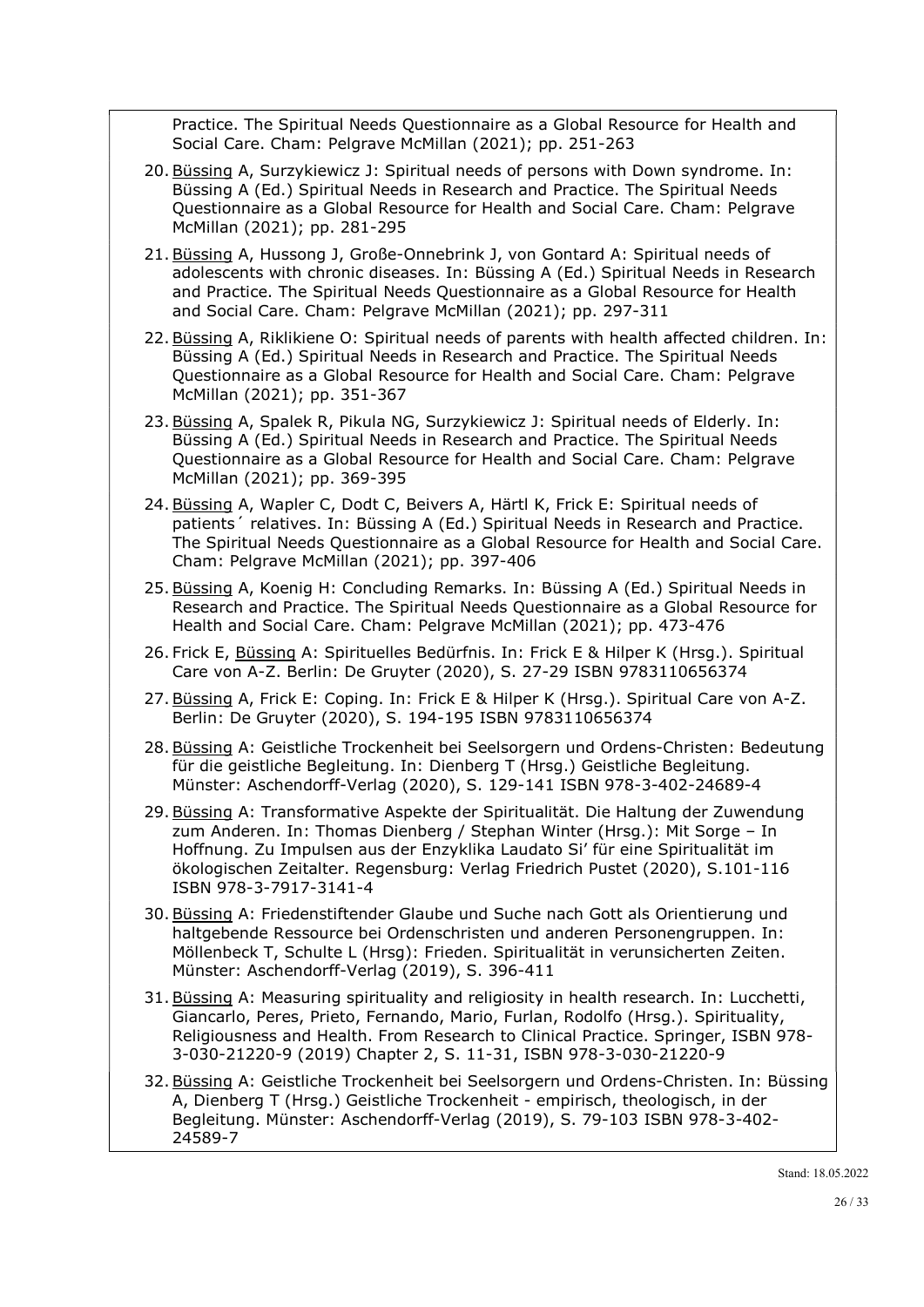- 33. Baumann K, Büssing A: Zölibat und geistliche Trockenheit. Empirische Befunde und Deutungsempfehlungen zur Unterscheidung. In: Büssing A, Dienberg T (Hrsg.) Geistliche Trockenheit - empirisch, theologisch, in der Begleitung. Münster: Aschendorff-Verlag (2019), S. 105-122 ISBN 978-3-402-24589-7
- 34. Büssing A, Dienberg T: Vorwort. In: Büssing A, Dienberg T (Hrsg.) Geistliche Trockenheit - empirisch, theologisch, in der Begleitung. Münster: Aschendorff-Verlag (2019), S. 7-8 ISBN 978-3-402-24589-7
- 35. Büssing A: Dimensionen der Spiritualität bei Führungskräften. In: Warode M, Bolsinger H, Büssing A (Hrsg.): Spiritualität in der Managementpraxis. Herder, Freiburg (2019), S. 82-107. ISBN 978-3-402-24589-7
- 36. Büssing A, Baumann K: Ausdrucksformen der Spiritualität bei Jugendlichen und jungen Erwachsenen. In: Albrecht H, Dargel M, Freitag M, Giebel A, Knorr W, Lilie U, Loheide M (Hrsg.) #religionsundkultursensibel. Perspektiven für die Arbeit mit Kindern und Jugendlichen in evangelischen Kontexten. Leipzig: Evangelische Verlagsanstalt (2018); S. 193-203
- 37. Büssing A: Empirische Zugänge zum Beten im Horizont von Krankheit und Gesundheit. In: Peng-Keller S (Hrsg). Gebet als Resonanzereignis. Annäherungen im Horizont von Spiritual Care. Vandenhoeck & Ruprecht (2017); S. 151-181
- 38. Büssing A, Poier D: Christianity Catholics and Seventh-Day Adventists as examples. In: VonDras D (Ed). Better Health through Spiritual Practices. A Guide to Religious Behaviors and Perspectives That Benefit Mind and Body. Santa Barbara: Praeger (2017); pp. 151-181
- 39. Büssing A: Spiritualität. In: Baumann K, Büssing A, Frick E, Jacobs C, Weig W (Hrsg): Zwischen Spirit und Stress. Die Seelsorgenden in den deutschen Diözesen. Echter-Verlag, Würzburg (2017). ISBN 978-3-429-04356-8; S. 223-264
- 40. Büssing A: Messung spezifischer Aspekte der Spiritualität / Religiosität. In: Möllenbeck T & Schulte L (Hrsg). Spiritualität. Auf der Suche nach ihrem Ort in der Theologie. Münster: Aschendorf-Verlag, 2017; S. 138-164
- 41. Büssing A, Heusser P: Meditation bei Therapeuten ein Forschungsbericht. In: Glöckler M (Hrsg). Meditation in der Anthroposophischen Medizin. Ein Praxisbuch für Ärzte, Therapeuten, Pflegende und Patienten. Berlin: Salumed-Verlag, 2016; S. 235-244
- 42. Büssing A: Krankheitsbewertung und Ehrfurcht. Dankbarkeit bei Personen mit Multipler Sklerose. In: Ehm S, Giebel A, Lilie U, Prönneke R (Hrsg). Geistesgegegenwärtig behandeln. Existentielle Kommunikation, Spiritualität und Selbstsorge in der ärztlichen Praxis. Neukirchen-Vlyn: Neukirchener Verlagsgesellschaft, 2016; S. 87-97
- 43. Büssing A: Spiritualität als Ressource im Umgang mit chronischen Erkrankungen. In: Verleysdonk-Simons S, Kopeprschmidt J (Hrsg). Der zielfreie Weg. Spiritualität des Älterwerdens. Schriftenreihe des Fachbereichs Sozialwesen der Hochschule Niederrhein. Band 58. Mönchengladbach: Hochschule Niederrhein, 2015; S. 97-111
- 44. Surzykiewicz J, Büssing A, Zimowski Z: Vorwort. In: Büssing A, Surzykiewicz J, Zimowski Z (Hrsg). Dem Gutes tun, der leidet. Spiritualitöät in der Behandlung und Begleitung kranker Menschen – Interdisziplinäre Perspektiven. Berlin, Heidelberg: Springer, 2015; S. IX-XI
- 45. Büssing A, Frick E: Psychosoziale und spirituelle Bedürfnisse chronisch Kranker. In: Büssing A, Surzykiewicz J, Zimowski Z (Hrsg). Dem Gutes tun, der leidet. Spiritualität in der Behandlung und Begleitung kranker Menschen – Interdisziplinäre Perspektiven. Berlin, Heidelberg: Springer, 2015; Kapitel 1; S. 3-12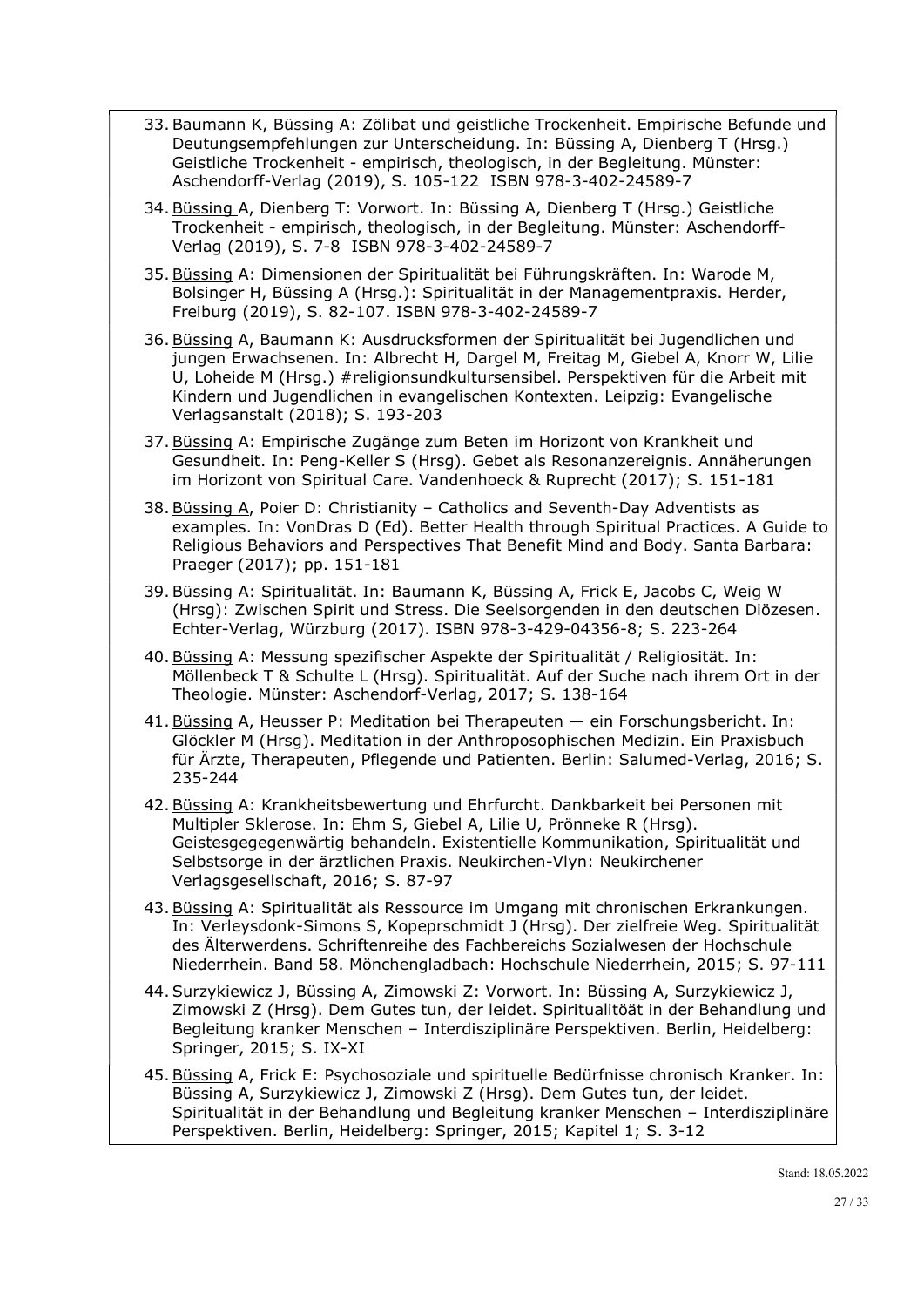- 46. Büssing A: Der Geist in der Mind-Body Medizin Beispiele aus Ost und West. In: Johannes Weinzirl, Peter Heusser (Hrsg). Was ist Geist? - Wittener Kolloquium für Humanismus, Medizin und Philosophie (Band 2). Würzburg: Königshau-sen & Neumann, 2014; pp. 123-136
- 47. Büssing A: Die Bedeutung von Spiritualitäten bei Krebspatienten. In: Dobos G (Hrsg). Integrative Onkologie am Beispiel Brustkrebs: Was kann die Naturheilkunde in der Tumormedizin leisten? München: Urban & Fischer Verlag, 2014; pp. 46-49
- 48. Büssing A: Spiritual Needs of Those with Chronic Diseases. In: Michalos AC (Ed.). Encyclopedia of Quality of Life and Well-Being Research. Dordrecht, Netherlands: Springer, 2014; pp. 6269-6274
- 49. Büssing A: Health-Related Quality of Life and Reliance on God's Help. In: Michalos AC (Ed.). Encyclopedia of Quality of Life and Well-Being Research. Dordrecht, Netherlands: Springer, 2014; pp. 2801-2807
- 50. Büssing A: Measures of Spirituality in Health Care. In: Cobb MR, Puchalski CM, Rumbold B (eds.): Oxford Textbook of Spirituality in Healthcare. Oxford University Press, 2012; pp. 323-331
- 51. Büssing A: Spiritualität/Religiosität als Ressource im Umgang mit chronischer Krankheit. In: Büssing A, Kohls N (eds.): Spiritualität transdisziplinär. Wissenschaftliche Grundlagen im Zusammenhang mit Gesundheit und Krankheit. Springer-Verlag, Stuttgart, 2011; S. 107-124
- 52. Büssing A: Die Bedeutung von Religiosität und Spiritualität für chronisch Kranke. In: Balck F, Berth H, Klein C (eds.) Gesundheit – Religion - Spiritualität. Konzepte, Befunde und Erklärungsansätze, Juventa-Verlag, Weinheim, 2010; S. 189-213
- 53. Büssing A, Bley M, Lüdtke R, Michalsen R: Klinische Studien zum Einfluss des Yoga auf chronische Schmerzerkrankungen. In: Piron H, van Quekelberhe R (eds.) Meditation und Yoga - Achtsamkeit, Heilung, Selbsterkenntnis, Verlag Klotz GmbH, Eschborn/Frankfurt a.M., 2010; S. 115-133
- 54. Büssing A: Klinische Studien zur Heileurythmie Aspekte für zukünftige Planungen. In: Weißkircher A, Warning A (eds.) Forschungswege in der Eurythmietherapie, Peter Lang - Internationaler Verlag der Wissenschaften, Frankfurt a.M. 2010; S. 11-19
- 55. Büssing A: Innere Unruhe äußere Erwärmung: ERG-Fragebogen-Module. In: V. Fintelmann (Hrsg.): Onkologie auf anthroposophischer Grundlage. Johannes M. Mayer-Verlag, Stuttgart (2010; 5. Lfg); Kapitel 2.2.2.7.2; S. 7-16
- 56. Büssing A: Lebensqualität und Krankheitsbewältigung. In: V. Fintelmann (Hrsg.): Onkologie auf anthroposophischer Grundlage. Johannes M. Mayer-Verlag, Stuttgart (2010; 5. Lfg); Kapitel 2.2; S. 1-6
- 57. Büssing A: Spiritualität und Religiosität als Ressource im Umgang mit chronischer Krankheit. In: Schäfer R, Schuhmann G. (Hrsg.) "Sterben Gläubige leichter?" – Zur Bedeutung von Religion und Weltanschauung im Sterbeprozess. Verlag Königshausen & Neumann, Würzburg, 2009; S. 27-39
- 58. Ostermann T, Büssing A: Patientenwunsch "Spiritual well being" Utopisches Konstrukt oder Versorgungsrealität? In: Kettner M (Hrsg.) Wunscherfüllende Medizin. Ärztliche Behandlung im Dienst von Selbstverwirklichung und Lebensplanung. Campus-Verlag, Frankfurt, 2009; S. 123-133
- 59. Büssing A, Kochskämper H, Rieger S, Schlodder D, Schietzel M: Abnahme der in vitro-Empfindlichkeit leukämischer B-Zellen von Patienten mit B-CLL gegenüber dem applizierten Viscum album-Extrakt. In: Scheer R, Alban S, Becker H, Holzgrabe U, Kemper FH, Kreis W, Matthes H, Schilcher H (eds.): Die Mistel in der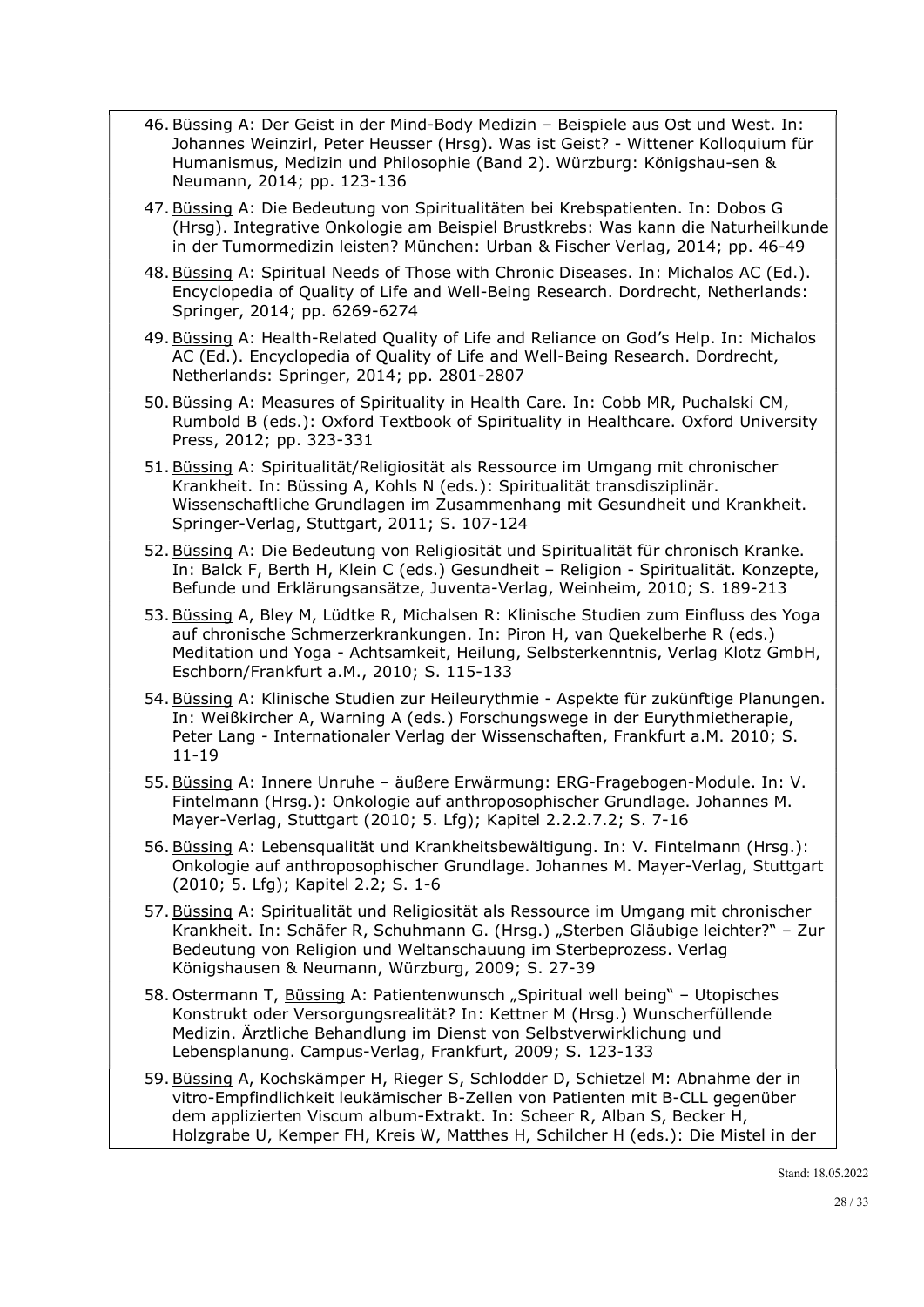Tumortherapie 2. Aktueller Stand der Forschung und klinische Anwendung. KVC-Verlag, Essen 2008; S. 467-475

- 60. Büssing A, Tröger W, Stumpf C, Schietzel M: Zusammenhänge zwischen ausgewählten Immunparametern, Tumorstaging und Lebensqualität. In: Scheer R, Alban S, Becker H, Holzgrabe U, Kemper FH, Kreis W, Matthes H, Schilcher H (eds.): Die Mistel in der Tumortherapie 2. Aktueller Stand der Forschung und klinische Anwendung. KVC-Verlag, Essen 2008; S. 523-535
- 61.Kalitzkus V, Büssing A, Matthiessen PF: Severe Illness Episodes and Inner Development: A Biographical-narrative Approach. In: Carson A, Fairbairn G, Lloyd M, Llyod-Jones N (eds.): Narrative Practitioner Conference Proceedings 2007. School of Health, Social care, Sport and Exercse Science, Glyndwr, UK 2008; S. 33- 39
- 62. Büssing A: Heilung als Prozess des Werdens. In: Biendarra I, Weeren M (eds.): Gesundheit – Gesundheiten? - Eine Orientierungshilfe. Verlag Königshausen und Neumann 2008; S. 169-176
- 63. Büssing A: Komplementäre und alternative Therapieverfahren bei Brustkrebs. In: Eicher M, Marquard S (eds.): Brustkrebs. Lehrbuch für Breast Care Nurses, Pflegende und Gesundheitsberufe. Huber-Verlag, Bern; 2008; Kapitel 5.5; S. 235- 249
- 64. Büssing A: Gemeinschaftsprojekt "Gesundheitsfördernde Praxen". Mehrperspektivische Betrachtung von Fallbeispielen. In: Erfolgsfaktor Kommunikation. Potentiale für eine verbesserte Arzt-Patienten-Beziehung. Dokumentation einer Fachveranstaltung de AOK-Bundesverbandes am 17. Februar 2007, Universität Frankfurt am Main. AOK-Bundesverband, Bonn; 2007; S. 65-73
- 65. Büssing A: Zuwendung zum anderen Die Geisteshaltung des Bodhisattvas. In: Belschner W, Büssing A, Piron H, Wienand-Kranz D (eds.): Achtsamkeit als Lebensform. LIT-Verlag, Frankfurt, 2007; S. 69-84
- 66. Büssing A: Den wunderbaren Augenblick genießen. In: Iding D (ed.): Quellen der Heilung. Theseus-Verlag, Stuttgart, 2007; S: 74-86
- 67. Büssing A, Thomas Ostermann T, Jacobi F, Matthiessen PF: Untersuchung zur Erkrankungsprävalenz und zum Gesundheitsempfinden ehemaliger Waldorfschüler. In: H. Barz und D. Randoll (Hrsg): Absolventen von Waldorfschulen. Eine empirische Studie zu Bildung und Lebensgestaltung, VS-Verlag für Sozialwissenschaften, 2007; S. 131-143.
- 68. Büssing A: Durch Krankheit zum Leben erwachen Ein Vorwort. In: Büssing A, Ostermann T, Glöckler M, Matthiessen PF (eds.): Spiritualität, Krankheit und Heilung – Bedeutung und Ausdrucksformen der Spiritualität in der Medizin. Verlag für Akademische Schriften, Frankfurt (2006), S. 5-8.
- 69. Büssing A: "Spiritualität" Worüber reden wir? In: Büssing A, Ostermann T, Glöckler M, Matthiessen PF (eds.): Spiritualität, Krankheit und Heilung – Bedeutung und Ausdrucksformen der Spiritualität in der Medizin. Verlag für Akademische Schriften, Frankfurt (2006), S. 11-24.
- 70. Büssing A: Befragungsergebnisse zu spirituellen / religiösen Einstellungen, Bedürfnissen und Ausübungsformen von Patienten. In: Büssing A, Ostermann T, Glöckler M, Matthiessen PF (eds.): Spiritualität, Krankheit und Heilung – Bedeutung und Ausdrucksformen der Spiritualität in der Medizin. Verlag für Akademische Schriften, Frankfurt (2006), S. 69-84.
- 71. Büssing A: Die Bodhisattva-Haltung Zuwendung zum anderen. In: Büssing A, Ostermann T, Glöckler M, Matthiessen PF (eds.): Spiritualität, Krankheit und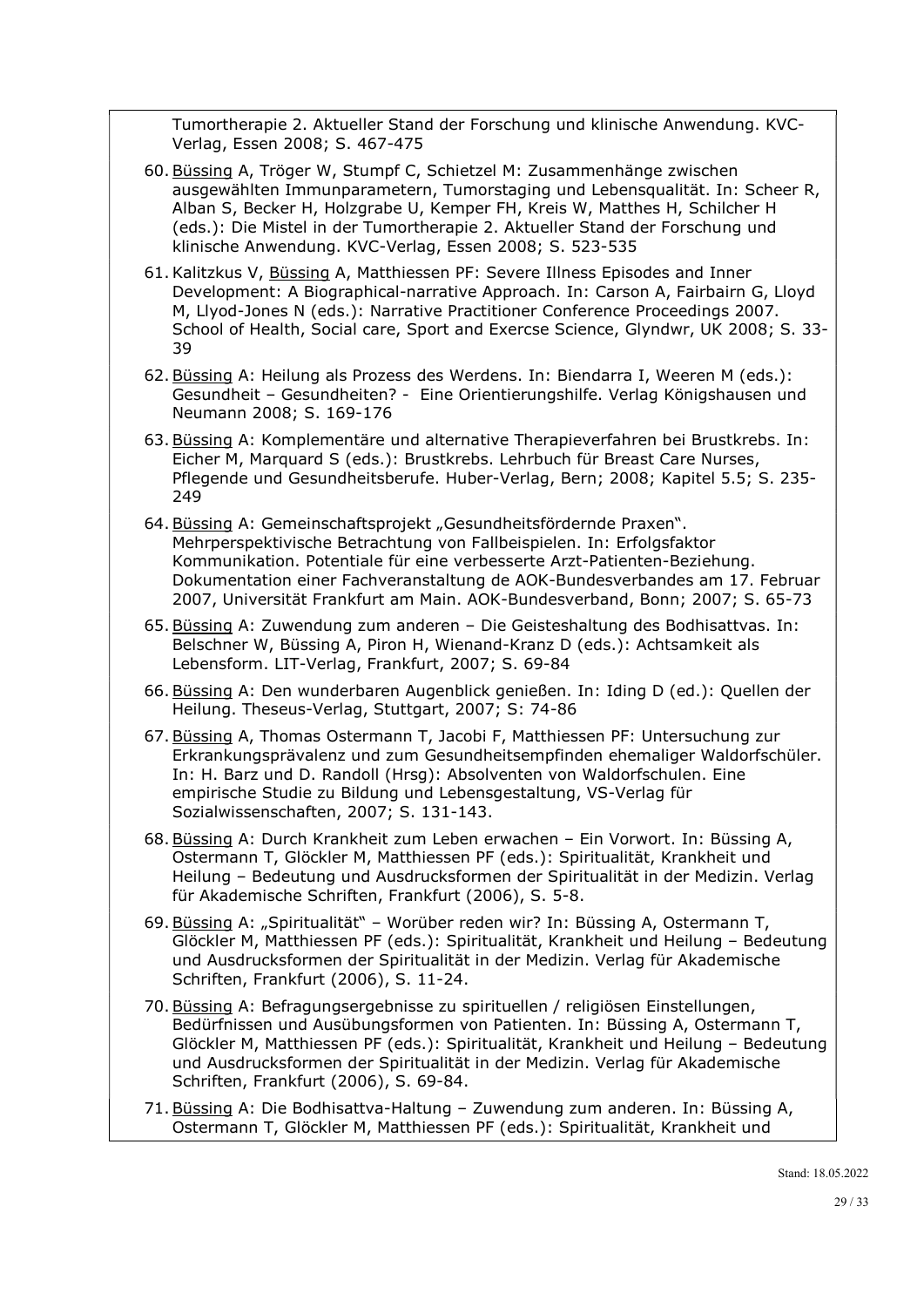Heilung – Bedeutung und Ausdrucksformen der Spiritualität in der Medizin. Verlag für Akademische Schriften, Frankfurt (2006), S. 149-162.

- 72. Büssing A: Gott ist Caritas Deus caritas est aber interessiert das Patienten und Begleitende? In: Patzek M (Hrsg.): Gott ist Caritas. Impulse zur Enzyklika über die christliche Liebe. Butzon & Bercker, Kevelaer, 2006; S. 128-139.
- 73. Büssing A, Ostermann T, Matthiessen PF: »Spiritual Care« Worthülse oder echtes Patientenbedürfnis? In: V. Fintelmann (Hrsg.): Onkologie auf anthroposophischer Grundlage. Johannes M. Mayer-Verlag, Stuttgart, 2006; Kapitel 2.5, S. 1-11
- 74. Büssing A: Mistletoe extracts from the anthroposophical point of view. In: J. Beuth, R.W. Moss (ed.) Complementary Oncology. Thieme-Verlag, Stuttgart (2005), S. 197-206.
- 75. Büssing A, Ostermann Th, Matthiessen PF: Spiritualität, Religiosität und Krankheitsumgang. In: Münstedt K (Hrsg.): Ratgeber unkonventionelle Krebstherapien. (2. Auflage), Ecomed Verlagsgesellschaft, Landsberg (2005), S. 84-93.
- 76. Büssing A, Ostermann Th, Matthiessen PF: Spiritualität und Krankheitsumgang Befragungsergebnisse zu Patientenbedürfnissen. In: S. Ehm & M. Utsch (Hrsg.): Kann Glaube gesund machen? Spiritualität in der modernen Medizin. EZW-Texte, Berlin, 2005, 181: 41-52.
- 77. Stein GM, Büssing A, Schietzel M: Einfluss von Mistelextrakten auf die Generierung und Ausreifung Dendritischer Zellen in vitro. In: Scheer, Bauer, Becker, Fintelmann, Kemper, Schilcher (eds.) Fortschritte in der Misteltherapie. Aktueller Stand der Forschung und klinischer Anwendung, KVC-Verlag, Essen (2005), S. 269-280.
- 78. Büssing A, Schietzel M, Schink M, Stein GM: Keine Stimulation in vitro kultivierter Tumorzellen durch Mistellektin. In: Scheer, Bauer, Becker, Fintelmann, Kemper, Schilcher (eds.) Fortschritte in der Misteltherapie. Aktueller Stand der Forschung und klinischer Anwendung, KVC-Verlag, Essen (2005) , S. 281-290.
- 79. Büssing A M.Bischof, W.Hatzmann, F.Bartzsch, D.Soto-Vera, E.-M.Fronk, M.Gmeindl, G.M. Stein: Beeinflussung der Granulozytenfunktion durch eine perioperative Infusion eines fermentierten Mistelextraktes. In: Scheer, Bauer, Becker, Fintelmann, Kemper, Schilcher (eds.) Fortschritte in der Misteltherapie. Aktueller Stand der Forschung und klinischer Anwendung, KVC-Verlag, Essen (2005), S. 555-566.
- 80. Büssing A, Ostermann Th, Matthiessen PF: Are male patients less interested in spirituality? Results of an open survey with the SpREUK questionnaire. In: Lasker GE and Kratky KW (Eds.), Health, Healing and Medicine. Volume XI. Comparative and Integrative Medicine. The International Institute for Advanced Studies in Systems Research and Cybernetics, University of Windsor, Ontario, Canada. (2005), pp. 15-20
- 81. Büssing A, Ostermann T: Caritas und ihre neuen Dimensionen: Spiritualität und Krankheit. In: Patzek M (Hrsg.): Caritas plus. Qualität hat einen Namen. Butzon & Bercker, Kevelaer, 2004; S. 110-133
- 82. Büssing A: Unbedenklichkeit von Mistelextrakten. In: V. Fintelmann (Hrsg.): Onkologie auf anthroposophischer Grundlage. Johannes M. Mayer-Verlag, Stuttgart (2004); Kapitel 3.2.4.2
- 83. Büssing A: Immunologische Diagnostik. In: V. Fintelmann (Hrsg.): Onkologie auf anthroposophischer Grundlage. Johannes M. Mayer-Verlag, Stuttgart, Stuttgart (2002); Kapitel 3.2.5.5, S. 1-9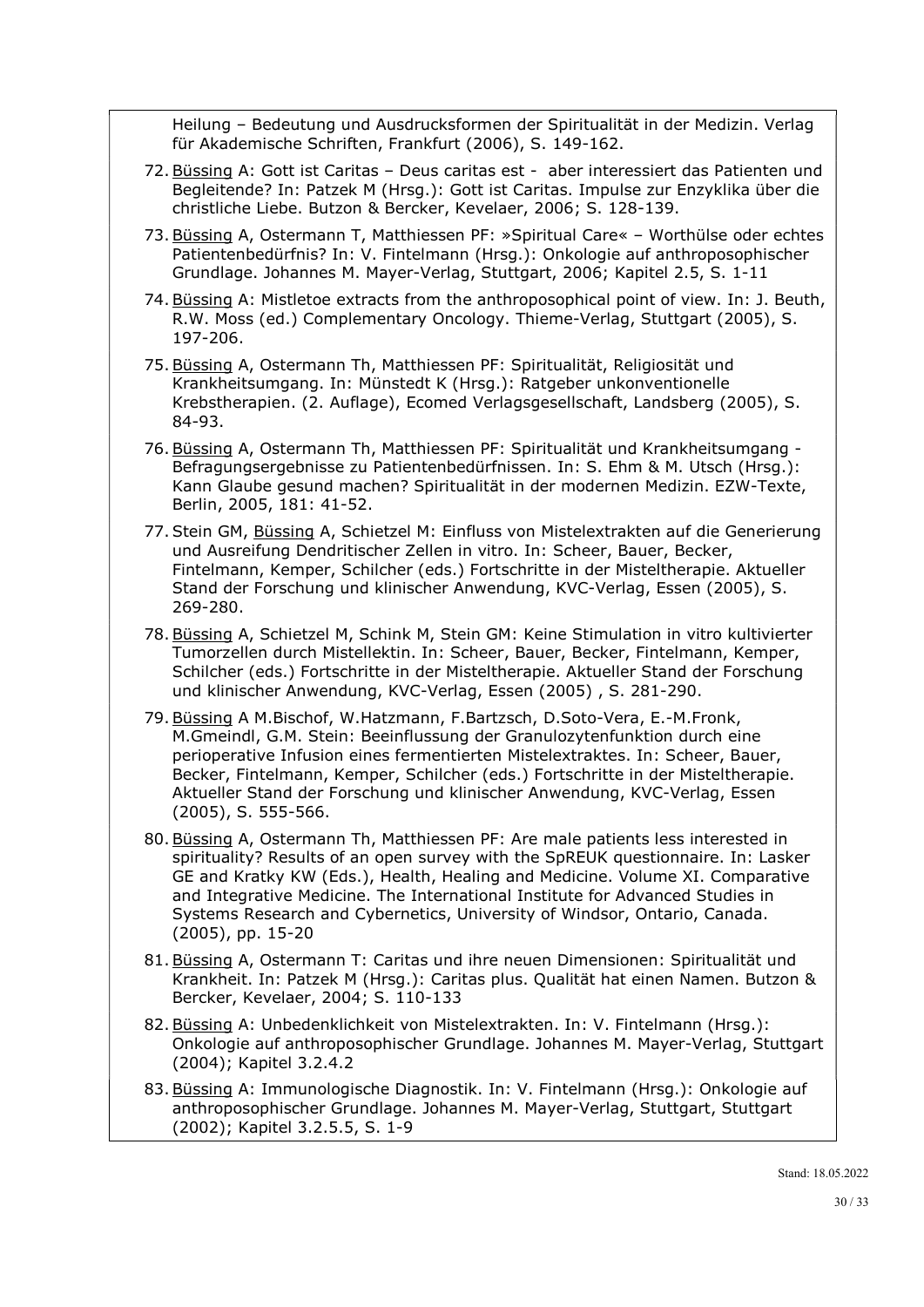- 84. Büssing A: Mistel (Viscum album) -anthroposophischer und phytotherapeutischer Ansatz. In: K. Münstedt (Hrsg.): Ratgeber unkonventionelle Krebstherapien. ECOMED Verlag, Landsberg (2003), S. 184-199.
- 85. Büssing A: Denkansätze für eine Verwendung von Mistelextrakten in der adjuvanten Behandlung von Tumorpatienten. In: Herrmann U, Matthiessen PF (Hrsg.): Paradigmen in der Onkologie und ihre Bedeutung für Forschung und Praxis. Verlag für Akademische Schriften, Frankfurt a.M. (2002), S. 135-154
- 86. Büssing A: Mistelextrakte in der adjuvanten Behandlung von Tumorpatienten. In: J. Beuth (Hrsg.) Lehrbuch der Komplementären Onkologie. Spinger-Verlag, Heidelberg (2002); S. 203-212
- 87. Büssing A: Pharmakologische Wirkungen von Mistelextrakten. In: V. Fintelmann (Hrsg.): Onkologie auf anthroposophischer Grundlage. Johannes M. Mayer-Verlag, Stuttgart (2002); Kapitel 3.2.4.1, S. 1-40
- 88. Büssing A: Die Mistel in der adjuvanten Tumortherapie. In: G. Heiß (Hrsg.) Krebs... was nun? Leben mit Krebs - Perspektiven in das 21. Jahrhundert. Merz-Verlag, Darmstadt (2001); S. 551-560
- 89. Stein GM, Edlund U, Schaller G, Pfüller U, Büssing A, Schietzel M: Polysaccharide und Viscotoxine: Immunologische Wirkungen und Interaktionen. In: Scheer, Bauer, Becker, Berg, Fintelmann (eds.) Die Mistel in der Tumortherapie. Grundlagen und Klinik, KVC-Verlag Essen (2001); S. 145-161.
- 90. Büssing A, Stein GM, Stumpf C, Schietzel M: Mistelextrakte bei lymphatischen Neoplasien. In: Scheer, Bauer, Becker, Berg, Fintelmann (eds.) Die Mistel in der Tumortherapie. Grundlagen und Klinik, KVC-Verlag Essen (2001); S. 301-314
- 91. Büssing A: Viscum album L. Mechanismen der Zytotoxizität. Die Mistel in der Tumortherapie. In: Scheer, Bauer, Becker, Berg, Fintelmann (eds.) Die Mistel in der Tumortherapie. Grundlagen und Klinik, KVCVerlag, Essen (2001); S 121-134
- 92. Büssing A: Overview on Viscum album L. products. In: Büssing A (ed.) Mistletoe. The Genus Viscum. Medicinal an Aromatic plants - Industrial Profiles. Harwood Academic Publishers, Amsterdam (2000); S. 209-221
- 93. Büssing A: Biological and pharmacological properties of Viscum album L. From Tissue Flask to Man. In: Büssing A (ed.) Mistletoe. The Genus Viscum. Medicinal an Aromatic plants - Industrial Profiles. Harwood Academic Publishers, Amsterdam (2000); S. 123-182
- 94. Büssing A: The magic potion History of mistletoe uses. In: Büssing A (ed.) Mistletoe. The Genus Viscum. Medicinal an Aromatic plants - Industrial Profiles. Harwood Academic Publishers, Amsterdam (2000); S. 1-6
- 95. Büssing A, Schietzel M, Jungmann H, Schweizer K: Leben und sterben lassen DNA-stabilisierende und zytotoxische Effekte von Viscum album L.-Extrakten. In: Becker, Berg, Scheer (eds.) Grundlagen der Misteltherapie. Aktueller Stand der Forschung und klinische Anwendung. Hippokrates Verlag, Stuttgart (1996); S.191- 196
- 96. Büssing A, Schietzel M, Regnery A, Schweizer K: The dual role of Viscum album L. effects: Cytostatic and DNA stabilizing properties. In: Basomba A, Hernandez F. de Rojas MD (eds) XVI European Congress of Allergology and Clinical Immunology. ECACI ´95. Proceedings II. Monduzzi Editore, Bologna (1995); pp. 983-987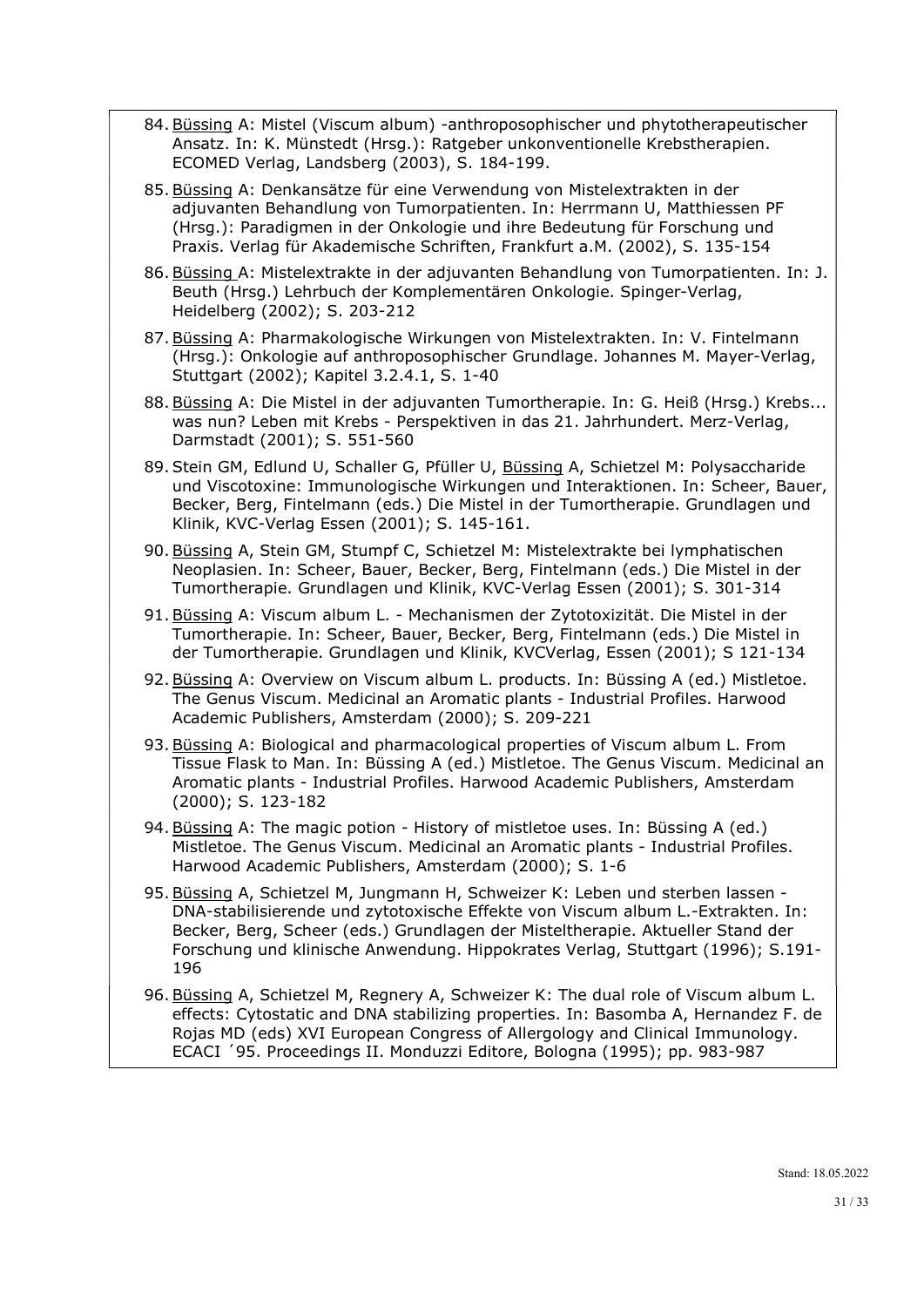## Fachbücher

- 1. Karl K, Büssing A (Hrsg): Quo vadis RKW? Tradition im Wandel. Evaluierung der Religiösen Kinderwochen 2019. Echter Verlag (2022)
- 2. Prescher T, Nass E, Büssing E: Utopie und Wirklichkeit: Spiritualität als Vollendung des eigenen Wachstums. Verlagsgruppe Mainz (2022)
- 3. Büssing A, Dienberg T (Hrsg.) Gottes Unverfügbarkeit und die dunkle Nacht. Vom Umgang mit der geistlichen Trockenheit. Pustet Verlag, Regensburg (2021)
- 4. Büssing A (Hrsg.) Spiritual Needs in Research and Practice. The Spiritual Needs Questionnaire as a Global Resource for Health and Social Care. Cham: Pelgrave McMillan (2021) ISBN 978-3-030-70138-3
- 5. Büssing A, Dienberg T (Hrsg.): Geistliche Trockenheit empirisch, theologisch, in der Begleitung. Münster: Aschendorff-Verlag (2019). ISBN 978-3-402-24589-7
- 6. Warode M, Bolsinger H, Büssing A (Hrsg.): Spiritualität in der Managementpraxis. Herder, Freiburg (2019) ISBN: 978-3-451-39982-4
- 7. Büssing A (Hrsg.): Measures of Spirituality/Religiosity (2018). MDPI Books, Basel (2019). ISBN 978-3-03897-932-6
- 8. Büssing A (Hrsg.): Measures of Spirituality/Religiosity—Description of Concepts and Validation of Instruments. MDPI Books, Basel (2019). ISBN 978-3-03897-758-2
- 9. Hefti R, Büssing A (Hrsg.): Integrating Religion and Spirituality into Clinical Practice. Conference Proceedigs European Conference on Religion, Spirituality and Health 2014/2016. MDPI Books, Basel (2018) ISBN 978-3-03842-930-2
- 10. Baumann K, Büssing A, Frick E, Jacobs C, Weig W (Hrsg.): Zwischen Spirit und Stress. Die Seelsorgenden in den deutschen Diözesen. Echter-Verlag, Würzburg (2017). ISBN 978-3-429-04356-8 / WG 1543
- 11. Büssing A, Surzykiewicz J, Zimowski Z (Hrsg.): Dem Gutes tun, der leidet. Spiritualität in der Behandlung und Begleitung kranker Menschen – Interdisziplinäre Perspektiven. Springer-Verlag, Berlin, Heidelberg (2015) (ISBN: 978-3-662-44278- 4)
- 12. Büssing A, Zwingmann C: Measures of Spirituality/Religiosity. Religions 2014; https://www.mdpi.com/journal/religions/special\_issues/measures\_spiritual#info
- 13. Büssing A, Kohls N (Hrsg.): Spiritualität transdisziplinär. Transdisziplinäre wissenschaftliche Grundlagen im Zusammenhang mit Gesundheit und Krankheit. Springer-Verlag, Stuttgart (2011)
- 14. Belschner W, Büssing A, Piron H, Wienand-Kranz D (Hrsg.): Achtsamkeit als Lebensform. Band 6 der Reihe "Psychologie des Bewusstseins", LIT-Verlag, Münster (2007)
- 15. Büssing A, Ostermann T, Glöckler M, Matthiessen PF (Hrsg.): Spiritualität, Krankheit und Heilung – Bedeutung und Ausdrucksformen der Spiritualität in der Medizin. Verlag für Akademische Schriften, Frankfurt (2006)
- 16. Büssing A (Hrsg.): Mistletoe. The Genus Viscum. Medicinal an Aromatic plants Industrial Profiles. Harwood Academic Publishers, Amsterdam (2000)

### Andere Bücher

1. Büssing A. Gesungene Gebete, geflüsterte Worte: Meditieren mit Psalmen, Mathias Grünewald, Stuttgart (2010)